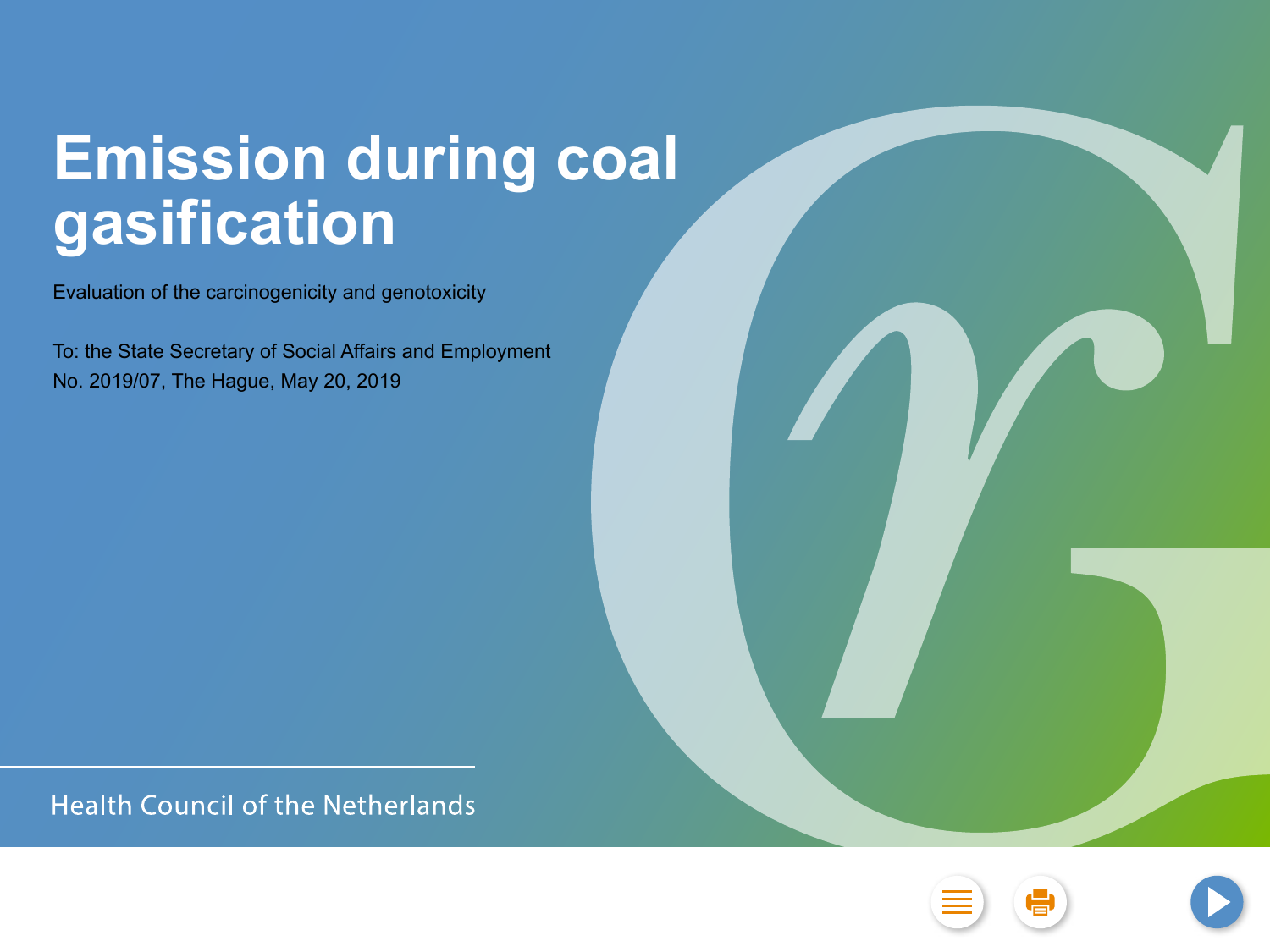# contents

|                 | <b>Samenvatting</b> |                                                  |                 |  |
|-----------------|---------------------|--------------------------------------------------|-----------------|--|
|                 |                     | <b>Executive summary</b>                         | 6               |  |
| $\mathbf{0}$ 1  | <b>Scope</b>        |                                                  | 8               |  |
|                 | 1.1                 | Background                                       | 9               |  |
|                 | 1.2                 | Committee and procedure                          | 9               |  |
|                 | 1.3                 | Data                                             | 9               |  |
|                 | 1.4                 | Criteria for classification                      | 9               |  |
|                 | 1.5                 | <b>Quality assessment</b>                        | 10              |  |
| 02 <sub>2</sub> |                     | <b>Identity of the substance</b>                 | 11              |  |
|                 | 2.1                 | Name and other identifications                   | 12 <sup>2</sup> |  |
|                 | $2.2\phantom{0}$    | Composition of the emission of coal gasification | 12              |  |

2.3 [Physicochemical properties](#page-11-0) 12

| 03 |     | <b>International classification</b>      | 13 |
|----|-----|------------------------------------------|----|
|    | 3.1 | <b>European Commission</b>               | 14 |
|    | 3.2 | <b>IARC</b>                              | 14 |
|    | 3.3 | The Health Council of the Netherlands    | 14 |
| 04 |     | <b>Monitoring</b>                        | 15 |
|    | 4.1 | Environmental exposure monitoring        | 16 |
|    | 4.2 | Biological exposure monitoring           | 16 |
| 05 |     | <b>Manufacture and uses</b>              | 17 |
|    | 5.1 | Manufacture                              | 18 |
|    | 5.2 | Identified uses                          | 18 |
| 06 |     | <b>Summary of toxicokinetics</b>         | 19 |
|    | 6.1 | Absorption, distribution and elimination | 20 |
|    | 6.2 | <b>Toxicokinetics</b>                    | 20 |

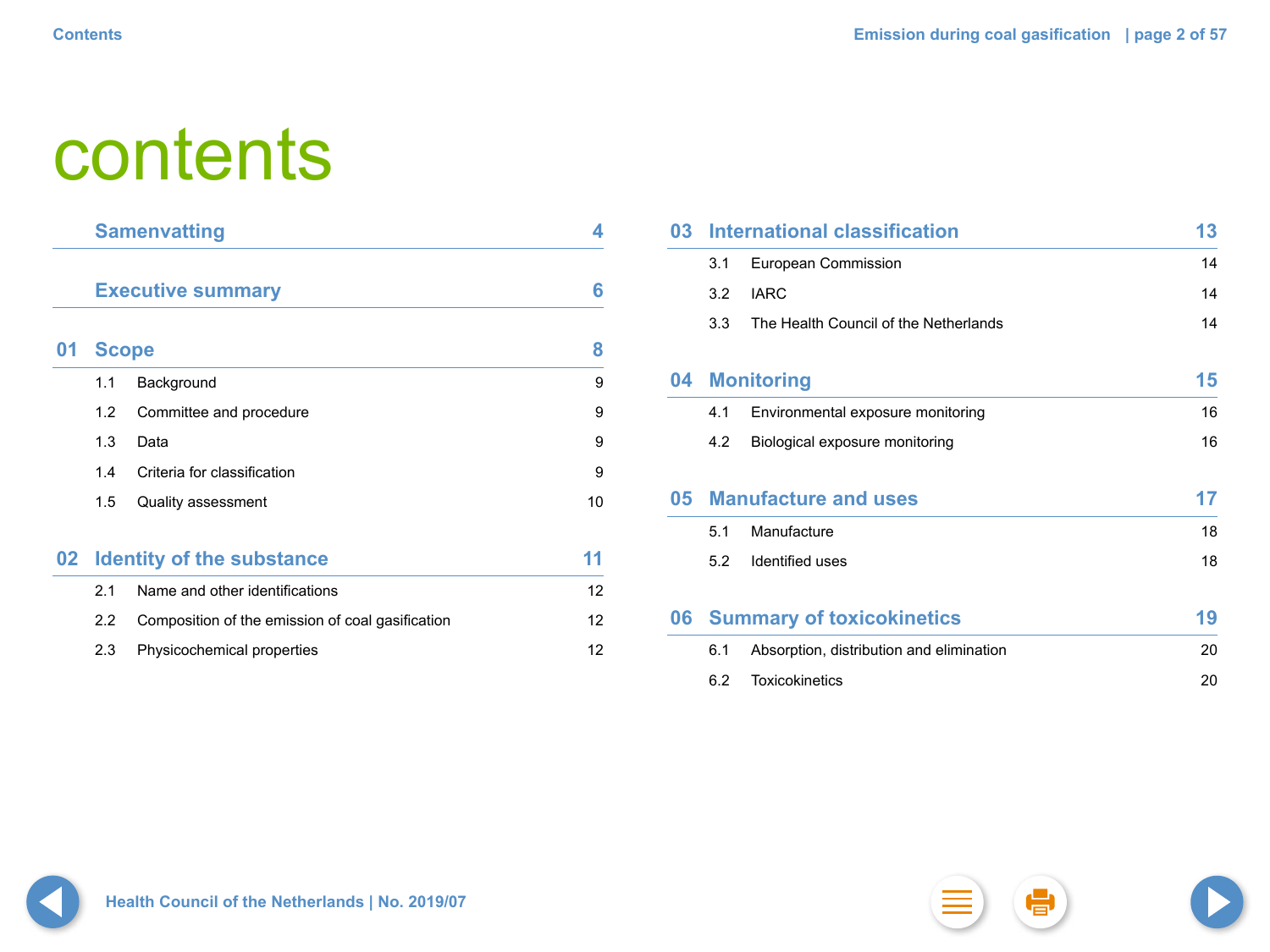|    | 07 Germ cell mutagenicity |                                                                       |    |  |  |
|----|---------------------------|-----------------------------------------------------------------------|----|--|--|
|    | 7.1                       | Summary and relevance of the provided information on (germ cell)      |    |  |  |
|    |                           | mutagenicity                                                          | 22 |  |  |
|    | 7.2                       | Comparison with the CLP-criteria                                      | 25 |  |  |
|    | 7.3                       | Conclusion on classification and labelling for germ cell mutagenicity | 26 |  |  |
|    |                           |                                                                       |    |  |  |
| 80 |                           | <b>Carcinogenicity</b>                                                | 27 |  |  |
|    | 8.1                       | Summary and relevance of the provided information on                  |    |  |  |
|    |                           | carcinogenicity                                                       | 28 |  |  |
|    | 8.2                       | <b>Classification for carcinogenicity</b>                             | 30 |  |  |
|    | 8.3                       | Conclusion on classification and labelling for carcinogenicity        | 31 |  |  |

|   | <b>Literature</b>                                    | 32 |
|---|------------------------------------------------------|----|
|   | <b>Annexes</b>                                       | 35 |
| A | <b>IARC</b> evaluation and conclusion                | 36 |
| B | Details epidemiological studies                      | 38 |
| C | Details animal carcinogenicity studies               | 45 |
| D | EU Classification criteria on germ cell mutagenicity | 49 |
| Е | Classification system on carcinogenicity             | 52 |
| F | Reliability testing of animal and in vitro studies   | 53 |
| G | Rseliability testing of epidemiological studies      | 54 |

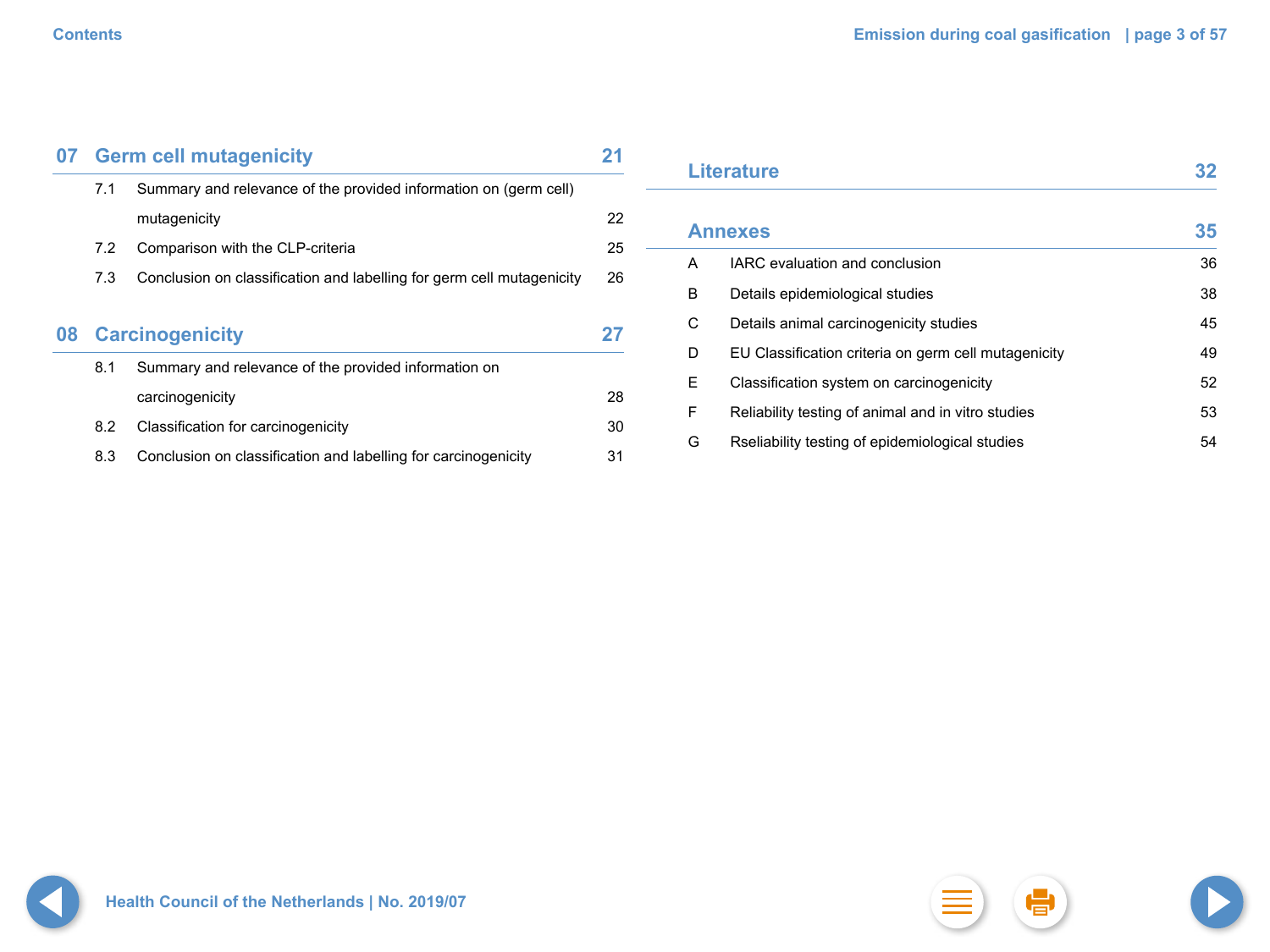# <span id="page-3-0"></span>samenvatting

Op verzoek van de Minister van Sociale Zaken en Werkgelegenheid heeft de Gezondheidsraad beoordeeld of de emissie die vrijkomt tijdens kolenvergassing een genotoxisch effect heeft en tot kanker kan leiden, en op basis daarvan een classificatievoorstel opgesteld. Dit advies is tot stand gekomen in de Subcommissie Classificatie carcinogene stoffen van de commissie Gezondheid en beroepsmatige blootstelling aan stoffen. Op www. gezondheidsraad.nl staat informatie over de taken van de subcommissie van de Gezondheidsraad. De samenstelling van de subcommissie is te vinden achterin dit advies.

### **Kolenvergassing**

Kolenvergassing is een proces waarbij bruin- of steenkool bij hoge temperaturen en druk wordt vergast tot synthesegas. Het synthesegas wordt gebruikt voor energieopwekking en voor de productie van bijvoorbeeld kunststoffen, zoals

kunstmest. Mensen die in fabrieken werken waar kolenvergassing plaats vindt, kunnen blootstaan aan allerlei stoffen die als gevolg van incomplete kolenvergassing vrij kunnen komen, zoal koolteer. Koolteer bevat verschillende polycyclische aromatische koolwaterstoffen, waarvan sommige – zoals benzo(a)pyreen – kankerverwekkend zijn. In dit advies wordt de beroepsmatige blootstelling aan de emissie die vrijkomt tijdens kolenvergassing als geheel in ogenschouw genomen. De individuele stoffen die in die emissie kunnen voorkomen worden niet afzonderlijk beoordeeld.

### **Beoordeling genotoxische en kankerverwekkende eigenschappen**

De commissie beoordeelt aan de hand van de beschikbare wetenschappelijk literatuur of er aanwijzingen zijn dat een stof of een proces genotoxisch en kankerverwekkend is en hoe groot de bewijskracht daarvoor is. Genotoxische stoffen met mutagene eigenschappen kunnen het erfelijk materiaal in de cel blijvend veranderen (mutatie of genafwijking). Hierdoor kunnen zij kankerverwekkend zijn. Aan de hand van de bewijskracht doet de commissie vervolgens voorstellen om de stof of proces te classificeren in gevarencategorieën: één die aangeeft hoe groot de bewijskracht is voor mutageniteit in geslachtscellen, en één die aangeeft hoe groot de bewijskracht is voor kankerverwekkend. De categorieën zijn gebaseerd op EU-verordening (EG) 1272/2008.

De commissie is van oordeel dat er voldoende bewijs is voor een associatie tussen beroepsmatige blootstelling aan de emissie die vrijkomt tijdens kolenvergassing en een toegenomen risico op sterfte door in het bijzonder longkanker. Dierexperimenten, waarbij dieren langdurig blootstonden aan monsters van de emissie van kolenvergassing, ondersteunen de bevinding in mensen.

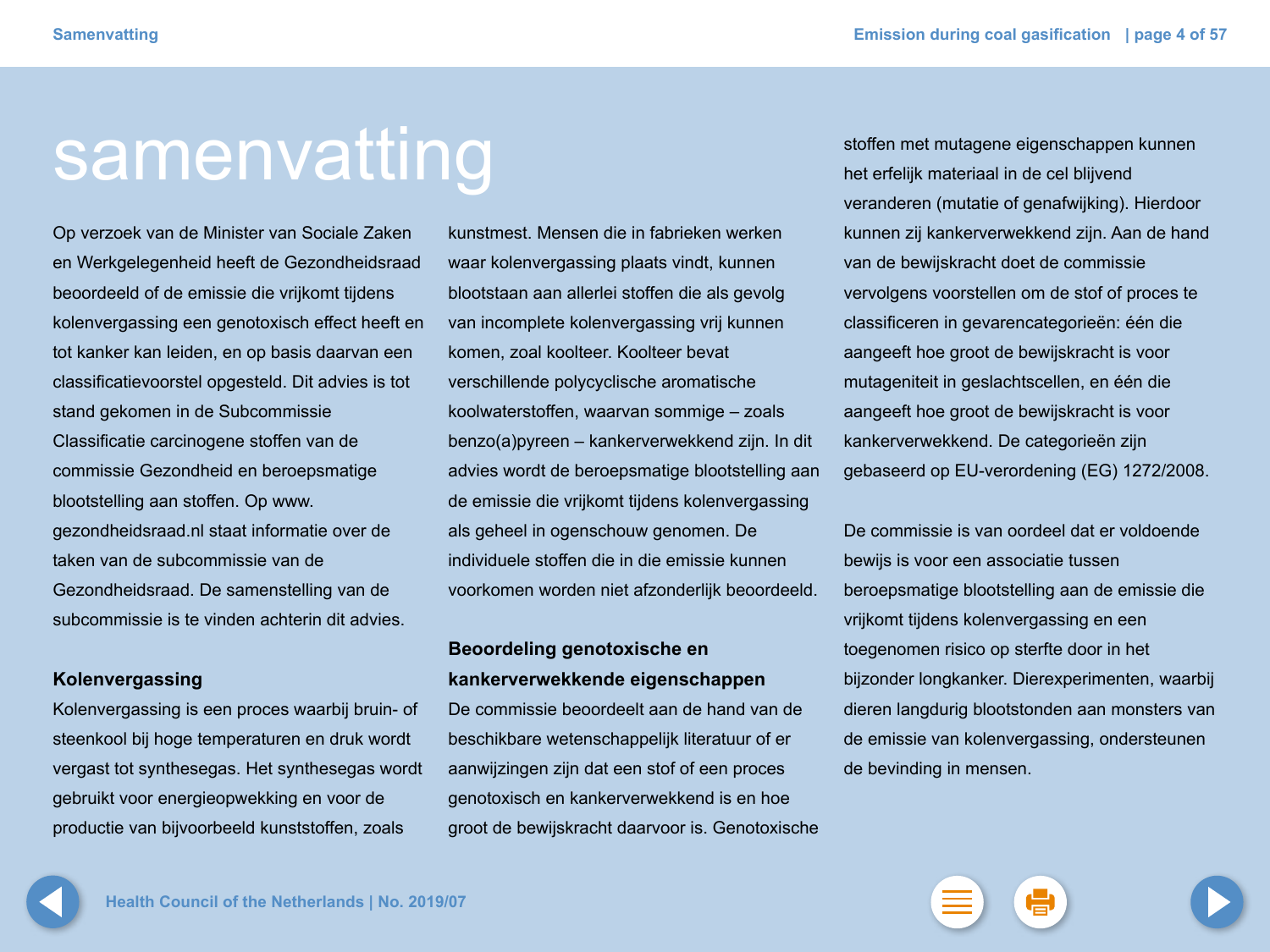### **Advies aan de minister**

Op basis van beperkte gegevens adviseert de commissie om de emissie die vrijkomt tijdens kolenvergassing te classificeren als mutageen in geslachtscellen in categorie 2 ("*reden tot bezorgdheid voor de mens omdat het mogelijk erfelijke mutaties in de geslachtscellen van mensen veroorzaakt*").

De commissie concludeert verder dat de emissie die vrijkomt tijdens kolenvergassing kankerverwekkend is voor de mens, en adviseert deze emissie te classificeren in categorie 1A ("*bekend dat het kankerverwekkend is voor de mens*"). De kanker wordt veroorzaakt door een stochastisch genotoxisch werkingsmechanisme.

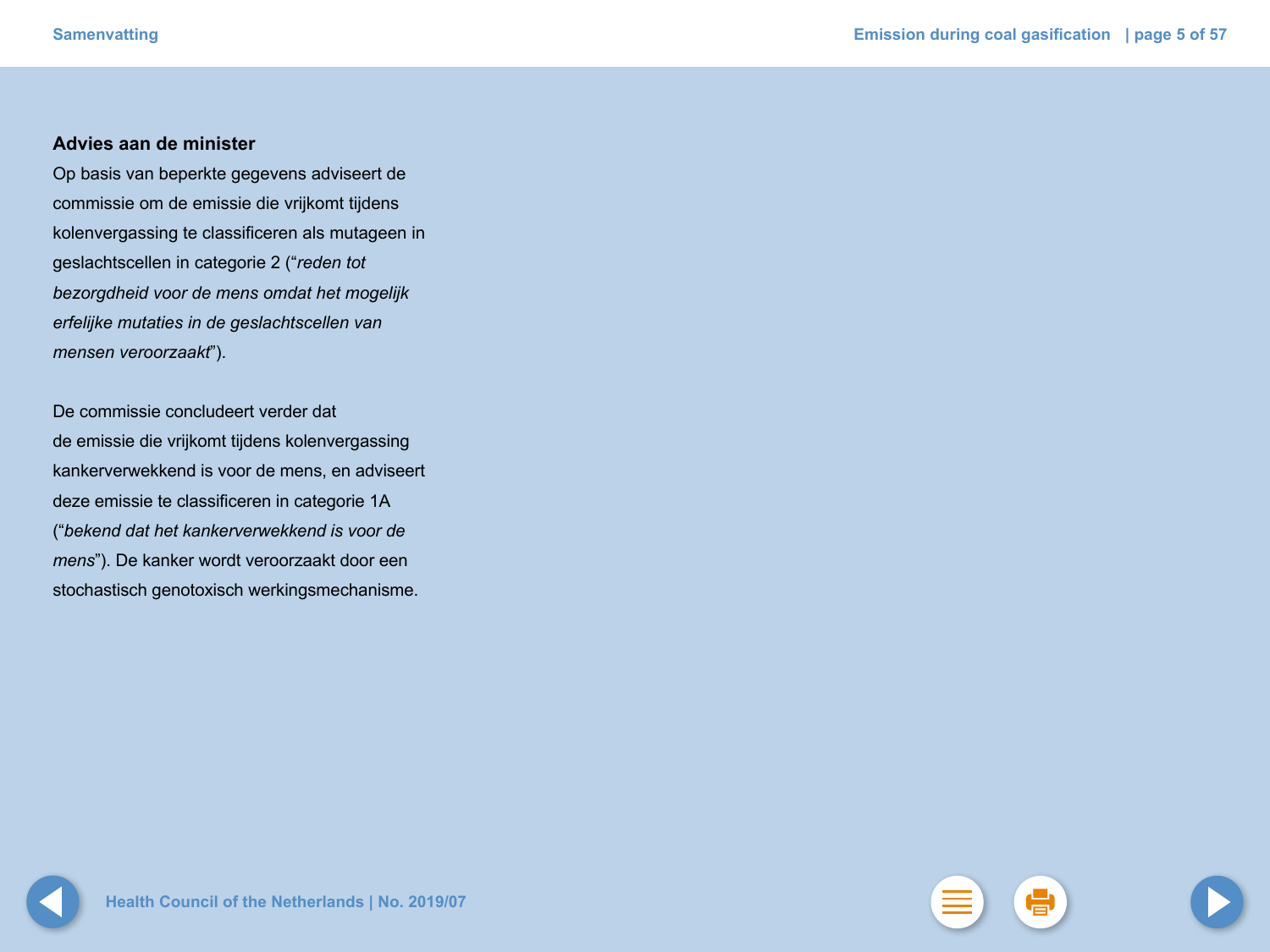# <span id="page-5-0"></span>Executive summary

At request of the Minister of Social Affairs and Employment, the Health Council of the Netherlands assessed whether the emission, which is formed during coal gasification may induce genotoxic effects and may cause cancer, and on this basis, submitted a proposal for a classification. The advice is made by the Subcommittee on Classifying carcinogenic substances of the Dutch Expert Committee on Occupational Safety. On www.healthcouncil.nl, information can be found on the tasks of the Subcommittee. The membership of the Subcommittee is given on the last page of this advisory report.

### **Coal gasificatio**

Coal gasification is a process in which lignite and black coal is turned into combustible gas under high temperatures and pressure. The

syngas or synthesis gas is used as fuel for electricity generation, and as intermediate in manufacturing chemicals, such as chemical fertilizers. Workers who are involved in coal gasification, can be exposed to the emission, which is formed during coal gasification. The emission exists of a mixture of substances, for instance as a result of incomplete combustion (e.g., coal tar). In the present advisory report, the evaluation accounts for the emission as a whole. Individual substances that can be found in the emission of coal gasification are not considered.

## **Assessment of the genotoxicity and carcinogenicity**

Based on the available scientific literature, the Committee assesses the potential genotoxic and carcinogenic properties of the substance or

process in question. The Subcommittee recommends classifying the substance or process in two hazard categories, which represent the grade of evidence for mutagenicity in germ cells (a measure for genotoxicity), and for carcinogenicity. The categories are based on the hazard categories set by the European Commission (EU-guideline (EG) 1272/2008).

The Committee is of the opinion that there is sufficient evidence of an association between occupational exposure to the emission, which is formed during coal gasification and increased cancer mortality, in particular lung cancer mortality. In addition, support for the carcinogenic properties comes from animal experiments in which animals were chronically exposed to coal gasification samples.

### **Recommendation**

Based on limited evidence, the Committee recommends classifying the emission, which is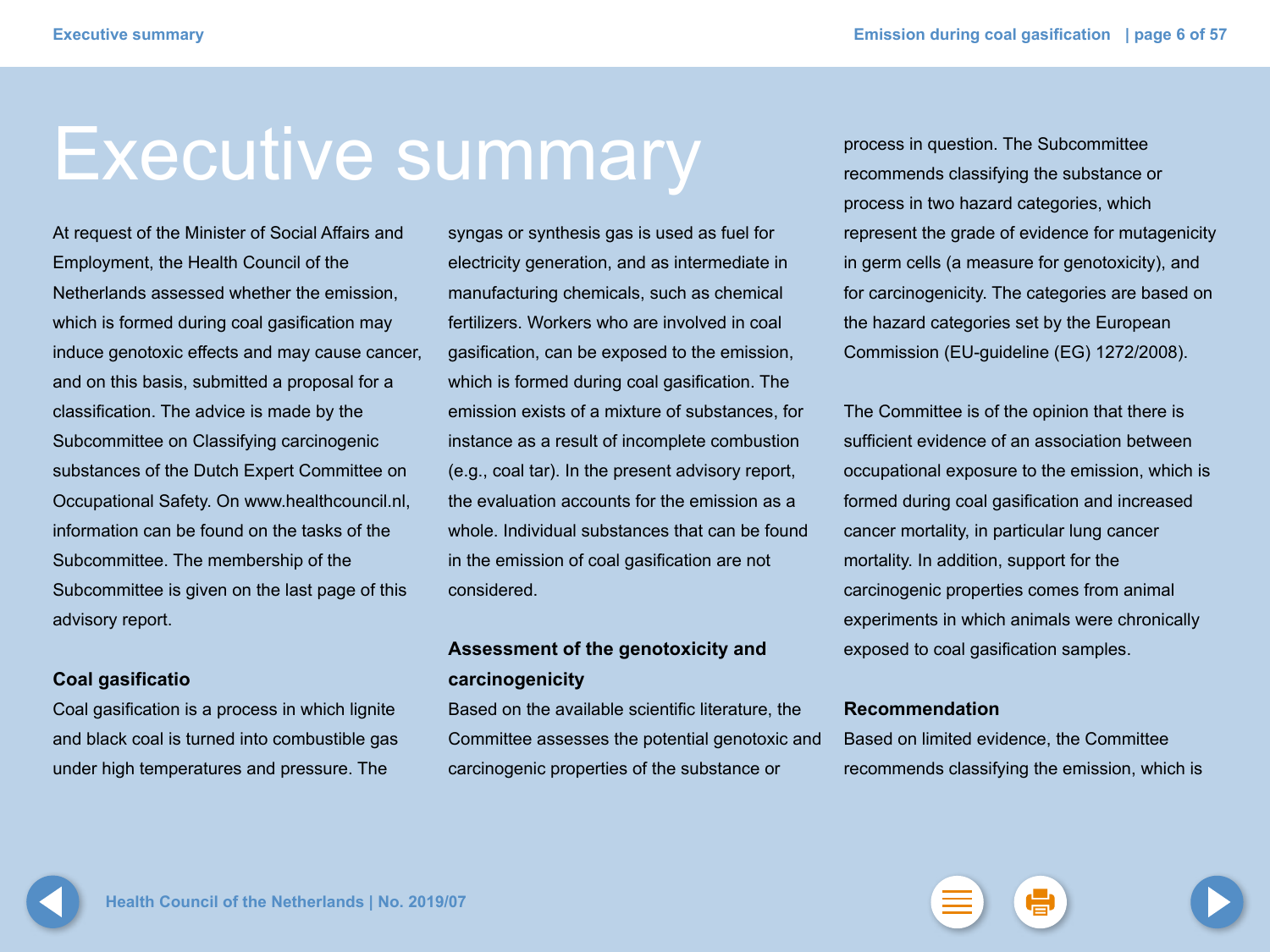formed during gasification, as a germ cell mutagen in category 2 ("*concern for humans owing to the possibility that it may induce heritable mutations in the germ cells of humans*").

Furthermore, the Committee recommends classifying the emission, which is formed during coal gasification, in category 1A ("*known to be carcinogenic to humans*"). The carcinogenicity is caused by a stochastic genotoxic mechanism.

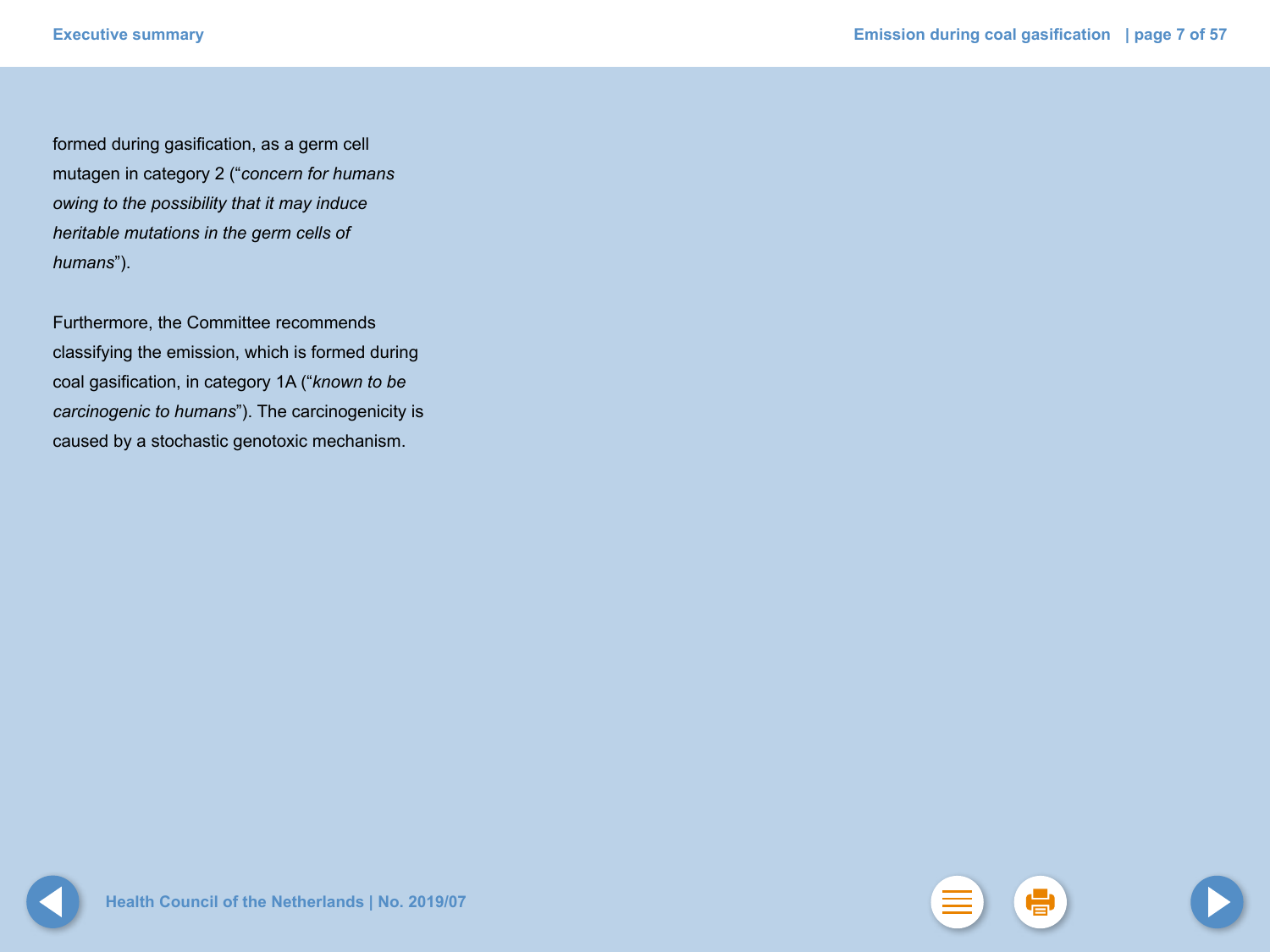# <span id="page-7-0"></span>01 scope





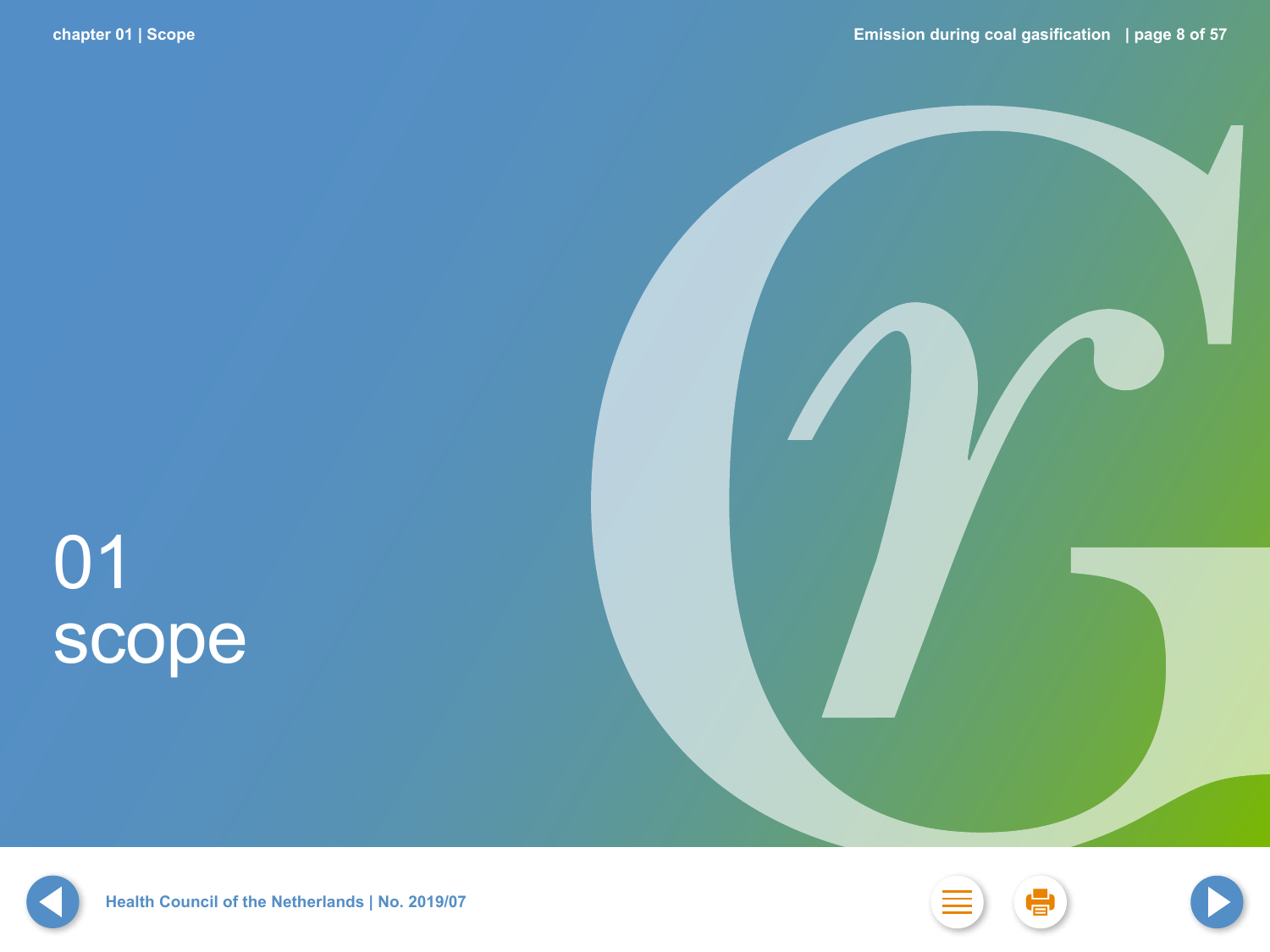### <span id="page-8-0"></span>**1.1 Background**

In the Netherlands a special policy is in force with respect to occupational use and exposure to carcinogenic substances and processes. Regarding this policy, the Minister of Social Affairs and Employment has asked the Health Council of the Netherlands to assess the genotoxic and carcinogenic properties of substances and processes, and to propose a classification.

This report contains the assessment of the genotoxic and carcinogenic properties of the emission, which is formed during (industrial) coal gasification processes. The evaluation accounts for the exposure to the emission as a whole; evaluation of individual substances, which can be present in the emission, and to which workers can be exposed during coal gasification, is not considered.

### **1.2 Committee and procedure**

The evaluation is performed by the Subcommittee on Classifying Carcinogenic Substances of the Dutch Expert Committee on Occupational Safety of the Health Council, hereafter called the committee. The membership of the Committee is listed on the last page of this advisory report.

In 2018, the President of the Health Council released a draft of the report for public review. The committee has taken these comments into account in deciding on the final version of the report. The comments, and the

replies by the committee, can be found on the website of the Health Council.

### **1.3 Data**

The committee's recommendation is based on scientific data, which are publicly available. The starting points of the committees' reports are, if possible, the monographs of the International Agency for Research on Cancer (IARC). This means that the original sources of the studies, which are mentioned in the IARC-monograph, are reviewed only by the committee when these are considered most relevant in assessing the carcinogenicity and genotoxicity of the substance in question. In the case of coal gasification, such an IARC-monograph is available, of which the summary and conclusion is inserted in Annex A.

Relevant data, which are published after the (latest) publication of the IARC Monograph, were retrieved from the online databases Medline, Toxline, Chemical Abstracts, and RTECS. The last updated online search was in March 2019. The literature search was based on the following key words: "coal gasification", "manufactured gas plant residue" and "coal tar from gas works".

### **1.4 Criteria for classificatio**

For the classification on mutagenicity in germ cells the Committee uses standardly the criteria set by the European Parliament and Council on

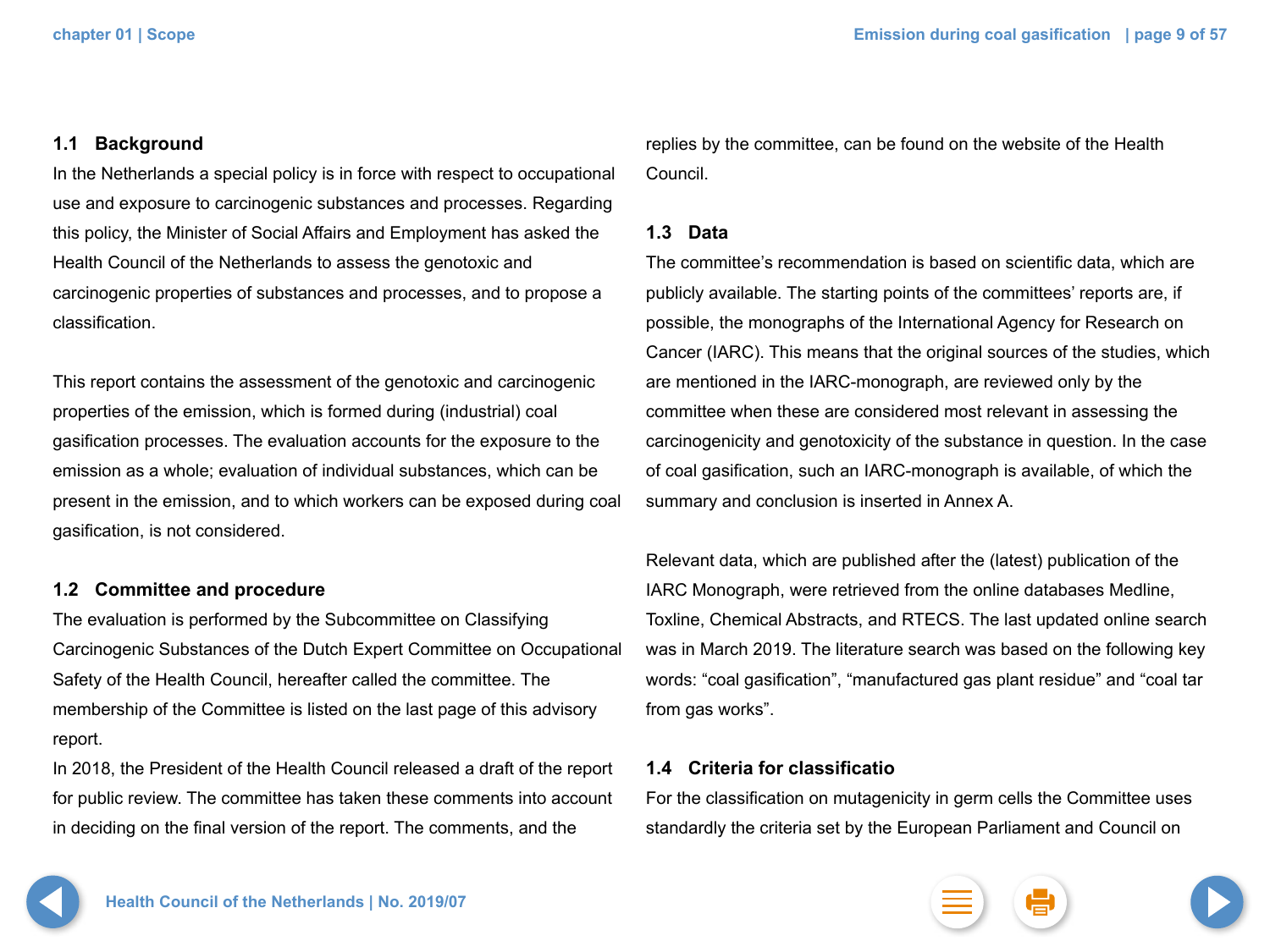<span id="page-9-0"></span>classification, labelling and packaging (CLP) of substances (Regulation EC No. 1272/2008). Section 3.5 in Annex I of the regulation describes the classification and labelling requirements for individual mutagenic substances and defined mixtures (see Annex D). In exceptional cases, such as in assessing the mutagenic potential of emissions, which are unintentionally produced during work processes, the Committee bases its recommendation on the criteria of the regulation, in combination with expert judgement.

In 2010, the Health Council published a *Guideline to the classification of carcinogenic compounds*, for classifying substances in terms of their carcinogenic properties, and for assessing the genotoxic mode of action.26 The classification on carcinogenic properties is based on the Globally Harmonized System, which is also used by the European Union for the classification, labelling and packaging of substances and mixtures (Regulation EC 1272/2008, Section 3.6 Carcinogenicity).25 Annex E shows the classification system for carcinogenic substances, as used by the Committee.

The proposal for a classification is expressed in standard sentences, combined with a category number.

### **1.5 Quality assessment**

The Committee evaluates the available data on relevance and quality by using criteria set by others to assess reliability, and by expert judgment. For animal experiments and in vitro assays, the reliability criteria set by Klimisch et al. (1997) are used.<sup>27</sup> For epidemiological studies, the reliability criteria set by Money et al. (2013) are used.<sup>28</sup> A summary of the reliability criteria is given in Annex F and G, respectively. In addition, for the assessment of the carcinogenicity, the Committee used four categories of evidence. These categories are described in the *Guideline to the classification of carcinogenic compounds* (Health Council, 2010, Chapter 6).26

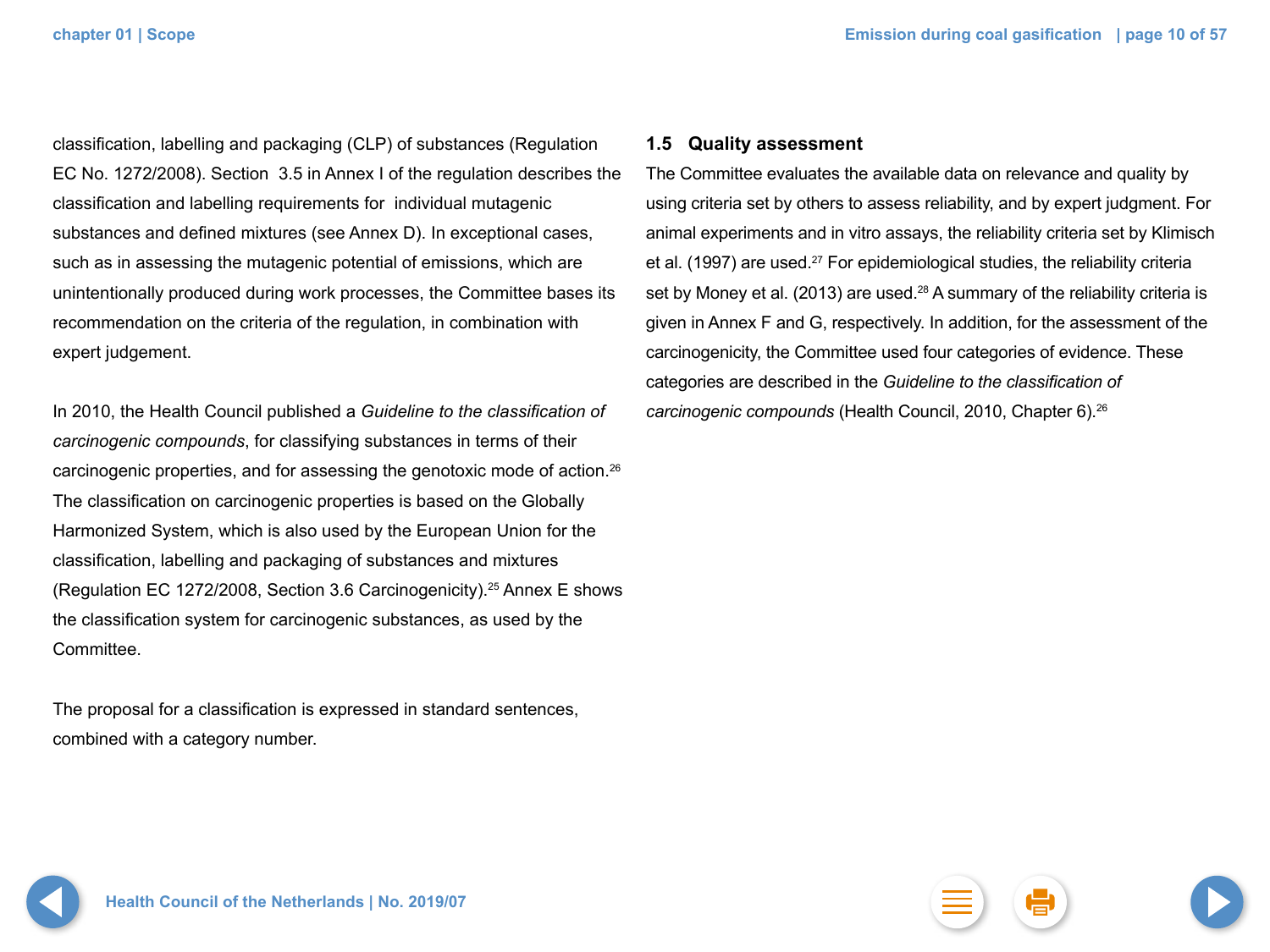# <span id="page-10-0"></span>02 identity of the substance







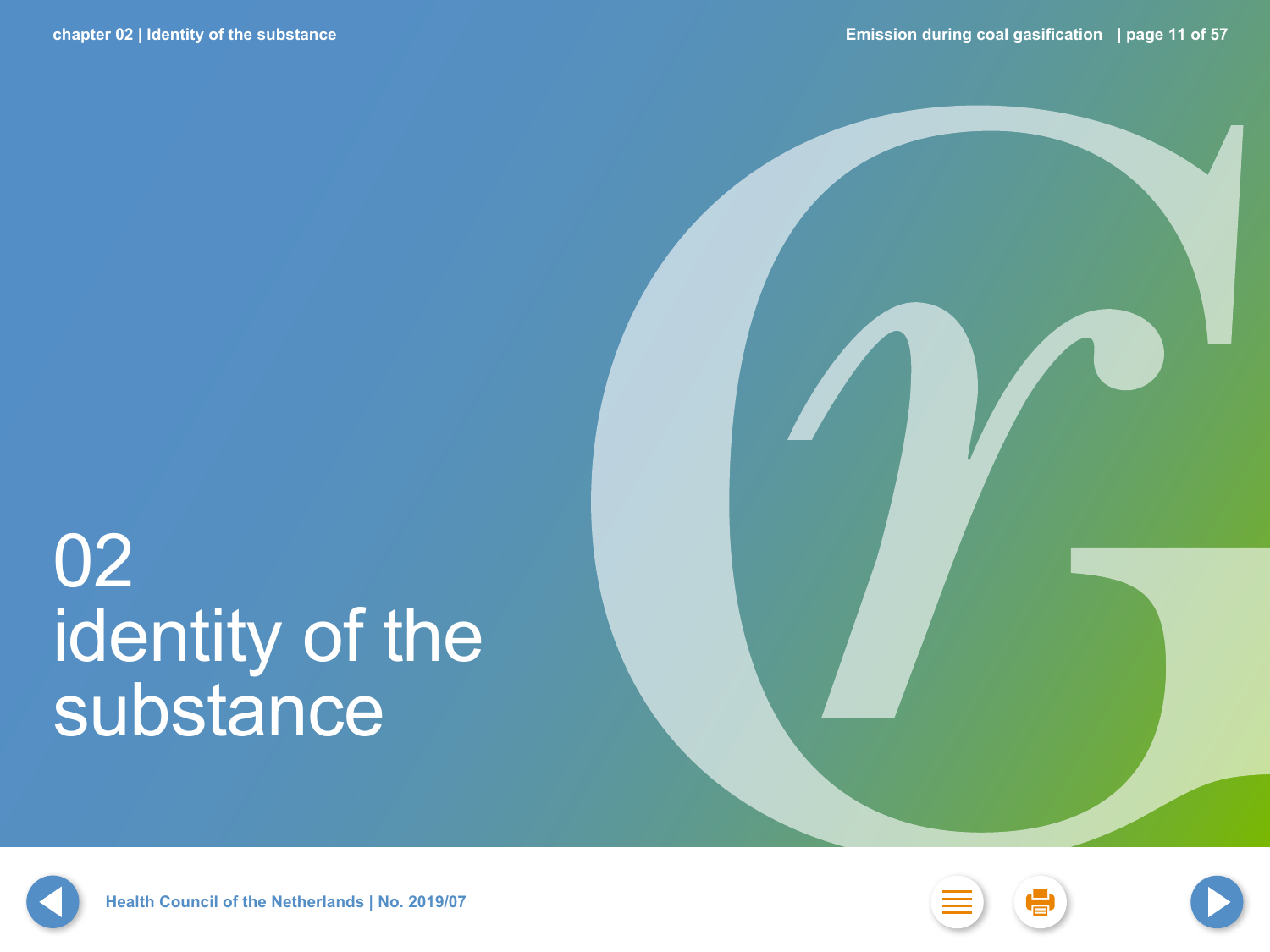### <span id="page-11-0"></span>**2.1 Name and other identification**

Coal gasification is part of a process to produce combustible gas (mixture of mainly hydrogen and carbon monoxide), also mentioned syngas or synthesis gas. See Section 5.1 for further explanation.

### **2.2 Composition of the emission of coal gasificatio**

During coal gasification, workers may be exposed to hydrogen and carbon monoxide, and to waste or by-products, as a result of incomplete combustion of the coal. The emitted waste or by-products include: gases (e.g., hydrogen sulphide, ammonia, hydrogen cyanide); hydrocarbon containing gases, aerosols and residues (e.g., polynuclear aromatic compounds, coal tar), and: mineral particulate residues (ash) and wastes. The type and amount of these waste and by-products emitted in the workplace air during coal gasification vary, due to variations in feed stocks (type of coal), operating temperatures, pressures and residence times.

Coal tar is a waste product that is produced in large quantities during coal gasification. In coal tar, a number of polynuclear aromatic compounds has been identified, some of which are known for its carcinogenic properties (e.g., benzo(a) pyrene).<sup>1-3</sup> In the scientific literature coal tar from coal gasification is denoted as manufactured gas plant residue (MGP), coal tar pitch volatiles, or coal gasification tar residue  $(GGTR)$ .<sup>1-3</sup>

### **2.3 Physicochemical properties**

Since the emission of coal gasification is a complex mixture of substances, no physicochemical properties are specified.

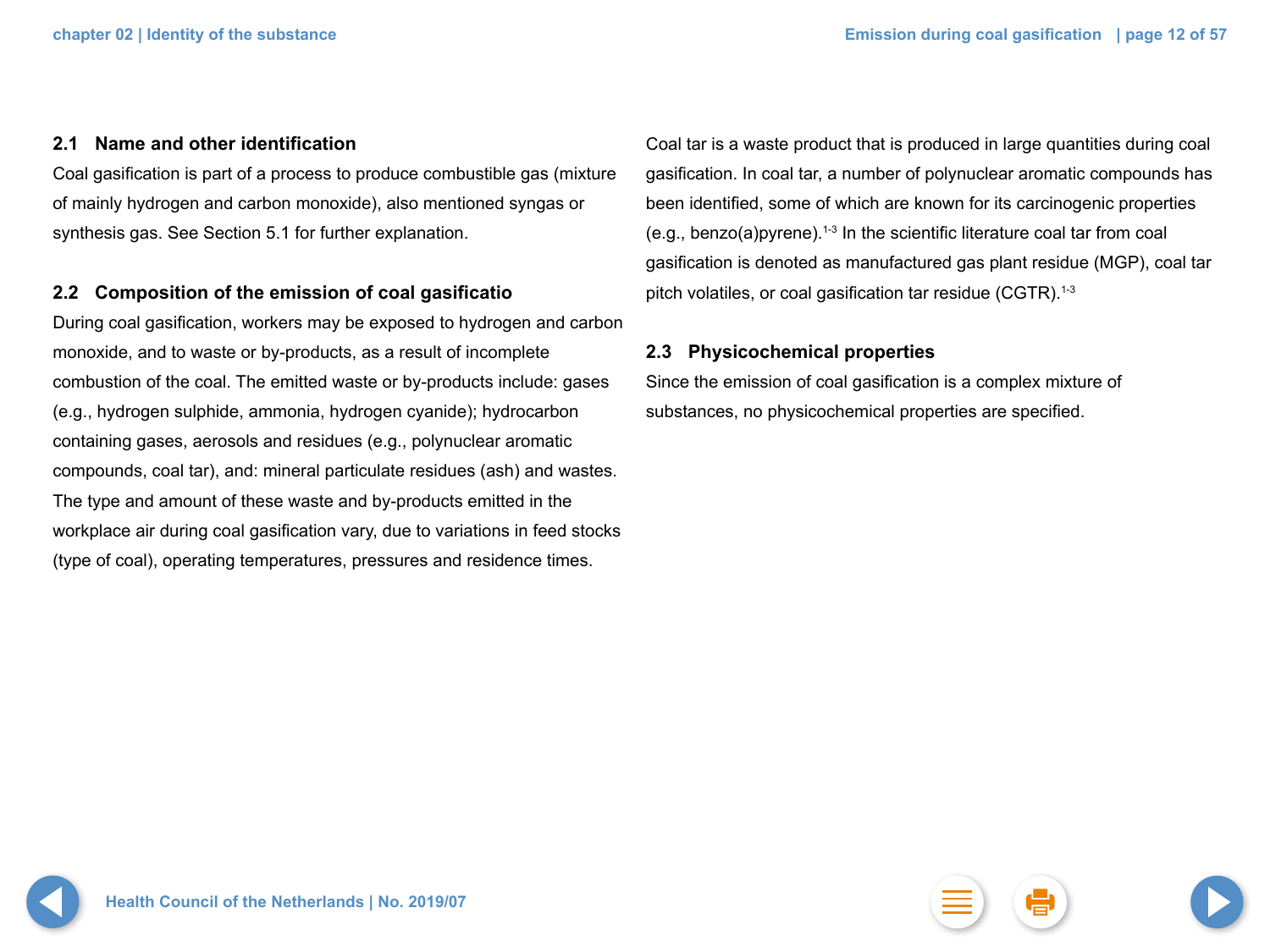# <span id="page-12-0"></span>03 international classification



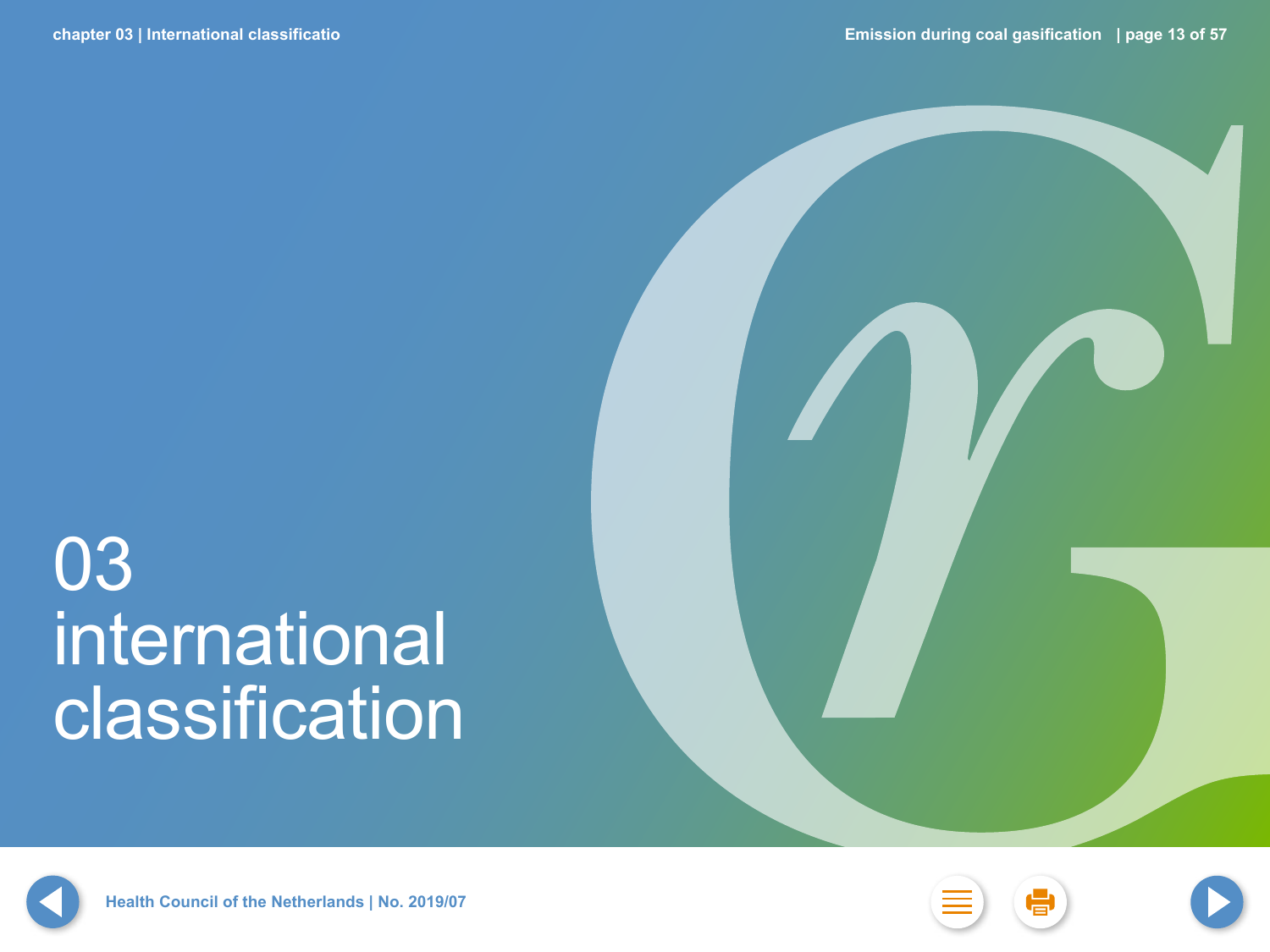### <span id="page-13-0"></span>**3.1 European Commission**

Not evaluated.

### **3.2 IARC**

IARC evaluated the genotoxicity and carcinogenicity of exposure during coal gasification several times, the latest in 2012.1-3 It concluded that occupational exposure during coal gasification is carcinogenic to humans. Also there is sufficient evidence in experimental animals for the carcinogenicity of coal-tars from gas-works and manufactured gas plant residues. Furthermore, IARC stated that there is strong evidence of a genotoxic mechanism for coal gasification samples based on experiments. IARC considers it highly likely that genotoxicity is the mechanism for the carcinogenic effects of coal gasification emissions, predominantly due to the presence of mutagenic polycyclic aromatic hydrocarbons. Therefore, IARC classified coal gasification in Group 1 ("*sufficient evidence in humans for the carcinogenicity of occupational exposure during coal gasification*"). A summary of the latest evaluation and conclusion by IARC is given in Annex A.

**3.3 The Health Council of the Netherlands** Not evaluated.

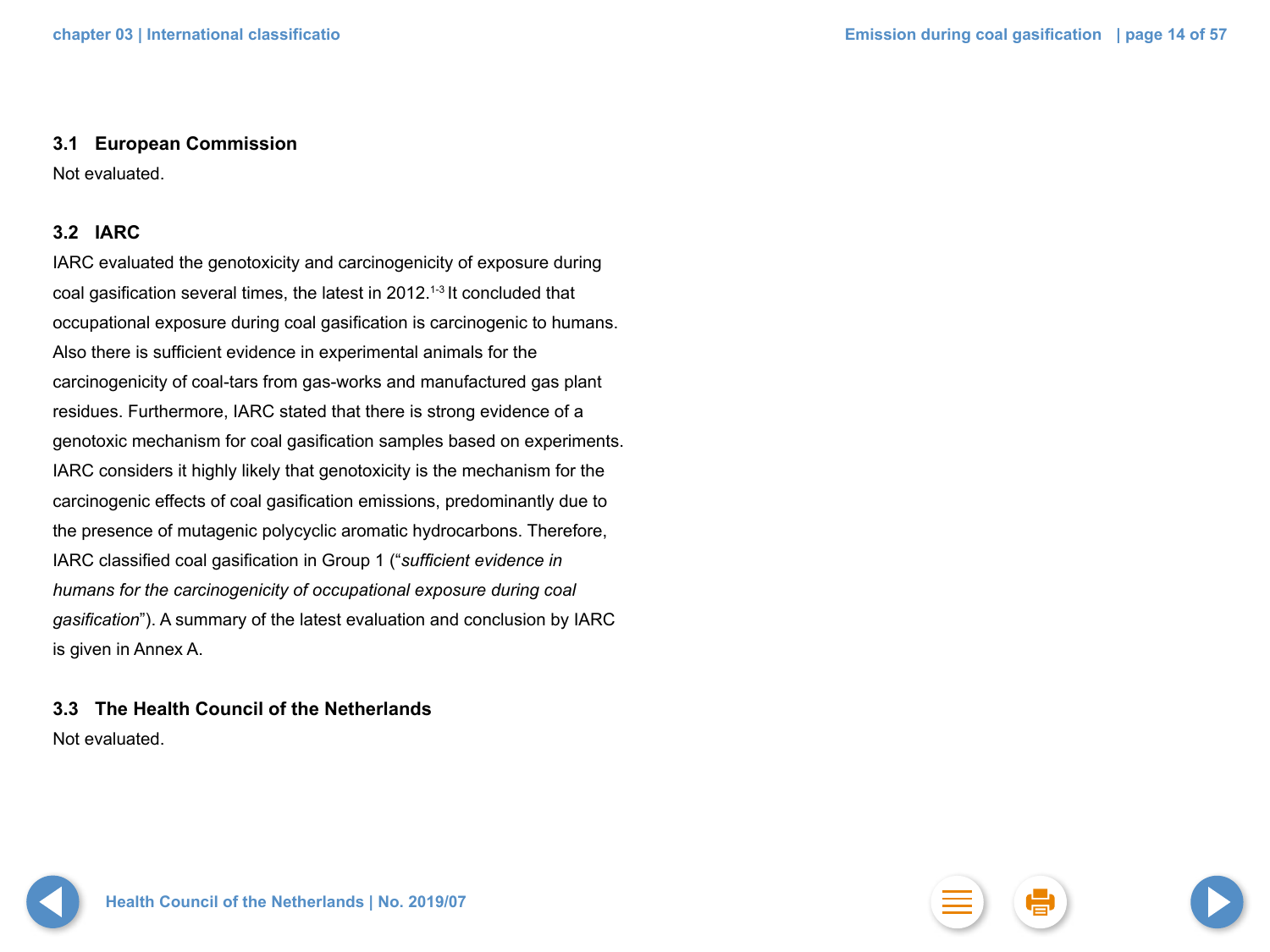# <span id="page-14-0"></span>04 monitoring







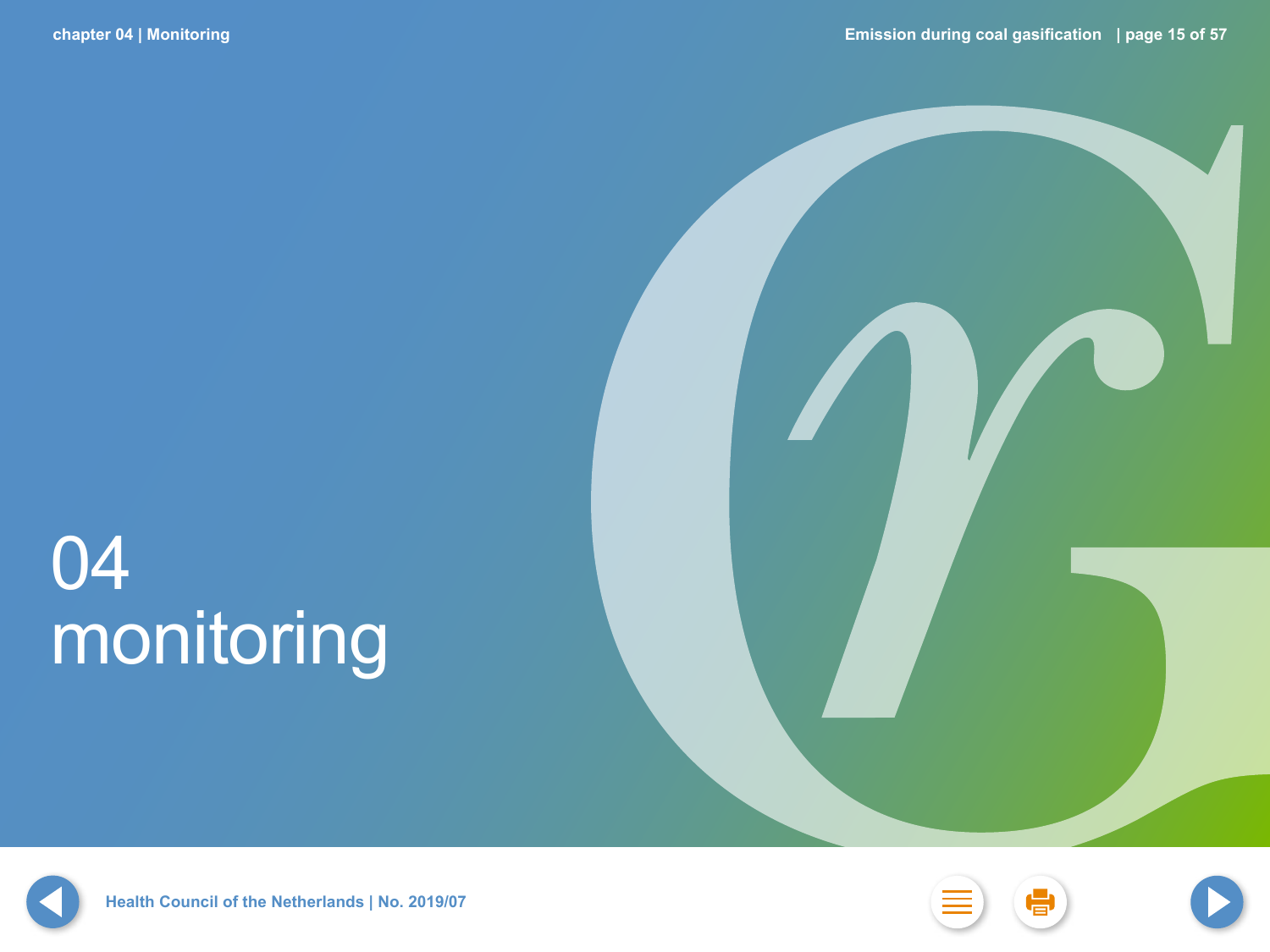### <span id="page-15-0"></span>**4.1 Environmental exposure monitoring**

Since exposure to the emission of coal gasification implies exposure to a complex mixture, a variety of markers may be applied for the measurement of exposure in workplaces. Overall, in the literature no preference for a certain exposure marker is identified. However, in human studies on the carcinogenic potential of occupational exposure during coal gasification, concentrations of single components (benzo(a)pyrene or other polycyclic aromatic hydrocarbons), total hydrocarbons, coal tar pitch volatiles, and total amount or mass of particles, have been used to estimate exposure. These exposure markers are chosen because of their association with cancer development.

## **4.2 Biological exposure monitoring**

Not specified.

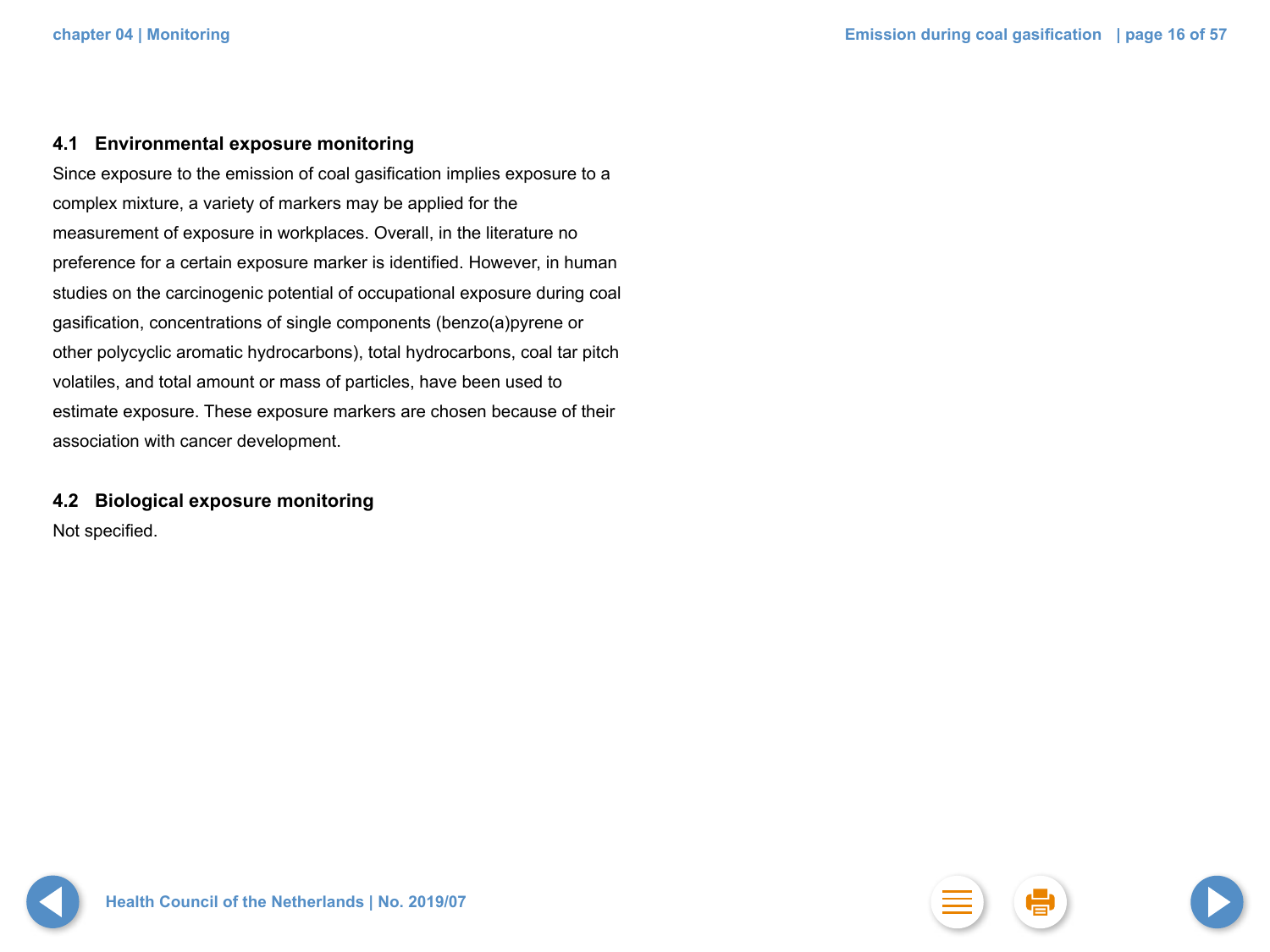# <span id="page-16-0"></span>05 manufacture and uses







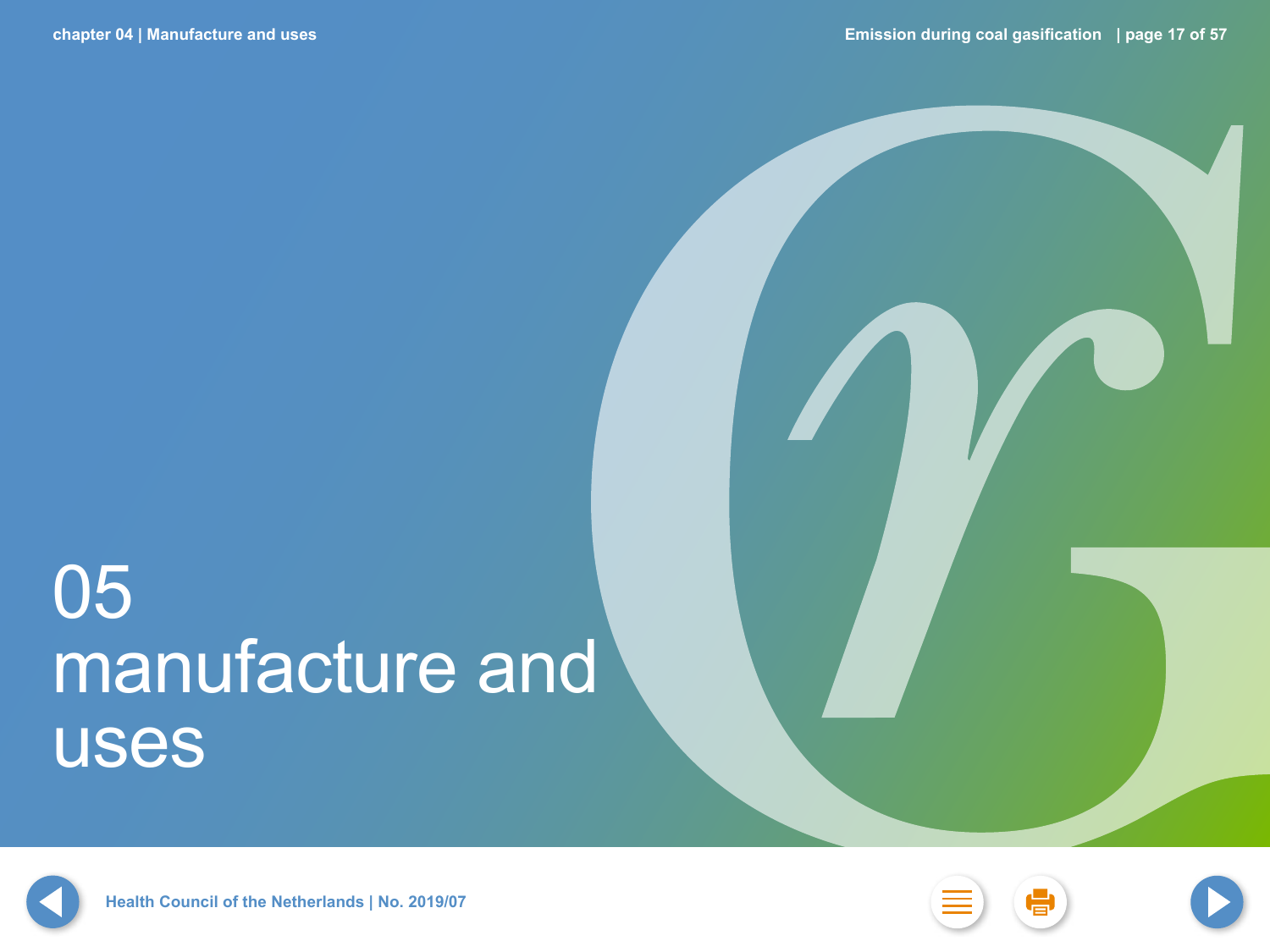### <span id="page-17-0"></span>**5.1 Manufacture**

The information given below is abstracted from the IARC monographs.<sup>1,3</sup>

Several coal gasification systems have been developed, which can be classified by the heating value of the gas produced, and by the type of gasification reactor. The majority of the gasification systems consists of four operations: coal pretreatment, coal gasification, raw gas cleaning, and gas beneficiation. In this report, only the genotoxic and carcinogenic properties of the emission during coal gasification (step two) is evaluated.

Generally, any coal can be gasified if properly pretreated. Pretreatment operations include drying, partial oxidation, crushing, sizing, and briquetting of fines for feed to fixed bed gasifiers. The coal feed is pulverized for fluid or entrained bed gasifiers. After pretreatment, the coal enters the gasification reactor where it reacts with oxygen and steam to produce a combustible gas. Air is used as the oxygen source for making gas with a lower caloric value (so-called *low-Btu gas*, where Btu stands for British thermal units; one Btu is the heat required to raise the temperature of one pound of water by one degree Fahrenheit). Pure oxygen is used in making gas with higher value (*medium-* and *high-Btu gas*), as inert nitrogen in the air dilutes the heating value of the product. For gasification of coals, fixed bed, fluidised bed, and entrained flow reactors are used.<sup>3</sup> The choice of the appropriate process depends mainly on the fuel used and on the desired gas utilization. If the gas is utilised in a gas and steam

turbine process, fluidised bed and entrained flow processes are particularly suitable, in which gasification occurs at high pressure (at least 25 - 30 bar). Entrained flow gasification takes place at considerably higher temperatures above the ash fusion point.

### **5.2 Identifie uses**

Syngas or synthesis gas is mainly used as fuel for electricity generation. In addition, the gas is used as intermediate resource in manufacturing of chemicals, such as chemical fertilizers.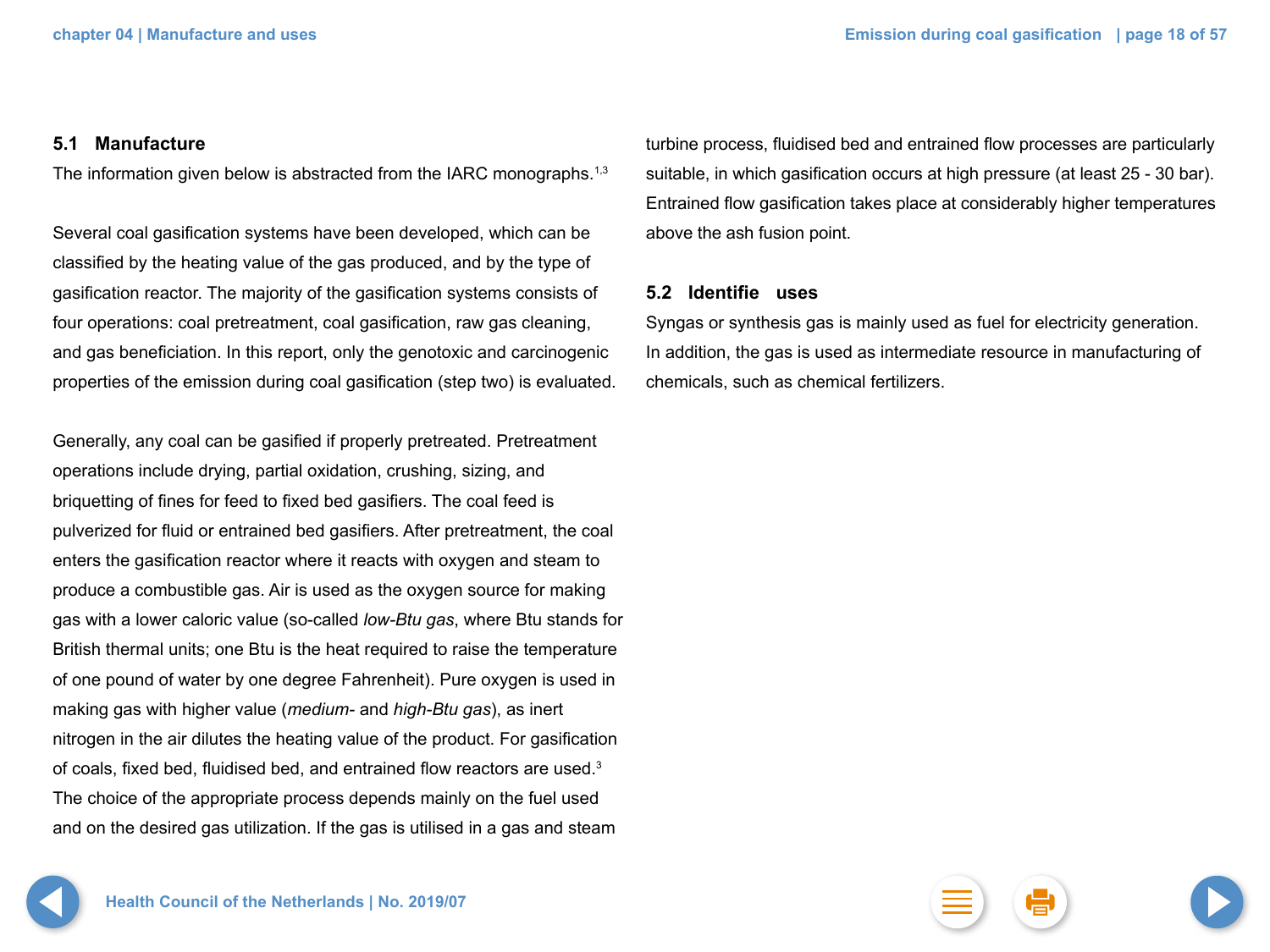# <span id="page-18-0"></span>06 summary of toxicokinetics







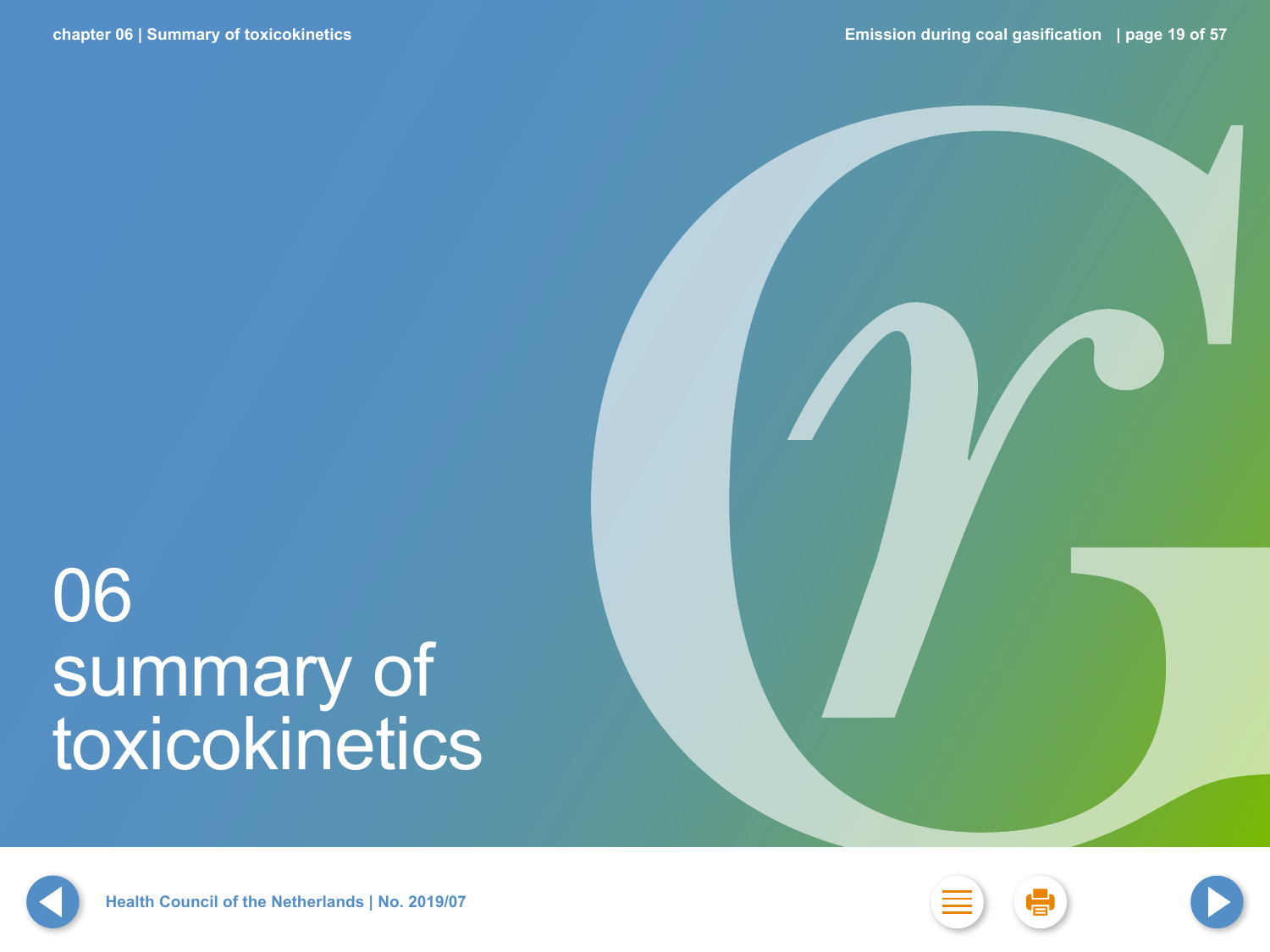### <span id="page-19-0"></span>**6.1 Absorption, distribution and elimination**

Data are available on certain individual substances that can be found in the emission of coal gasification, but no such data are available for the emission as a whole. Since in the present report only the emission as a whole is evaluated, this topic is not further discussed.

### **6.2 Toxicokinetics**

The same applies for toxicokinetics.

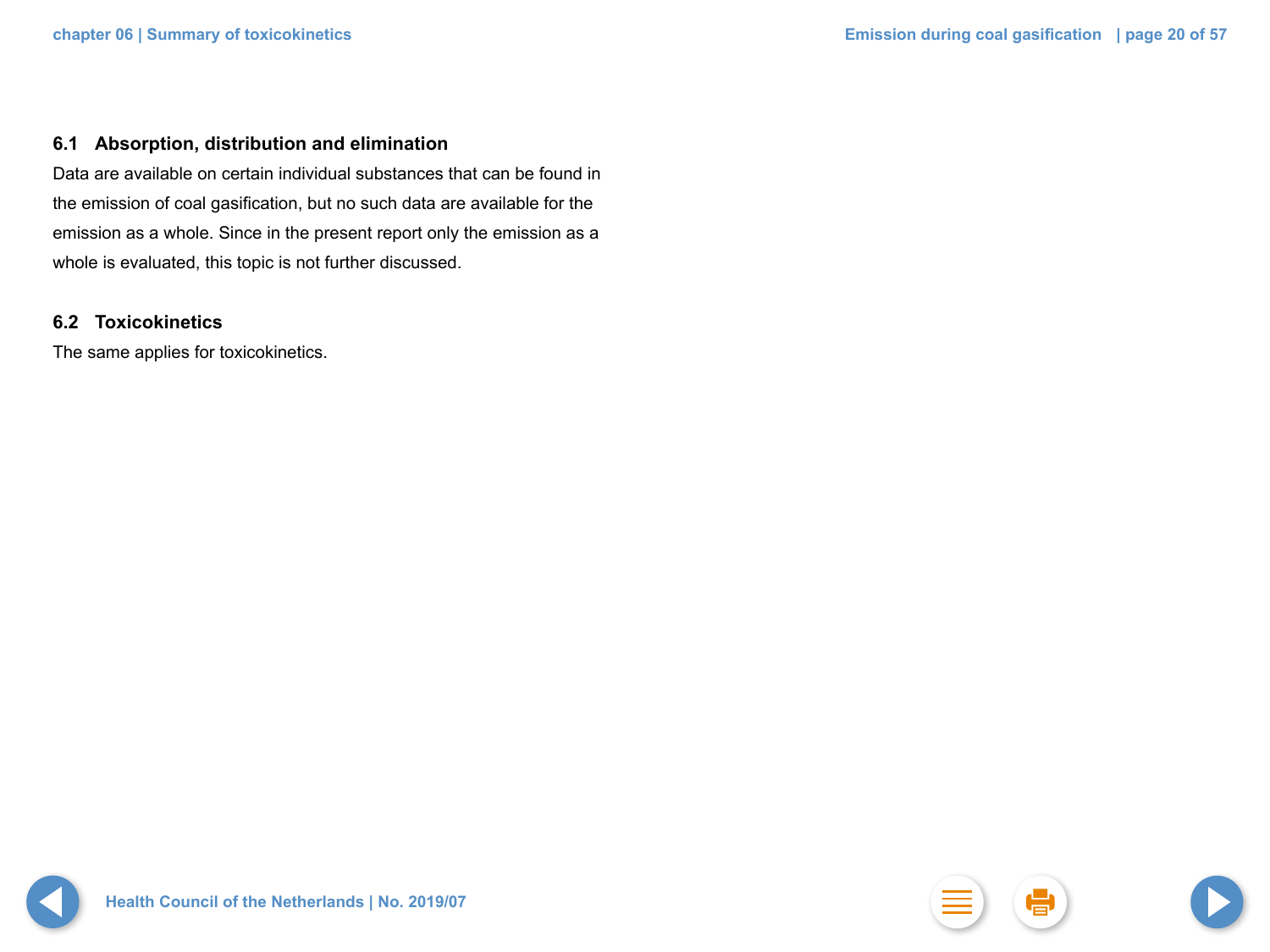# <span id="page-20-0"></span>07 germ cell mutagenicity





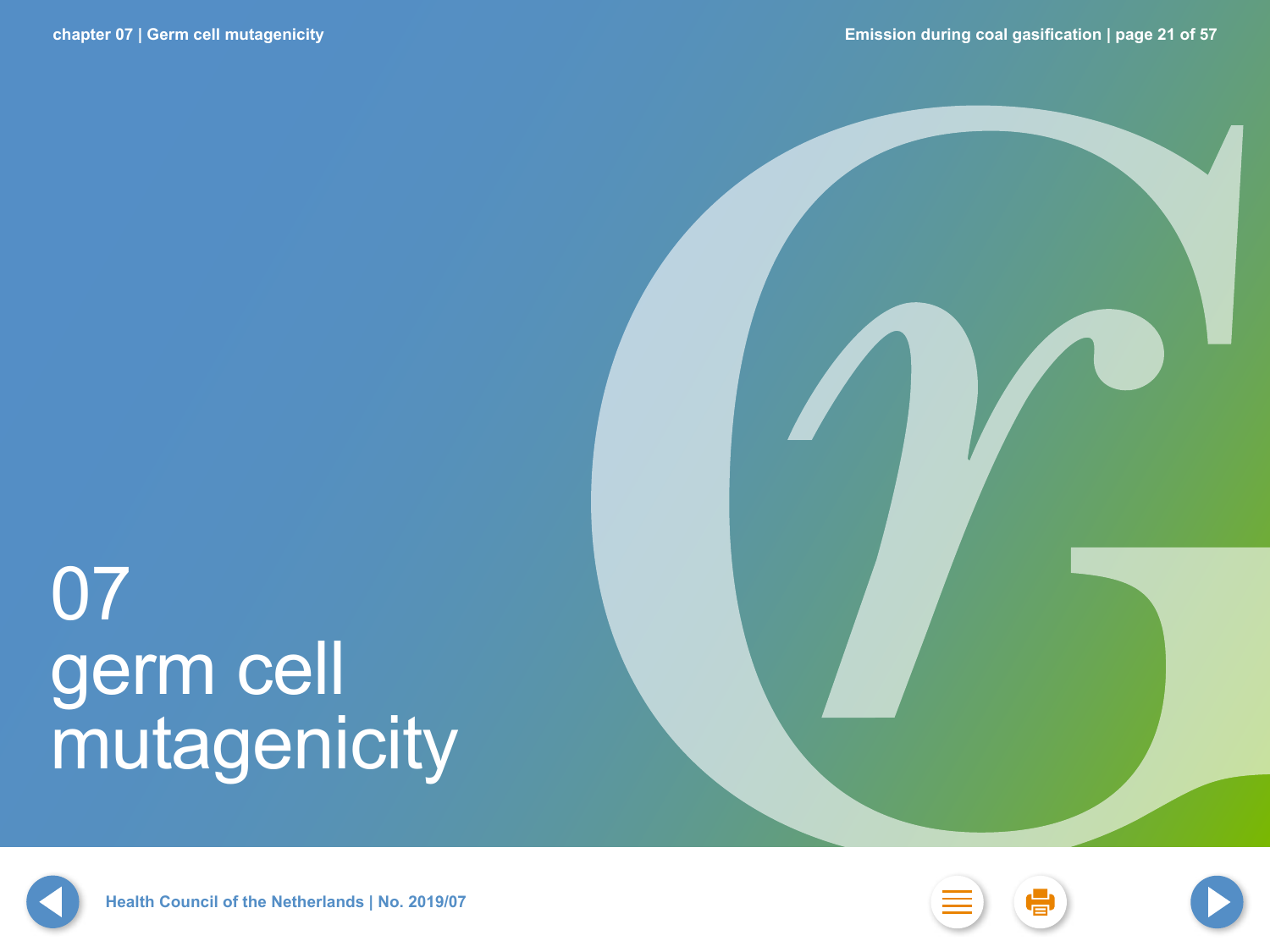## <span id="page-21-0"></span>**7.1 Summary and relevance of the provided information on (germ cell) mutagenicity**

**7.1.1 Summary of genotoxicity tests in vitro** No studies are available on germ cell genotoxicity.

### *Mutagenicity*

Cizmas et al. (2004) determined mutagenic activity of seven fractions of a MGP residue in *Salmonella typhimurium* strain TA98.4 MGP residue was provided by a single site of the Electric Power Research Institute (Palo Alto, USA). The fractions were obtained by chromatographic fractionation of the MGP residue. The residue and its fractions differed in the presence and the composition of polycyclic aromatic hydrocarbons (PAH). Without metabolic activation, 4 of the 6 fractions tested showed mutagenic activity (see Table 1; fraction F6 not tested). In the presence of metabolic activation, mutagenic activity was observed in 6 of 7 fractions.

### *Clastogenic and aneugenic effects*

Currently, no publications are available that address in vitro clastogenic or aneugenic effects (chromosomal aberrations, formation micronuclei, sister chromatid exchanges) of coal gasification samples.

### *Conclusion on genotoxicity*

The number of studies on mutagenic and genotoxic activities of coal gasification samples (e.g., MGP) is limited. The results of an in vitro reverse mutation study indicate that MGP has mutagenic properties. No data are available that address in vitro clastogenic or aneugenic activities of whole coal gasification samples.

### **Table 1.** Mutations

| <b>Reference</b>       | <b>Method</b>                         | <b>Cell type</b>                         | <b>Concentration range</b>                                                                                                                                                                                                                                                                                                                                                                                                                                                                                                                                                                               | <b>Results</b>                                                                                                                                                                                                                                                                        | <b>Remarks and</b><br>reliability                                                                                                  |
|------------------------|---------------------------------------|------------------------------------------|----------------------------------------------------------------------------------------------------------------------------------------------------------------------------------------------------------------------------------------------------------------------------------------------------------------------------------------------------------------------------------------------------------------------------------------------------------------------------------------------------------------------------------------------------------------------------------------------------------|---------------------------------------------------------------------------------------------------------------------------------------------------------------------------------------------------------------------------------------------------------------------------------------|------------------------------------------------------------------------------------------------------------------------------------|
| Cizmas et al.<br>20044 | Reverse<br>mutation<br>(Ames<br>test) | Salmonella<br>typhimurium<br>strain TA98 | <b>MGP</b> fractions:<br>Total PAH (µg/mg<br>fraction):<br>F1 (197), F2 (295), F3<br>(185), F4 (72), F5 (20),<br>F6 (12), and F7 (31)<br>Carcinogenic PAH (µg/<br>mg fraction; sum of<br>benz[a]anthracene,<br>benzo[b]fluoranthene,<br>benzo[k]fluoranthene,<br>benzo(a)pyrene,<br>chrysene, dibenzo[a,h]<br>anthracene, and<br>$indeno[1,2,3-c,d]$<br>pyrene): F1 (0.18), F2<br>(40.16), F3 (89,77), F4<br>(39.48), F5 (11.03), F6<br>$(2.18)$ and F7 $(0.56)$<br>Amount of fraction<br>applied per plate: 0.05,<br>$0.5$ and 1.0 mg<br>(solvent dimethyl<br>sulphoxide served as<br>negative control) | Positive (more<br>than doubling of<br>number of<br>revertants/plate<br>compared to<br>solvent control):<br>• without<br>metabolic<br>activation<br>(S9): F2, F3,<br>F4, F5 (F6 not<br>tested)<br>• with metabolic<br>activation<br>(S9): in 6 of<br>the 7 fractions<br>(dose-related) | Only one<br>strain tested;<br>no data on<br>cytotoxicity; no<br>positive<br>controls used<br><b>Reliability 2</b><br>(see Annex F) |



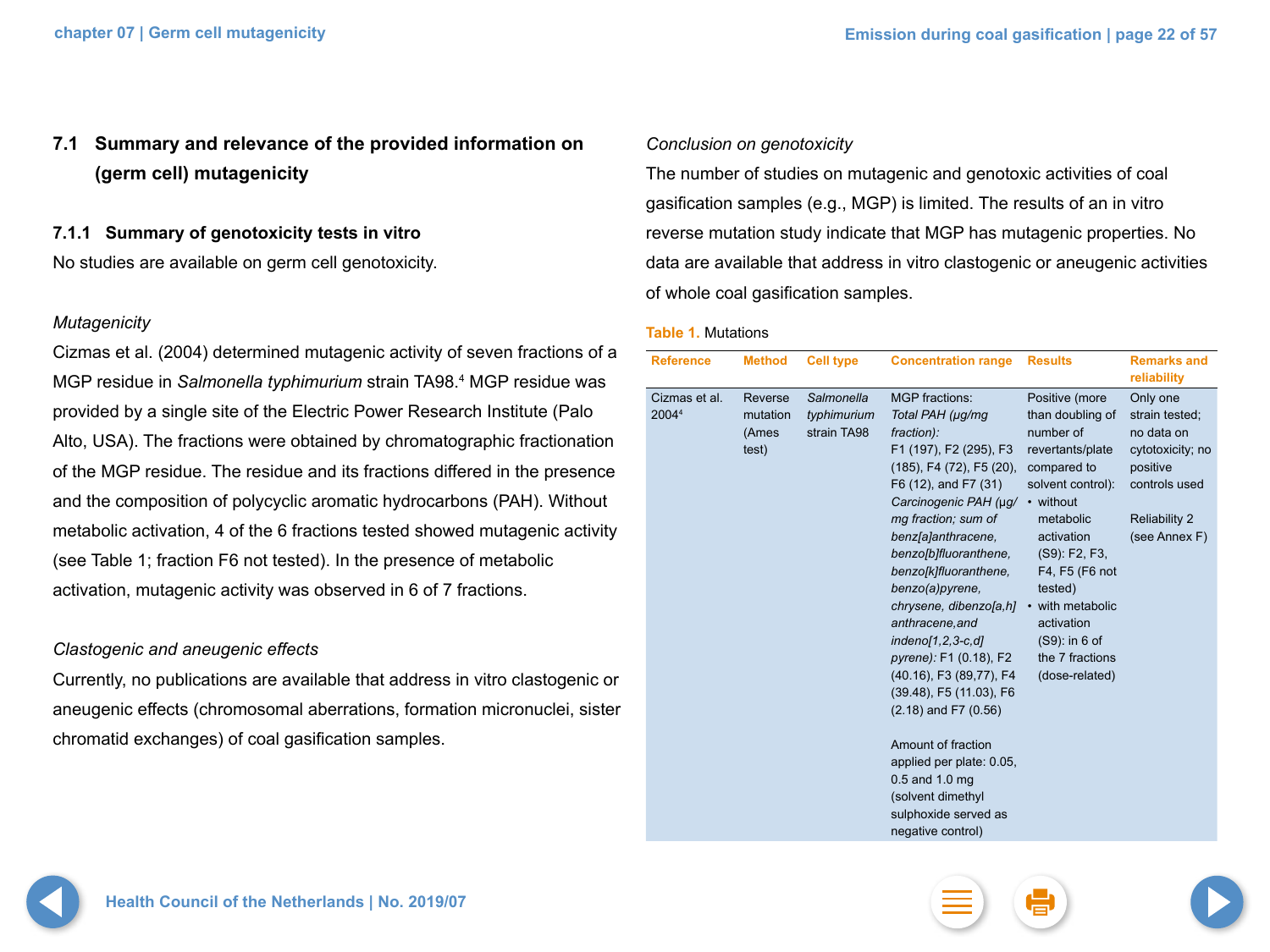**7.1.2 Summary of human data relevant for germ cell mutagenicity** No data available.

**7.1.3 Summary of genotoxicity tests in mammalian somatic or germ cells in vivo**

No in vivo studies are available, in which the mutagenic, clastogenic or aneugenic effects of coal gasification samples were tested.

### *DNA-adducts*

In Table 2 results on DNA-adduct formation are summarized. These studies show that crude MGP or fractions of MGP cause a dose-related increase in DNA-adducts in the lung, the liver, and the forestomach in mice, which were given MGP in various concentrations in the diet. Analyses of the MGP showed the presence of several types of PAH, among which PAHs with well-known genotoxic and carcinogenic potential. Animal experiments indicate that not only the well-known carcinogenic PAH, but also other constituents in MGP may have induced part of the DNA-adducts. Since it is unknown to which extent the detected DNA adducts interfere with DNA replication or are subject to DNA repair activities, the mere presence of DNA adducts cannot be taken as evidence for mutagenicity.

**Table 2.** Formation of DNA-adducts in animals exposed to MGP

| <b>Reference</b>                  | <b>Study design</b>                           | Data on exposure                  | <b>Results</b>                                     | <b>Remarks and reliability (Annex F)</b>    |
|-----------------------------------|-----------------------------------------------|-----------------------------------|----------------------------------------------------|---------------------------------------------|
| Culp and Beland 1994 <sup>5</sup> | Oral administration in diet for 28 days; male | 0, 0.1, 0.25, 0.5, 1 or 2% MGP    | DNA-adduct formation increased with increasing     | Well-documented experimental set-up;        |
|                                   | B6C3F1 mice; $N = 8$ /group                   | in diet (corresponds with 0 to    | dose, adducts/mg DNA):                             | proper use of controls; relevance for mode- |
|                                   |                                               | 52.5 mg MGP/day);                 | Lung: 22 up to $> 6,776$                           | of-action; well-performed study             |
|                                   |                                               | B[a]P) served as positive         | Liver: 65 up to 3,121                              |                                             |
|                                   |                                               | control (applied in diet at doses | Forestomach: 112 up to $\pm$ 1,792                 | No statistical analyses                     |
|                                   |                                               | of 2.5 - 50 mg/kg diet)           |                                                    |                                             |
|                                   |                                               |                                   | Lower intake of diet found in animals given higher | <b>Reliability 2</b>                        |
|                                   |                                               | DNA-adducts: 32P-postlabeling     | doses of MGP; body weights in higher dose groups   |                                             |
|                                   |                                               | assay                             | were lower compared to no and low-dosed animals.   |                                             |
|                                   |                                               |                                   | Data are corrected for food consumption            |                                             |

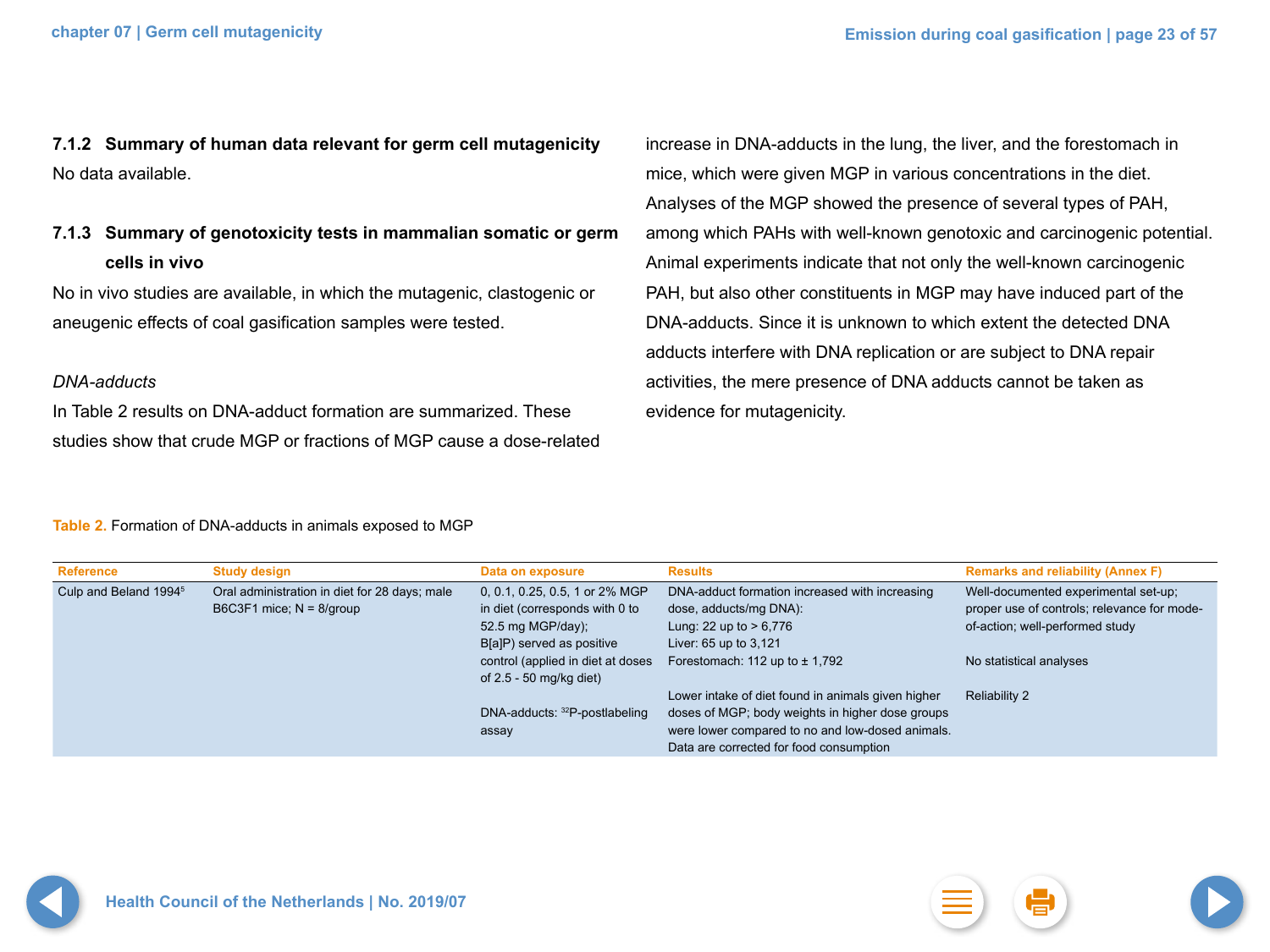| <b>Reference</b>                 | <b>Study design</b>                                                                                                                 | Data on exposure                                                                                                                                                                                                                                                        | <b>Results</b>                                                                                                                                                           | <b>Remarks and reliability (Annex F)</b>                                                                                                                                                   |
|----------------------------------|-------------------------------------------------------------------------------------------------------------------------------------|-------------------------------------------------------------------------------------------------------------------------------------------------------------------------------------------------------------------------------------------------------------------------|--------------------------------------------------------------------------------------------------------------------------------------------------------------------------|--------------------------------------------------------------------------------------------------------------------------------------------------------------------------------------------|
| Weyand et al. 1994 <sup>6</sup>  | Oral administration using a gel diet system for<br>91 or 185 days; male and female B6C3F1<br>mice; $N = 2$ male and 2 females/group | 0, 0.05, 0.25 or 0.5% MGP in<br>diet (corresponding with 0.5 g,<br>2,5 or 5 g MGP per kg diet);<br>B[a]P) served as positive<br>control<br>DNA-adducts: 32P-postlabeling<br>technique                                                                                   | Dose-related increase in DNA-adduct formation in<br>the lung and forestomach cells; adduct levels lung<br>higher than in the forestomach.                                | Well-documented experimental set-up;<br>proper use of controls; relevance for mode-<br>of-action; well-performed study<br>No statistical analyses<br><b>Reliability 2</b>                  |
| Weyand et al. 19957              | Oral administration using a gel diet system for<br>14 days; female A/J mice; N = 10/group                                           | Diets contained 0.25% MGP<br>(corresponds to 5.9 mg MGP/<br>day/ mouse);<br>B[a]P as positive control<br>DNA-adducts: 32P-postlabeling<br>assay combined with TLC and<br><b>HPLC</b>                                                                                    | MGP induced DNA adducts in isolated lung (± 1.8<br>pmol adducts/mg DNA) and to a lesser extent in<br>forestomach cells (±0.15 pmol adducts/mg DNA)                       | Well-documented experimental set-up study<br>(none-guideline study, not GLP); relevance<br>for mode-of-action<br>No statistical analyses; no negative controls<br><b>Reliability 2</b>     |
| Koganti et al. 2001 <sup>8</sup> | Oral administration in basal gel diet for 14<br>days; female A/J mice; no data on group size                                        | 0.25% MGP in diet<br>(corresponds with 2.5 g MGP<br>per kg diet);<br>ethylene chloride soil extracts<br>served as positive control<br>DNA-adducts: 32P-postlabeling<br>assay                                                                                            | DNA adduct formation found in lung cells<br>In MGP samples various PAH were found.<br>No statistical analyses<br>performed                                               | Well-documented experimental set-up study<br>(none-guideline study, not GLP); proper use<br>of controls;<br>relevance for mode-of-action; well-<br>performed study<br><b>Reliability 2</b> |
| Cizmas et al. 2004 <sup>4</sup>  | Single dermal application (topical; skin area 4<br>cm <sup>2</sup> ; at back of mouse); female ICR mice; $N =$<br>3/group           | Crude MGP residue and seven<br>MGP fractions, doses applied<br>0.48, 1.2, or 3.0 mg/mouse<br>7H-benzo[c]fluorene (PAH<br>component) served as positive<br>control<br>DNA-adducts: 32P-postlabeling<br>assay (cells were harvested 24<br>hours after dermal application) | A dose-related increase in amount of DNA adducts<br>found in isolated lung and skin (application site)<br>cells<br>Larger effects found in skin cells than in lung cells | Well-documented experimental set-up<br>(none-guideline study, not GLP); proper use<br>of controls;<br>relevance for mode-of-action; well-<br>performed study<br><b>Reliability 2</b>       |

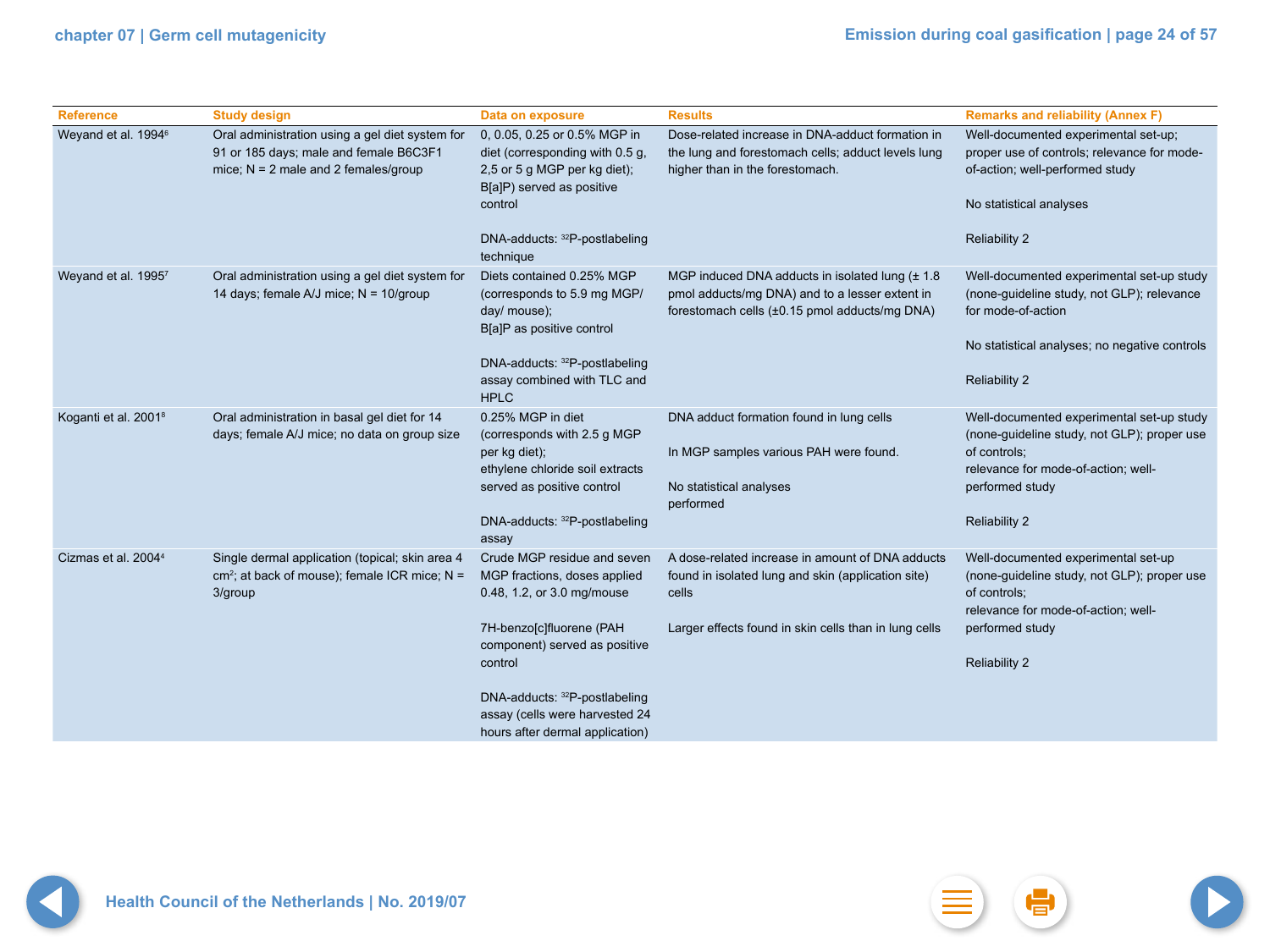### <span id="page-24-0"></span>**7.2 Comparison with the CLP-criteria**

The CLP-criteria (Regulation (EC) 1272/2008, Section 3.5, see Annex D) applies only for individual substances and defined mixtures, and not for emissions, which can be formed during work processes. However, to keep close to the method of CLP in assessing genotoxic properties, the Committee based its present recommendation on these criteria, in combination with expert judgement.

According to the criteria in Annex I of the European regulation No. 1272/2008, classification as a mutagen in category 1 is warranted when positive evidence of *in vivo heritable germ cell* mutagenicity in humans (1A) or mammals (1B) has been reported. For exposure during coal gasification, no data have been found on in vivo mutagenicity in human or animal germ cells. Therefore, the committee concludes that there is a lack of evidence to classify the emission during coal gasification in category 1.

In addition, substances may be categorized in 1B if there are "*positive results from in vivo somatic cell mutagenicity tests in mammals, in combination with some evidence that the substance has potential to cause mutations to germ cells*". The latter may be based on a) "*supporting evidence from mutagenicity or genotoxicity tests in germ cells in vivo*", or b) "*by demonstrating the ability of the substance or its metabolites to interact with the genetic material of germ cells*". Currently, no in vivo

mutagenicity or other genotoxicity tests have been performed on coal gasification samples.

If substances do not meet the criteria for classification in category 1, they may be classified in category 2 if there is "*positive evidence from experiments in mammals and/or in some cases from in vitro experiments obtained from a) somatic cell mutagenicity tests in vivo, in mammals*", or b) "*other in vivo somatic cell genotoxicity tests, which are supported by positive results from in vitro mutagenicity assays*". Moreover, "*substances which are positive in in vitro mammalian mutagenicity tests, and which also show chemical structure activity relationship to known germ cell mutagens, shall be considered for classification as category 2 mutagens*". There is limited evidence that coal gasification emission samples are mutagenic in vitro. However, in the emission of coal gasification, substances may be found with known mutagenic properties (*e.g.*, coal tar and benzo(a)pyrene). Taking into account these findings, the committee is of the opinion that the emission during coal gasification should be classified in category 2. Most likely the mutagenic activity is caused by a stochastic genotoxic mechanism of action, since coal gas emission samples showed mutagenic activity.

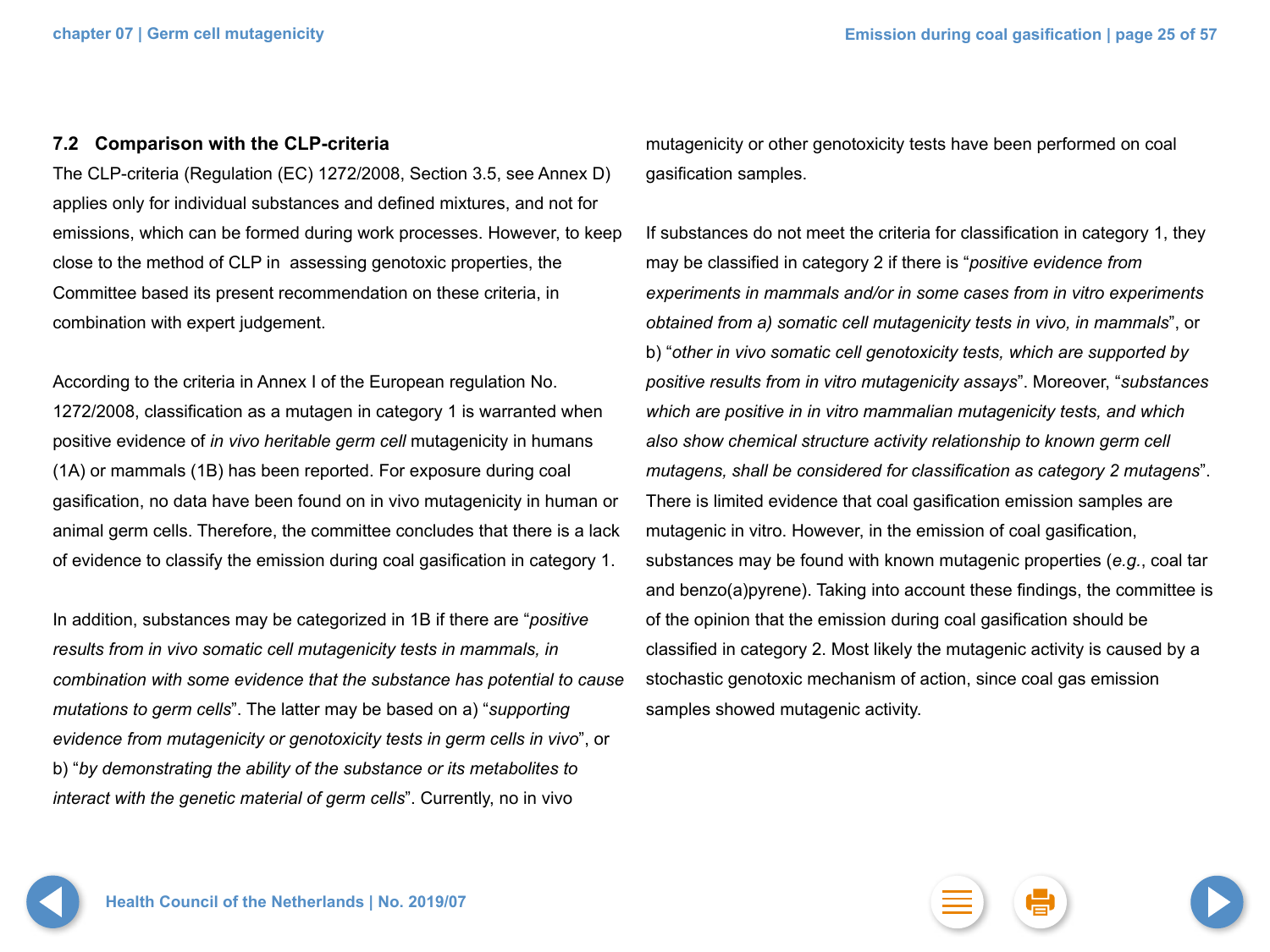## <span id="page-25-0"></span>**7.3 Conclusion on classification and labelling for germ cell mutagenicity**

Based on limited evidence, the Committee recommends classifying the emission, which can be formed during coal gasification, as a germ cell mutagen in category 2 ("*concern for humans owing to the possibility that they may induce heritable mutations in the germ cells of humans*").

In addition, the committee concludes that the genotoxic components which can be found in the emission, which can be formed during coal gasification, may cause cancer by a stochastic genotoxic mechanism.

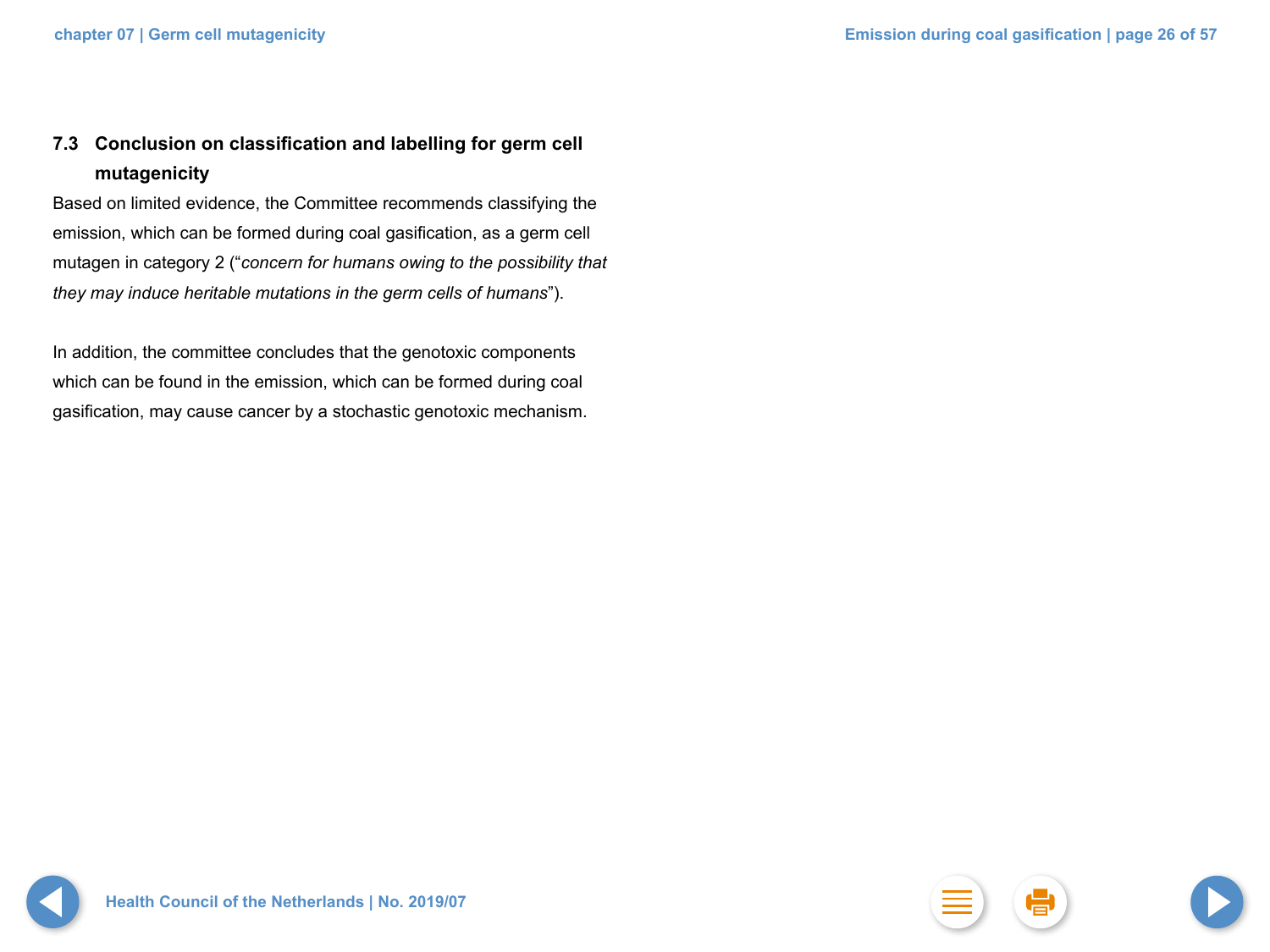# 08 carcinogenicity







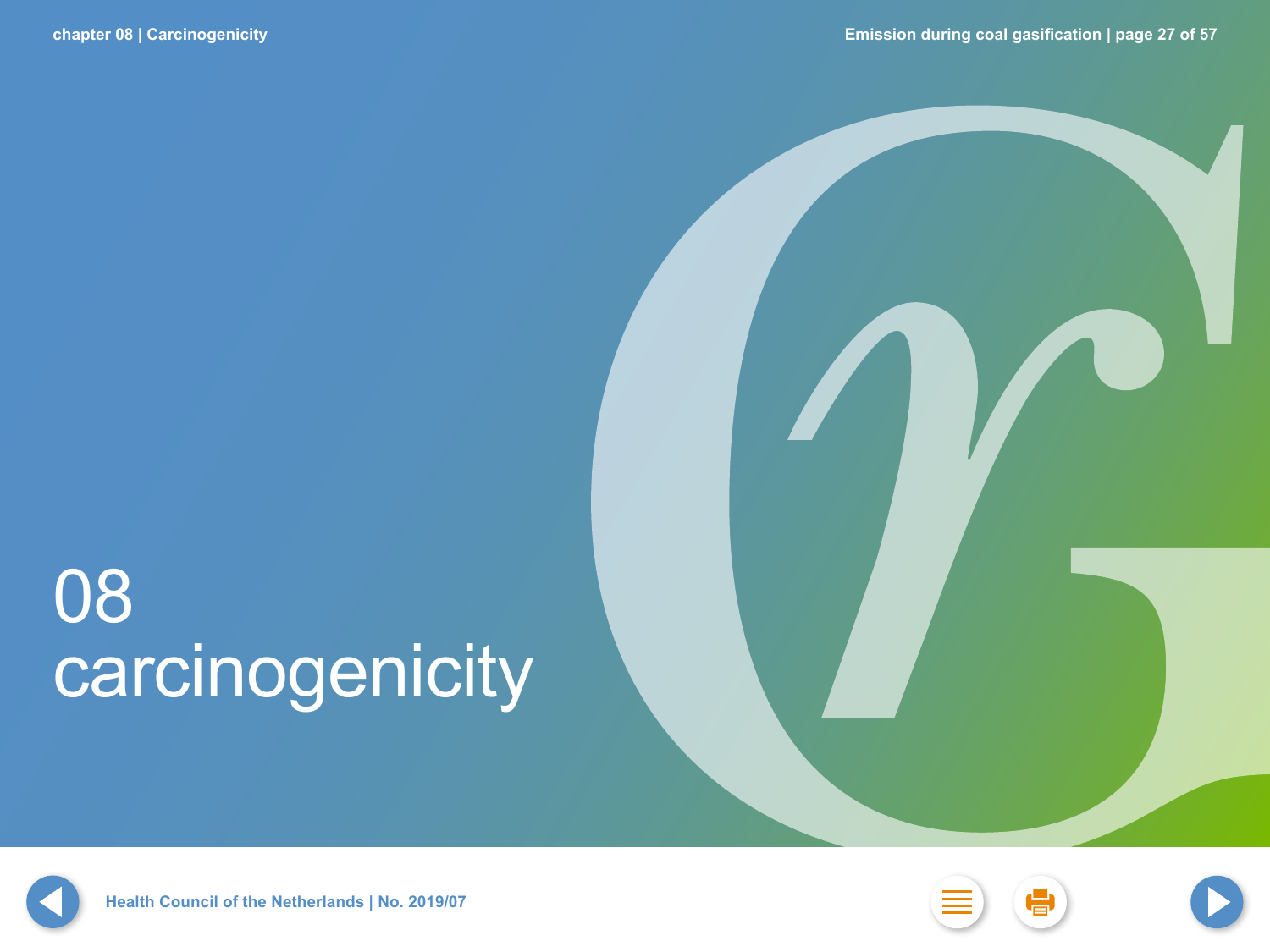### <span id="page-27-0"></span>**8.1 Summary and relevance of the provided information on carcinogenicity**

### **8.1.1 Observations in humans**

### **Meta-analysis**

Bosetti et al. (2006) performed a meta-analysis to investigate the possible association between jobs with expected high polycyclic aromatic hydrocarbon exposure, including coal gasification workers, and the risk for certain cancer types.<sup>9</sup> The analysis included data from 5 cohort studies in the coal gasification industry (Doll et al. 1972, Manz 1980, Hansen et al. 1986, Gustavsson and Reuterwall 1990, Berger and Manz 1992).<sup>10-14</sup> Details of the meta-analysis and the five cohort studies are given in Annex B. The meta-analysis revealed a statistically significant increase in cancer mortality risk estimates for lung, respiratory tract, bladder and urinary tract cancer, in those working in coal gasification. *Uncertainties and limitations*. In the meta-analyses, a certain degree of heterogeneity between studies was found. This is not surprising to the committee, because the exposure circumstances in different coal gasification facilities may vary. In addition, the committee noted that no description was given on how the authors assessed the quality of the studies, and to what degree each study contributed to the pooled relative risk estimate. The committee considers the study by Manz (1980) of low quality due to limited reporting.14 Moreover, the committee noted that

polycyclic aromatic hydrocarbon exposure was mainly based on job title; only in the study by Gustavsson and Reuterwall, some polycyclic aromatic hydrocarbon exposure measurements were made.12 Furthermore, no sensitivity analyses were performed to account for type of study design, and for smoking habits. In most cohort studies data on smoking habits were not collected or reported. Overall, these uncertainties and limitations weaken the conclusion made in the meta-analysis.

### **Prospective cohort studies**

Annex B describes three cohort studies with a prospective design. One is not considered by the committee due to limited reporting. Kawai et al. (1967) and Doll et al. (1972) found a statistically significant positive association between coal gasification work and lung cancer mortality.<sup>11,15</sup> The small study by Kawai et al. (1967) showed also that in the age group of 45 to 56 years, workers with more than 20 years of employment had a statistically significant higher lung cancer death rate than workers from the same age group with 10 to 19 years of employment. *Uncertainties and limitations*. In none of the studies adjustments were

made for smoking habits.

### **Retrospective cohort studies**

Part of the retrospective cohort studies were limited in design or reporting (Annex B), including the study by Manz (1980), which was included in the



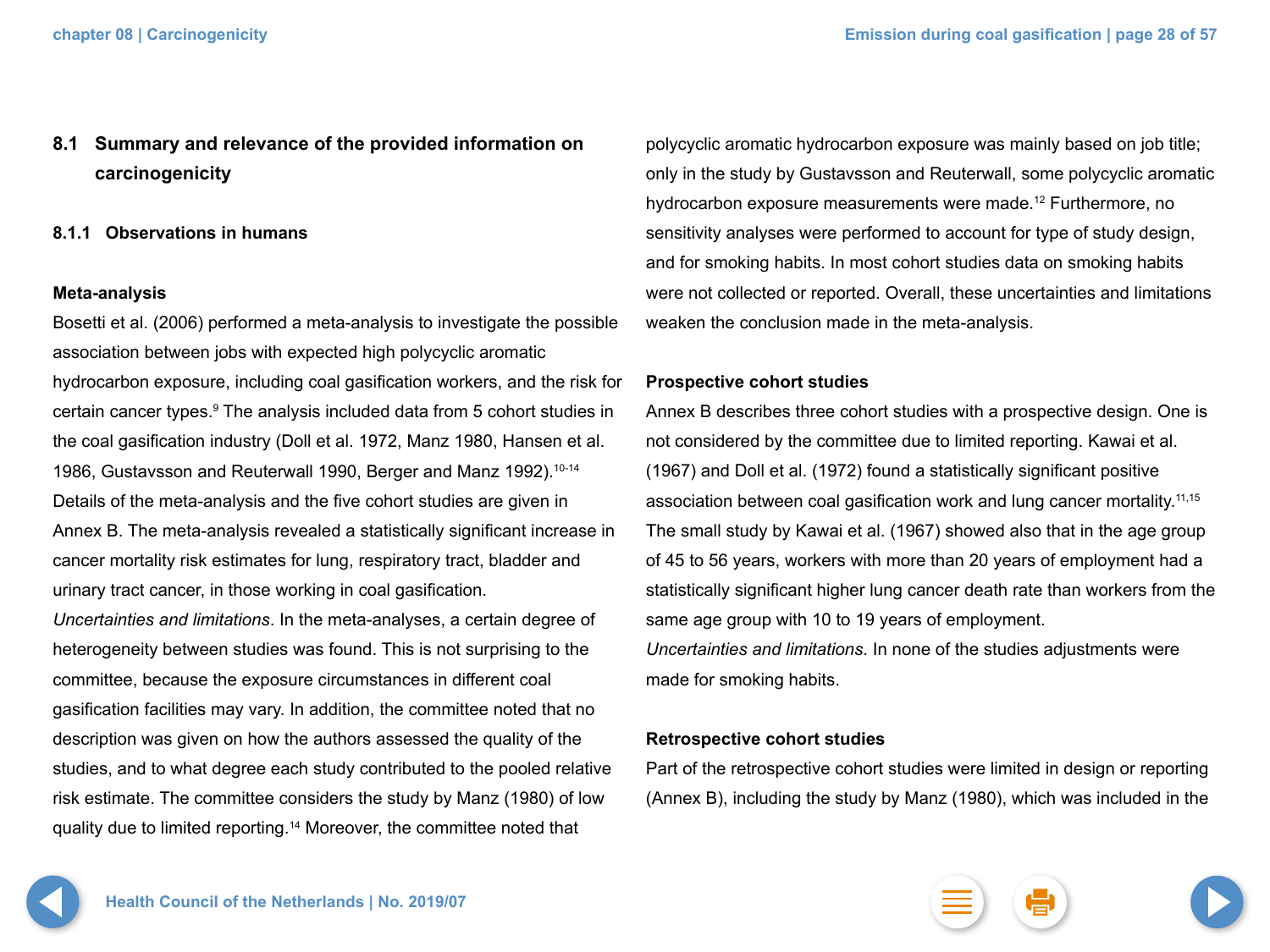meta-analysis by Bosetti et al. (2006).<sup>14</sup> These low quality studies were not considered by the committee.

In three studies a statistically significant positive association was found between exposure during coal gasification and, in particular, lung cancer mortality. Martin et al. (2000) reported a positive association only in the group of workers with the highest exposure levels.16 Hansen et al. (1986) found positive associations for lung cancer and general cancer mortality, but did not find an association when years of employment or latency were taken into account.13 Among German gas furnace workers, Berger and Manz (1992) found positive associations for all cancer mortality, including lung cancer mortality, stomach cancer mortality, and colon and rectum cancer mortality.10

To the contrary, Gustavsson and Reuterwall (1990) did not find any association between exposure during coal gasification and cancer mortality.12 In this study, exposure levels to benzo(a)pyrene in the Swedish gas production company at the top oven were reported to range between 0.007 and 33  $\mu$ g/m $^3$  (1964), and between 0.021 and 1.29  $\mu$ g/m $^3$  (1965). $^{12}$ The authors remark that these exposure levels are of the same magnitude as in American plants. Begraca et al. (1991) reported also on exposure levels.17 Coal tar pitch volatiles during coal gasification ranged from 1.2 to 22,480 mg/m<sup>3</sup>; mean average personal exposure to polycyclic aromatic hydrocarbon was 0.03 mg/m<sup>3</sup>.<sup>17</sup> However, the documentation is too limited to conclude whether these exposure levels could have induced an excess of lung cancer in gas workers.

*Uncertainties and limitations*. Most studies did not account for tobacco smoking, whereas this may seriously influence the outcome of lung cancer and bladder cancer risk estimates. However, Gustavsson and Reuterwall (1990) reported that the percentage of smokers among coal gasification workers and people living in large cities did not differ, and, therefore, suggested that smoking habits did not influence the outcomes for total mortality.12 Martin et al. (2000) suggested that tobacco smoking had no or only a weak effect on cancer risk estimates, because smoking status is often related to socio-economic status, and the reference group was a reflection of the workers group.<sup>16</sup> Berger and Manz (1992) performed a subanalysis for stomach, colon and rectum cancer, comparing data from smokers with non-smokers (gas furnace workers).10 For stomach cancer, a positive association was found for smokers, but not for non-smokers, whereas for colon and rectum cancer this was the other way around. The authors noted the imprecision of the risk estimates for colon and rectum cancer, because of the low frequencies of the observed and expected cases. Overall, the committee concludes that smoking status may have influenced the outcomes to a minor degree.

### **Conclusion observations in humans**

Several cohort studies showed some evidence of a positive association between occupational exposure during coal gasification and lung cancer mortality, despite the variation in working and exposure conditions among the various coal gasification facilities. Also cancer at other sites of the



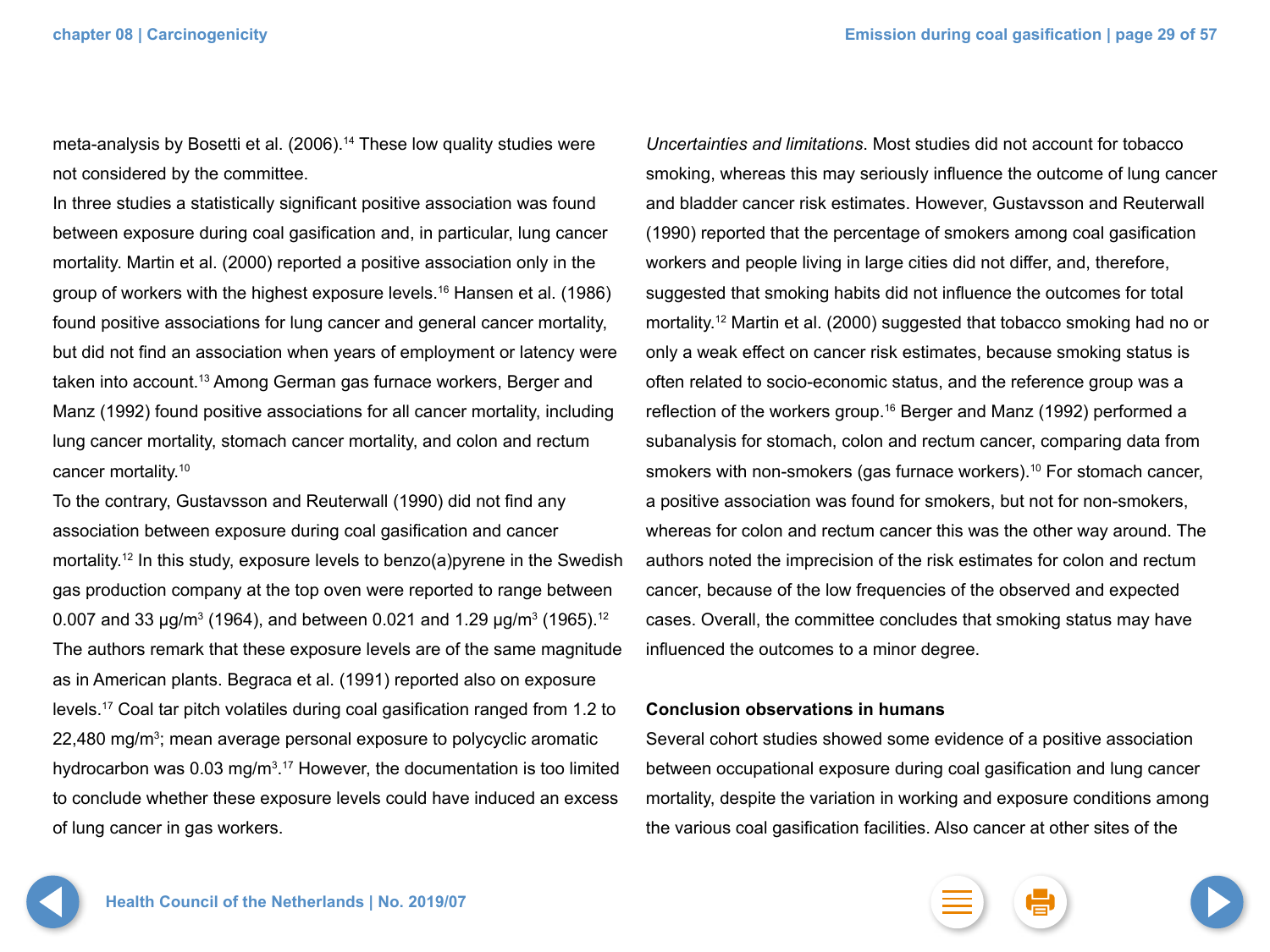<span id="page-29-0"></span>body, such as in the bladder and stomach, have been reported. These data indicate that exposure to emissions of coal gasification is likely to result in cancer at first site of contact (the lungs), and that it may result in development of cancer at distant sites. The observed associations are most likely influenced to a minor degree by confounding factors, such as smoking. In conclusion, the committee is of the opinion that there is sufficient evidence of an association between occupational exposure during coal gasification and increased cancer mortality, in particular lung cancer mortality.

### **8.1.2 Animal carcinogenicity studies**

In animal experiments various routes of exposure were used (see Annex C). None of these studies met the current OECD guidelines for assessing carcinogenicity. At least two animal studies are of sufficient quality to be evaluated, of which a description is given below.

The first is the German inhalation study by Rittinghausen et al. (1997).<sup>18</sup> As shown in Annex C, female mice developed lung tumours (squamous cell carcinomas) due to inhalation of coal gasification aerosol samples, or after consuming diets to which tar/pitch condensation products (from coal gasification sites) were included. No description or analytical data on the aerosols were reported, but the aerosols are considered to be related to exposure during coal gasification. No data were presented on general toxicity, and on the development of tumours at other sites in the body.

In the second study, Culp et al. (1998) fed female mice diets containing coal tar, which was obtained from coal gasification plant sites.19 In the highest exposure groups, histopathologic analyses revealed that these mice developed tumours in the lungs (adenomas and/or carcinomas), the liver (adenomas and/or carcinomas), the forestomach (papillomas and/or carcinomas), and in the small intestines (adenocarcinomas). The authors also noted that in these groups the survival rate was very low and that the animals had on average lower body weights and food intake compared to the control group. Mice, which were given coal tar mixed from seven plant sites showed statistically significant dose-related increase in number of tumour bearing animals.

Although other animal studies are of low quality, they give some support that coal tar or MGP, obtained from coal gasification sites, may induce tumours in the lungs, forestomach, and in the liver of mice (Weynand et al. 1995, Rodriguez et al. 1997).<sup>7,20</sup>

Based on the inhalation study by Rittinghaussen et al. (1997) and the oral study by Culp et al. (1998), the committee concludes that there is sufficient evidence that exposure to coal gasification samples causes cancer in mice.

### **8.2 Classification for carcinogenicity**

Several cohort studies among workers in coal gasification processes show a positive association between exposure to the emission, which is formed during coal gasification, and cancer-related mortality, in particular lung

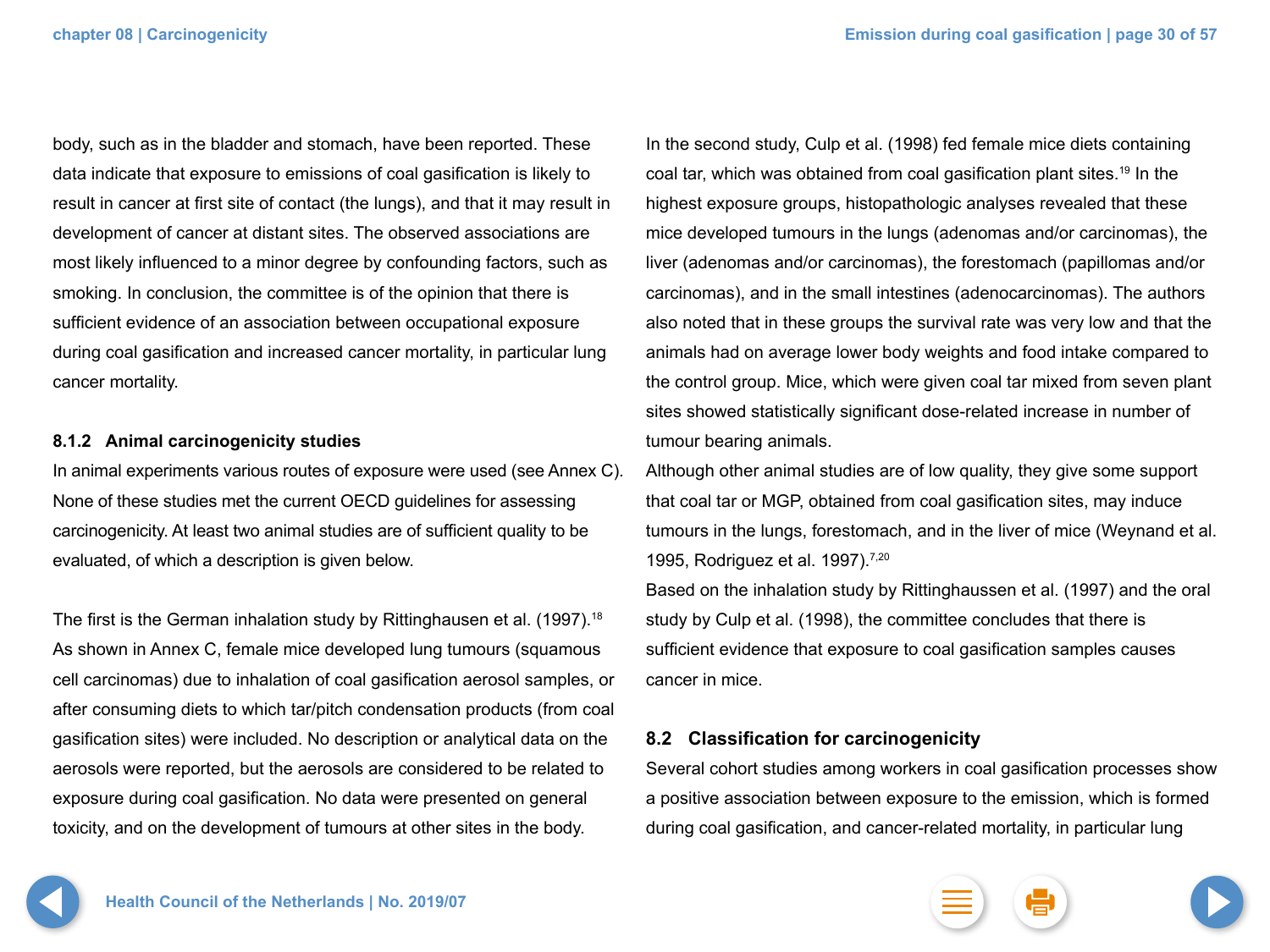<span id="page-30-0"></span>cancer mortality. Other types of cancer observed include liver, stomach and skin cancer. Support for the carcinogenic properties of the emission of coal gasification samples comes from animal studies. Mice, which were chronically exposed to coal tar products of coal gasification by the diet or by inhalation, developed cancer at several sites of the body, such as in the lungs, the liver and the forestomach. Based on these findings, and according to the criteria set by the Health Council (see Annex E), the emission, which is formed during coal gasification, should be classified as "*known to be carcinogenic to humans*", which corresponds to classification in category 1A.

### **8.3 Conclusion on classification and labelling for carcinogenicity**

The committee recommends classifying the emission, which is formed during coal gasification, in category 1A ("*known to be carcinogenic to humans*").

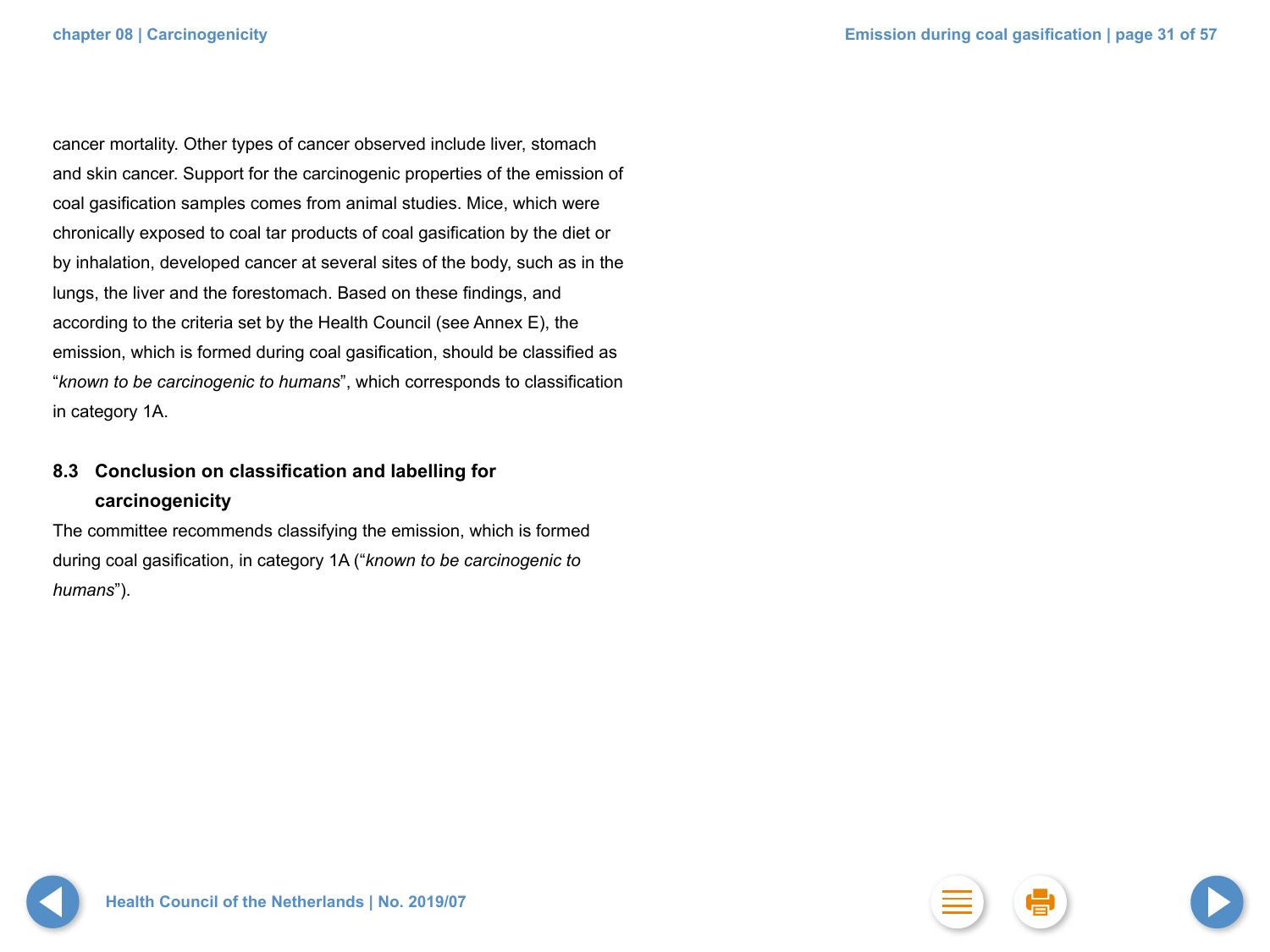# <span id="page-31-0"></span>literature







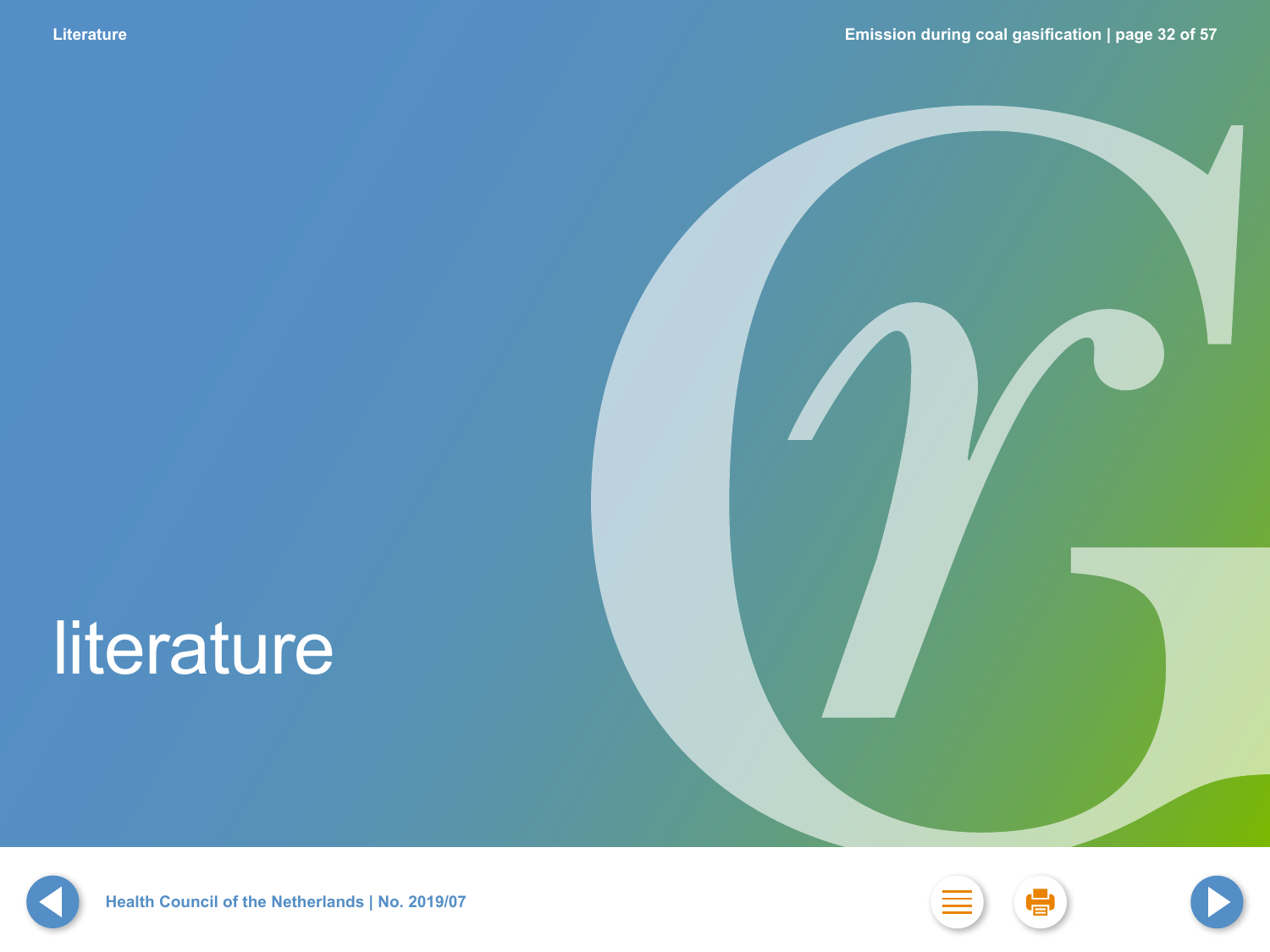- <sup>1</sup> International Agency for Research on Cancer. *Polynuclear aromatic compounds, Part 3, industrial exposures in aluminium production, coal gasification, coke production, and iron and steel founding*. IARC (WHO), Lyon, France, 1984; Monograph 34, pages 65-100.
- <sup>2</sup> International Agency for Research on Cancer. *Overall evaluations of carcinogenicity: an updating of IARC Monographs volumes 1 to 42*. IARC (WHO), Lyon, France, 1987; Supplement 7, pages 173-174.
- <sup>3</sup> International Agency for Research on Cancer. *Coal Gasification*. IARC (WHO), Lyon, France, 2012; Monograph 100F, pages 145-152.
- <sup>4</sup> Cizmas L, Zhou GD, Safe SH, McDonald TJ, Zhu L and Donnelly KC. *Comparative in vitro and in vivo genotoxicities of 7H-benzo[c]fluorene, manufactured gas plant residue (MGP), and MGP fractions*. Environ Mol Mutagen 2004; 43(3): 159-68.
- <sup>5</sup> Culp SJ and Beland FA. *Comparison of DNA adduct formation in mice fed coal tar or benzo[a]pyrene*. Carcinogenesis 1994; 15(2): 247-52.
- <sup>6</sup> Weyand EH, Wu Y, Patel S and Goldstein L. *Biochemical effects of manufactured gas plant residue following ingestion by B6C3F1 mice*. J Toxicol Environ Health 1994; 42(1): 89-107.
- <sup>7</sup> Weyand EH, Chen YC, Wu Y, Koganti A, Dunsford HA and Rodriguez LV. *Differences in the tumorigenic activity of a pure hydrocarbon and a complex mixture following ingestion: benzo[a]pyrene vs manufactured gas plant residue*. Chem Res Toxicol 1995; 8(7): 949-54.
- <sup>8</sup> Koganti A, Singh R, Ma BL and Weyand EH. *Comparative analysis of PAH:DNA adducts formed in lung of mice exposed to neat coal tar and*

*soils contaminated with coal tar*. Environ Sci Technol 2001; 35(13): 2704-9.

- <sup>9</sup> Bosetti C, Boffetta PF and La VC. *Occupational exposures to polycyclic aromatic hydrocarbons, and respiratory and urinary tract cancers: a quantitative review to 2005*. Annals on Oncology 2005; 18(3): 431-46.
- <sup>10</sup> Berger J and Manz A. *Cancer of the stomach and the colon-rectum among workers in a coke gas plant*. Am J Ind Med 1992; 22(6): 825-34.
- <sup>11</sup> Doll R, Vessey MP, Beasley RW, Buckley AR, Fear EC, Fisher RE, et al. *Mortality of gasworkers - final report of a prospective study*. Br J Ind Med 1972; 29(4): 394-406.
- <sup>12</sup> Gustavsson P and Reuterwall C. *Mortality and incidence of cancer among Swedish gas workers*. British Journal of Industrial Medicine 1990; 47: 169-74.
- <sup>13</sup> Hansen KS, Viskum S and Pedersen MS. *[Mortality among gas workers]*. Ugeskr Laeger 1986; 148(10): 610-2.
- <sup>14</sup> Manz A. *Atem- und Harnwege als Lokalisationstellen berifsbedingter (Teer-)Karzinome bei Kokerei- und Rohmetzarbeitern*. VDI-Berichte 1980; 358: 227-35.
- <sup>15</sup> Kawai M, Amamoto H and Harada K. *Epidemiologic study of occupational lung cancer*. Arch Environ Health 1967; 14(6): 859-64.
- <sup>16</sup> Martin JC, Imbernon E, Goldberg M, Chevalier A and Bonenfant S. *Occupational risk factors for lung cancer in the French electricity and gas industry: a case-control survey nested in a cohort of active employees*. Am J Epidemiol 2000; 151(9): 902-12.



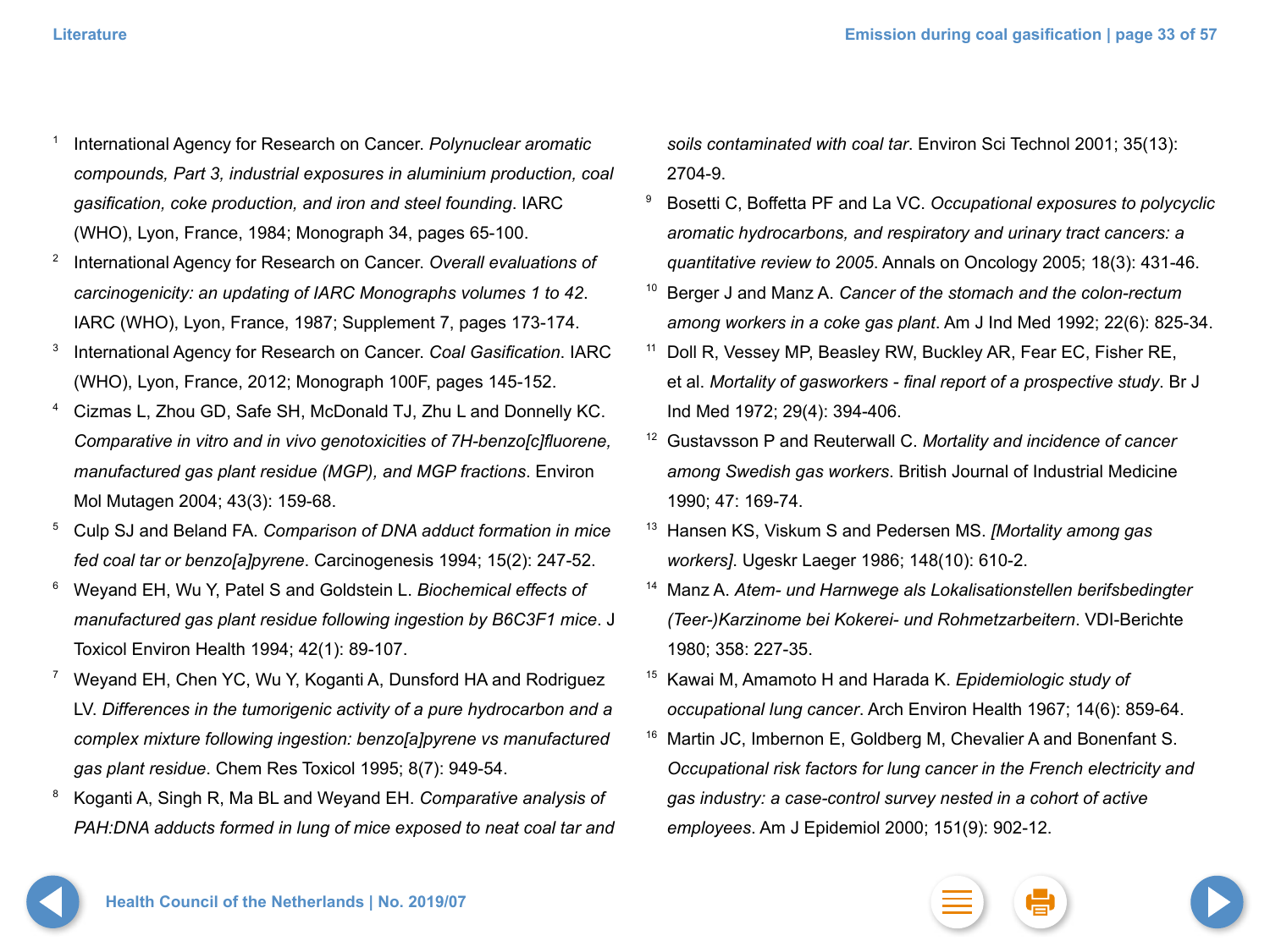- <sup>17</sup> Begraca M, Ukmata H, Morris SC, Canhasi B and Haxhiu MA. *Study of early appearance of skin lesions in coal gasification workers*. Arh Hig Rada Toksikol 1991; 42(3): 287-94.
- <sup>18</sup> Rittinghausen S, Mohr U and Dungworth DL. *Pulmonary cystic keratinizing squamous cell lesions of rats after inhalation/instillation of different particles*. Exp Toxicol Pathol 1997; 49(6): 433-46.
- <sup>19</sup> Culp SJ, Gaylor DW, Sheldon WG, Goldstein LS and Beland FA. *A comparison of the tumors induced by coal tar and benzo[a]pyrene in a 2-year bioassay*. Carcinogenesis 1998; 19(1): 117-24.
- <sup>20</sup> Rodriguez LV, Dunsford HA, Steinberg M, Chaloupka KK, Zhu L, Safe S, et al. *Carcinogenicity of benzo[a]pyrene and manufactured gas plant residues in infant mice*. Carcinogenesis 1997; 18(1): 127-35.
- <sup>21</sup> Christian HA. *Cancer of the lung in employees of a public utility A fifteen-year study (1946-1960)*. Journal of Occupational Medicine 1962; 4(3): 133-9.
- <sup>22</sup> Kenneway NM and Kenneway EL. *A study of the incidence of cancer of the lung and larynx*. J Hyg 1936; 36(2): 236-67.
- <sup>23</sup> Wu W. *Occupational cancer epidemiology in the People's Republic of China*. Journal of Occupational Medicine 1988; 30(12): 968-74.
- <sup>24</sup> Brandon JL, Conti CJ, Goldstein LS, DiGiovanni J and Gimenez-Conti IB. *Carcinogenic effects of MGP-7 and B[a]P on the hamster cheek pouch*. Toxicol Pathol 2009; 37(6): 733-40.
- <sup>25</sup> European Union. *Regulation (EC No 1272/2008) of the European Parliamant and of the Council on classification, labelling and packaging*

*of substances and mixtures, amending and repealing Directives 67/548/EEC and 1999/45/EC, and amending Regulation (EC) No 1907/2006, Annex I (Classification and labelling requirements for hazardous substances and mixtures), Section 3.5 (Germ cell mutagenicity)*. European Union, https://echa.europa.eu/regulations/clp/ legislation, last visited: April 23, 2019.

- <sup>26</sup> The Health Council of the Netherlands. *Guideline to the classification of carcinogenic compounds. Guide for classifying compounds in terms of their carcinogenic properties and for assesing their genotoxicity*. The Health Council of the Netherlands, The Hague, report no. A10/07E, 2010.
- <sup>27</sup> Klimisch HJ, Andreae M and Tillmann U. *A systematic approach for evaluating the quality of experimental toxicological and ecotoxicological data*. Regul Toxicol Pharmacol 1997; 25(1): 1-5.
- <sup>28</sup> Money CD, Tomenson JA, Penman MG, Boogaard PJ and Jeffrey Lewis R. *A systematic approach for evaluating and scoring human data*. Regul Toxicol Pharmacol 2013; 66(2): 241-7.
- <sup>29</sup> Elm E von, Altman DG, Egger M, Pocock SJ, Gotzsche PC, Vandenbroucke JP, et al. *The Strengthening the Reporting of Observational Studies in Epidemiology (STROBE) statement: guidelines for reporting observational studies*. J Clin Epidemiol 2008; 61(4): 344-9.

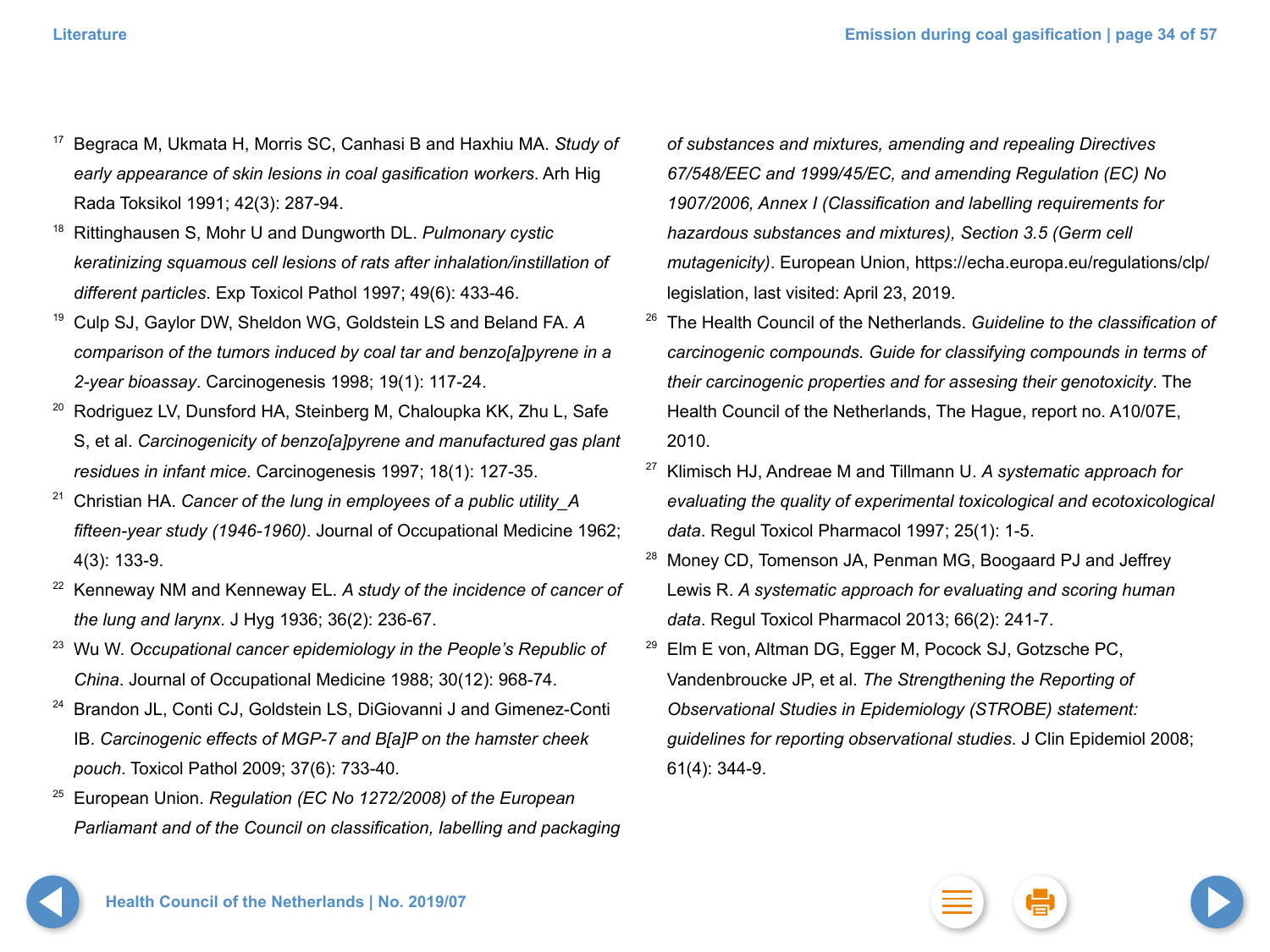# <span id="page-34-0"></span>annexes





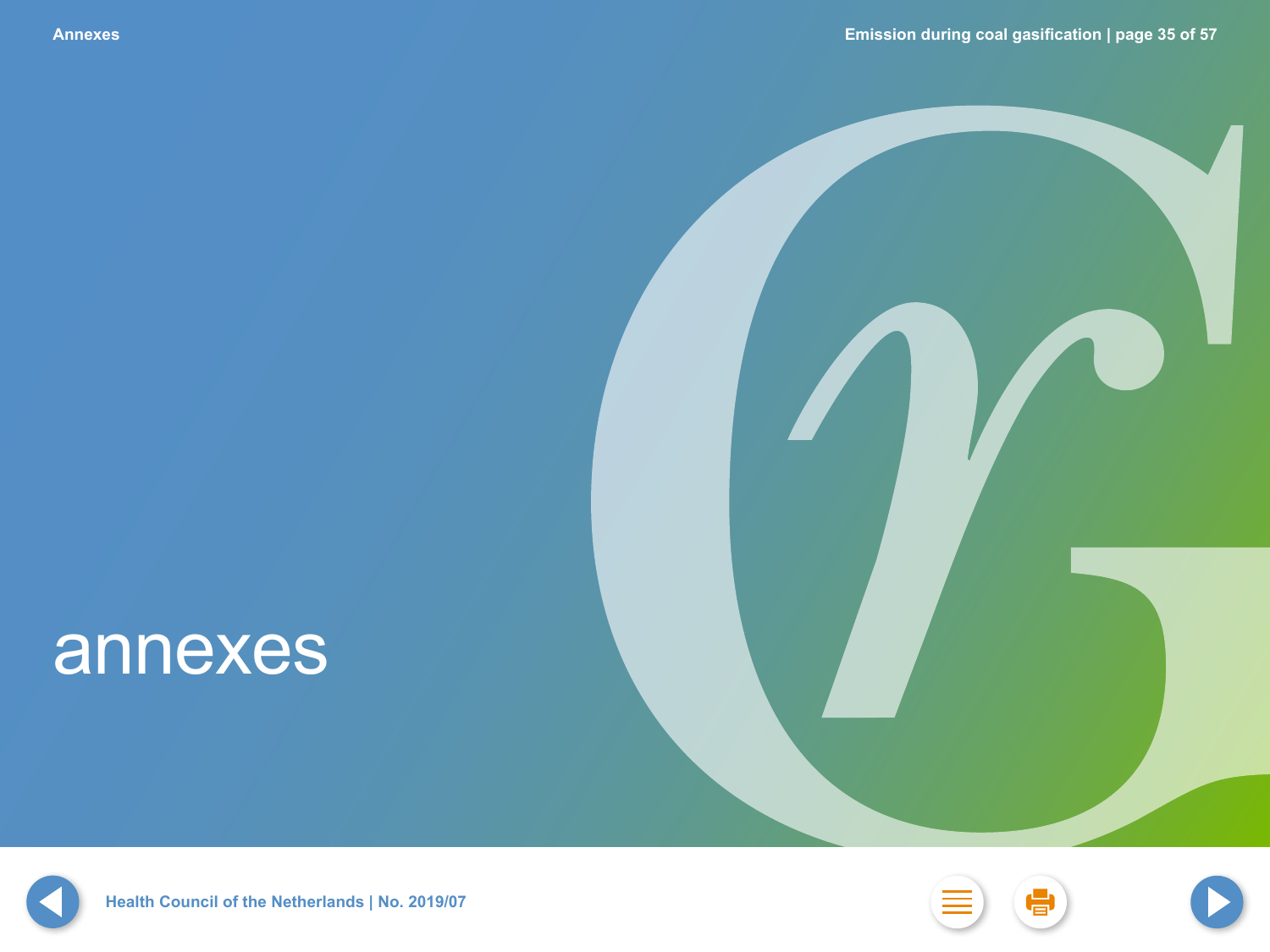## <span id="page-35-0"></span>A IARC evaluation and conclusion

Occupational exposures during coal gasification are carcinogenic to humans (Group 1).

VOL.: 100F (2012) (p. 145 - 152).3

Summary of Data Reported and Evaluation.

### *Exposure data*

Coal gasification is a process by which coal is reacted with oxygen, steam and carbon dioxide by incomplete combustion to release fuel, tars, oils, phenols, heavy hydrocarbons and gas products. In addition to polycyclic aromatic hydrocarbons, workers in coal gasification may be exposed to many compounds, including asbestos, silica, amines, arsenic, cadmium, lead, nickel, vanadium, hydrocarbons, sulfur dioxide, sulfuric acid and aldehydes.

### **Human carcinogenicity data**

Two cohort studies of coal-gasification workers in the United Kingdom (Doll et al., 1972) and Germany (Berger & Manz, 1992), and a case– control study nested within a cohort of French gas- and electricity-

production workers (Martin et al., 2000). In all studies an excess of lung cancer in association with coal gasification was found, which was not likely to be explained by other factors. There was evidence supporting a lung-cancer excess in a historical record-linkage study from the United Kingdom (Kennaway & Kennaway, 1947), in two smaller cohorts (Kawai et al., 1967; Hansen et al., 1986), and a large but inadequately reported Chinese study (Wu, 1988). In addition to lung cancer, the study from the United Kingdom (Doll et al., 1972) showed an excess of bladder cancer, and the German study (Berger & Manz, 1992) showed an excess of cancers of the stomach and colon-rectum.

### *Animal carcinogenicity data*

Crude coal-tars from gas works were shown to induce skin papillomas and carcinomas in mice and rabbits after skin application. Manufactured gas plant residues (MGP) were shown to be carcinogenic in mice after exposure by the feed and after intraperitoneal injection. In these studies, several carcinomas were found, including hepatocellular adenomas, alveolar/bronchiolar adenomas, forestomach papillomas, small intestine adenocarcinomas, as well as haemangiosarcomas and histiocytic sarcomas.

### *Other relevant data*

There is strong evidence from experiments for a genotoxic mode of action for coal gasification samples. Although there are no human studies, it is

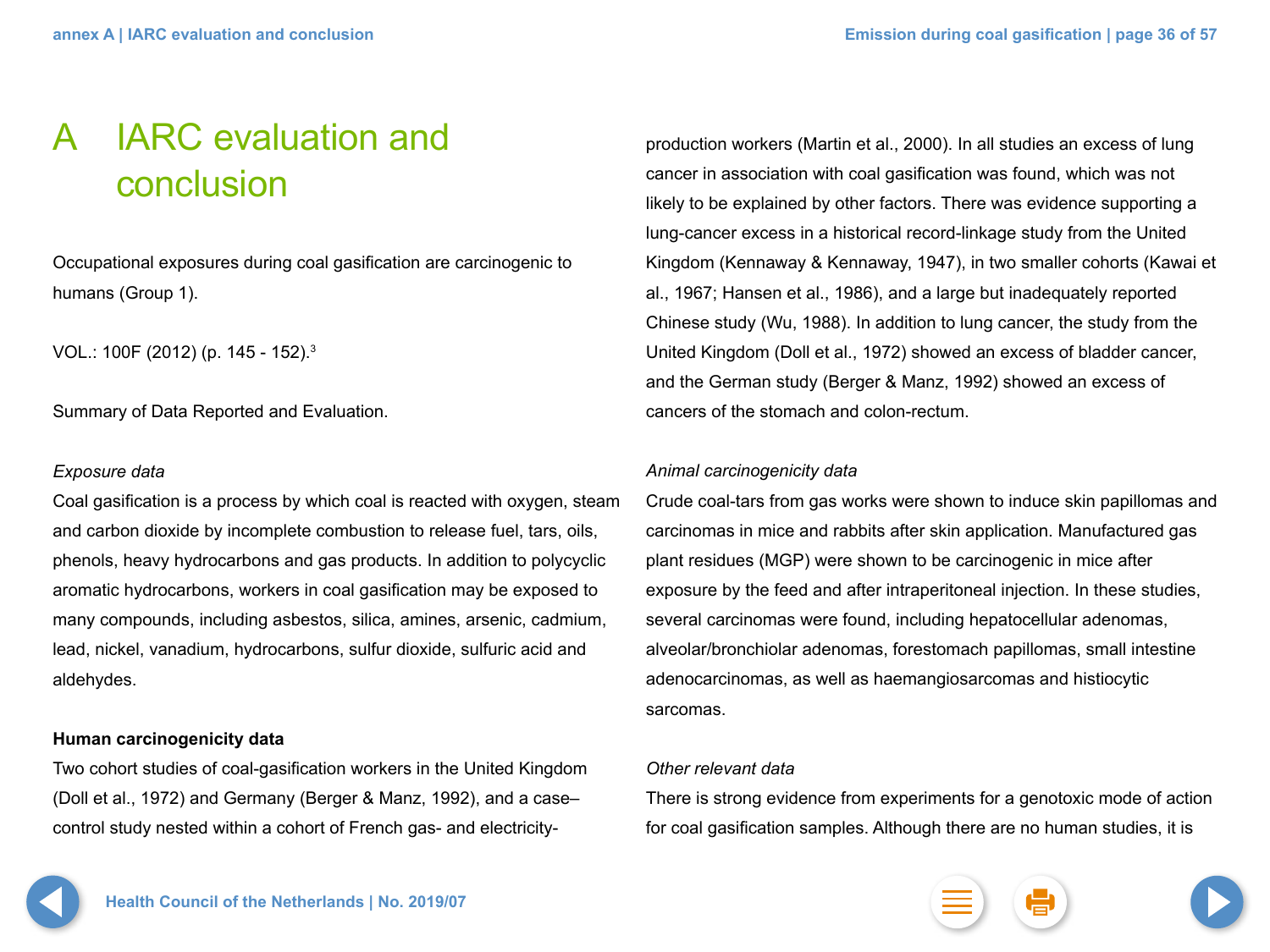highly likely that genotoxicity is the mechanism relevant to the carcinogenic hazards from exposures to emissions of coal gasification.

### *Evaluation*

There is sufficient evidence in humans for the carcinogenicity of coal gasification. Coal gasification causes cancer of the lung. There is sufficient evidence in experimental animals for the carcinogenicity of coal-tars from gas-works and manufactured gas plant residues. There is strong evidence of a genotoxic mechanism for coal gasification samples based on experimental studies. Although there are no human studies, it is highly likely that genotoxicity is the mechanism for the carcinogenic effects of coal-gasification emissions, predominantly due to the presence of mutagenic polycyclic aromatic hydrocarbons.

### *Overall evaluation*

Occupational exposures during coal gasification are carcinogenic to humans (Group 1).

### *Previous evaluations:*

Coal gasification was considered by previous IARC Working Groups in 1983, 1987, and 2005 (IARC, 1984, 1987, 2010).

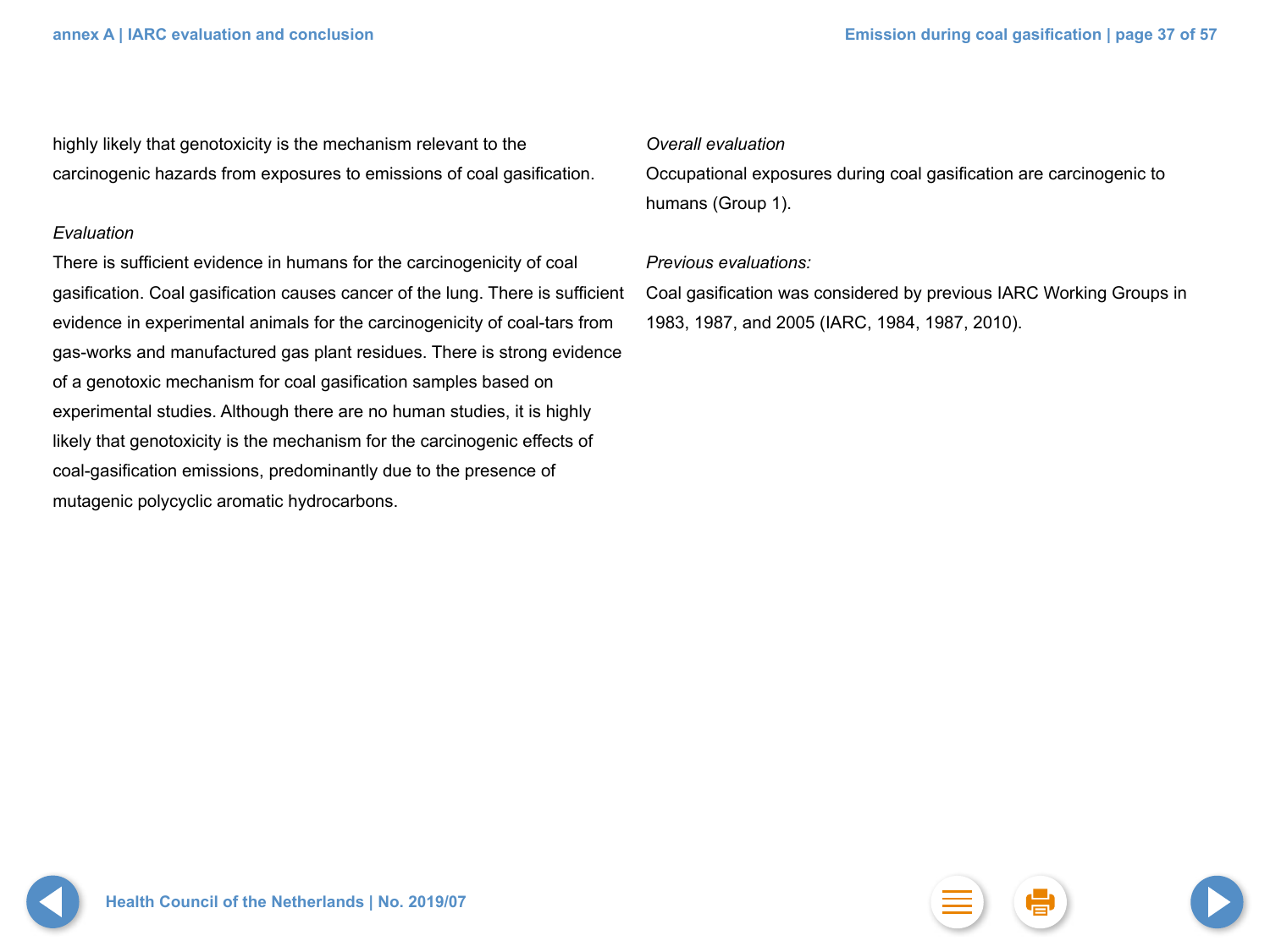## <span id="page-37-0"></span>B details epidemiological studies

Association between occupational exposure to emissions of coal gasification and cancer development.

### **Meta-analysis by Bosetti et al. 20069**

| <b>Study design and</b><br>population                  | Data on exposure and health assessment                                                                                                                                | <b>Results</b>                                                                                                      | <b>Remarks and reliability (Annex G)</b>                                         |
|--------------------------------------------------------|-----------------------------------------------------------------------------------------------------------------------------------------------------------------------|---------------------------------------------------------------------------------------------------------------------|----------------------------------------------------------------------------------|
| 5 cohort studies of coal<br>gasification workers (with | Search period: Up to December 2005                                                                                                                                    | Outcome: positive association between coal gasification<br>work and cancer in the lungs, the respiratory tract, the | Appropriate design                                                               |
| potential PAH exposure)                                | Inclusion criteria: workers in industries with high PAH exposure; cohort design;<br>mortality or incidence data on cancer risk (the lungs, the respiratory tract, the | bladder and the urinary tract                                                                                       | No sensitivity analysis performed; data<br>on smoking habits missing; no quality |
| Details of the individual<br>cohort studies are shown  | bladder, the urinary tract)                                                                                                                                           | Order: standardized mortality ratio (SMR), observed/<br>expected no. of cases, pooled RR (95% confidence            | assessment performed on the<br>individual studies                                |
| in the list below (indicated<br>as $a)$                | Quality assessment individual studies: not performed or reported                                                                                                      | intervals), p=value for heterogeneity                                                                               | <b>Reliability 2</b>                                                             |
|                                                        | Meta-analysis: pooled relative risk (RR; calculated as a weighted average of                                                                                          | Lung cancer (4 cohorts)                                                                                             |                                                                                  |
|                                                        | the SMRs, using the inverse of the variance as weight), fixed-effects model,                                                                                          | SMR, 2.14, 188/87.7, 2.29 (1.98-2.64), p<0.0001                                                                     |                                                                                  |
|                                                        | chi-square test for heterogeneity                                                                                                                                     | Respiratory tract cancers (5 cohorts)                                                                               |                                                                                  |
|                                                        |                                                                                                                                                                       | SMR, 2.40, 251/104.7, 2.58 (2.28-2.92), p<0.0001                                                                    |                                                                                  |
|                                                        |                                                                                                                                                                       | Bladder cancer (2 cohorts)                                                                                          |                                                                                  |
|                                                        |                                                                                                                                                                       | SMR, 2.38, 12/5, 2.39 (1.36-4.21), p=0.77                                                                           |                                                                                  |
|                                                        |                                                                                                                                                                       | Urinary tract cancers (3 cohorts)                                                                                   |                                                                                  |
|                                                        |                                                                                                                                                                       | SMR, 2.99, 18/6.02, 3.27 (2.06-5.19), p=0.17                                                                        |                                                                                  |

<sup>a</sup> Data of the study used in meta-analysis by Bosetti et al. (2006).<sup>9</sup>

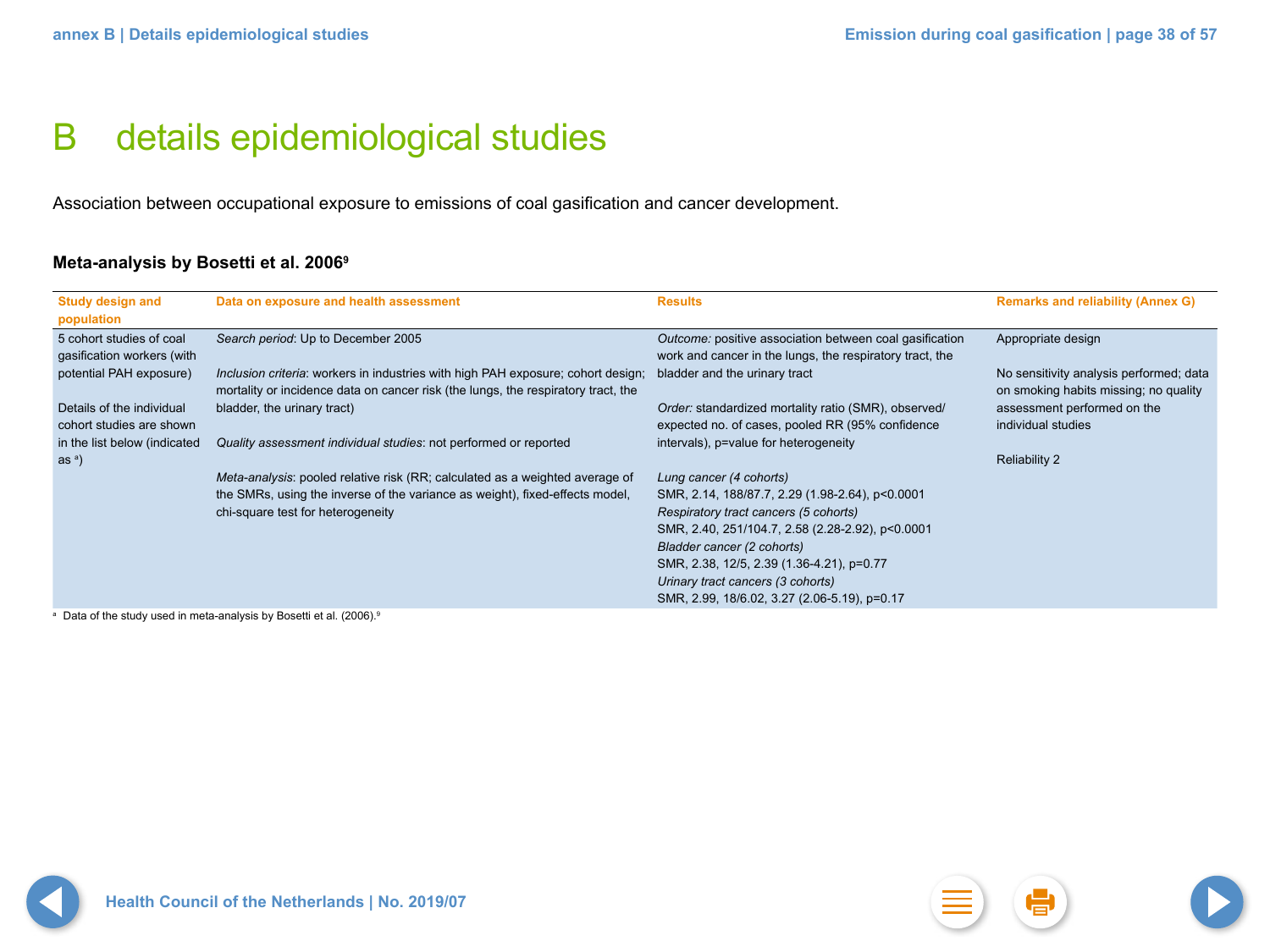### **Prospective cohort studies**

| <b>Reference</b>                    | <b>Study design and population</b>                                                                                                                                                                                                                                                                                                               | Data on exposure and health                                                                                                                                                                                               | <b>Results</b>                                                                                                                                                                                                                                                                                                                                                                                                                                                                                                                                                                                                         | <b>Remarks and reliability</b>                                                                                                                                                                              |
|-------------------------------------|--------------------------------------------------------------------------------------------------------------------------------------------------------------------------------------------------------------------------------------------------------------------------------------------------------------------------------------------------|---------------------------------------------------------------------------------------------------------------------------------------------------------------------------------------------------------------------------|------------------------------------------------------------------------------------------------------------------------------------------------------------------------------------------------------------------------------------------------------------------------------------------------------------------------------------------------------------------------------------------------------------------------------------------------------------------------------------------------------------------------------------------------------------------------------------------------------------------------|-------------------------------------------------------------------------------------------------------------------------------------------------------------------------------------------------------------|
| Kawai et al.<br>196715              | Prospective cohort study;<br>Gas generator plant at a steel plant,<br>Japan; follow-up 1953-1965 (up to 12<br>years); N = 504 gas generator workers, N                                                                                                                                                                                           | assessment<br>Exposure based on years of work:<br>$1$ < 10 years (short)<br>2) 10-19 years (mid)<br>$3)$ $\geq$ 20 years (high)                                                                                           | Outcome: positive association found for lung cancer mortality; positive<br>association found for years of employment; no associations found for other<br>cancer at other sites of the body                                                                                                                                                                                                                                                                                                                                                                                                                             | (Annex G)<br>Appropriate study design,<br>adequate selection of study<br>subjects                                                                                                                           |
|                                     | = 25,760 controls (workers in the same<br>industry but not exposed to tar fumes);<br>participants followed until age of 55 year<br>Note: gas generator plant was closed in<br>1953                                                                                                                                                               | Information on lung cancer mortality<br>based on death records; age-specific<br>mortality was computed; statistical<br>analyses by Poisson distribution                                                                   | Standardized mortality ratio (obs/exp) of lung cancer:<br>$\cdot$ all: 0.44 (6/0.135), p<0.001<br>• short: 0.18 (1/0.056), $p=0.05$<br>• mid: $0.35$ (2/0.057), p=0.001<br>· long: 1.36 (3/0.022), p<0.001<br>All lung cancer cases were observed in the age group of 45-54 years                                                                                                                                                                                                                                                                                                                                      | Small study; possibility of<br>serious bias (e.g., smoking<br>habits) not taken into<br>account<br><b>Reliability 2</b>                                                                                     |
|                                     |                                                                                                                                                                                                                                                                                                                                                  |                                                                                                                                                                                                                           | Years of employment (age group 45-56 years old), death rate/100,000<br>population:<br>10-19 yrs: 496, 3 death cases, 604.5 persons at risk<br>> 20 yrs or more: 2,688, 5 death cases, 186 persons at riskp<br>$p=0.022$<br>No other cancer significantly affected                                                                                                                                                                                                                                                                                                                                                      |                                                                                                                                                                                                             |
| Doll et al.<br>1972 <sup>11 a</sup> | Prospective cohort study; coal carbonizing<br>plants for making gas (4 locations), the<br>UK;<br>follow-up 1953-1965 (up to 12 years); N<br>$(A) = 2,444$ coal carbonizing process<br>workers, $N(G1) = 579$ process and<br>maintenance workers in chemical and<br>by-product plant; controls, death rates in<br>male population England & Wales | No data on exposure levels; length of<br>exposure rated as regular, intermittent, or<br>minimal/no exposure<br>Information on cancer mortality based on<br>death certificate; statistical analyses by<br>Poisson analysis | Outcome: positive association for lung and bladder cancer mortality<br>Standardized cancer mortality ratio (obs/exp (standardized annual death<br>rates per 1,000 men)):<br>Coal workers (A)<br>• lung: 1.79 (3.82/2.13), p=0.001, 99 deaths<br>• bladder: 2.35 (0.4/0.17), p=0.03, 10 deaths<br>• skin and scrotum: 6.00 (0.12/0.02), p=0.0, 3 deaths<br>• other cancer: 1.06 (2.70/2.55), 70 death<br>Maintenance workers (C1)<br>• lung: 0.75 (1.59/2.13), 11 deaths<br>• bladder: 0.76 (0.13/0.17), 1 death<br>$\cdot$ skin and scrotum: 0,00 (0.00/0.02), 0 deaths<br>• other cancer: 0.94 (2.39/2.55), 17 deaths | Appropriate study design;<br>adequate selection of study<br>subjects<br>Limited documentation;<br>possibility of serious bias,<br>such as smoking habits, not<br>taken into account<br><b>Reliability 2</b> |
|                                     |                                                                                                                                                                                                                                                                                                                                                  |                                                                                                                                                                                                                           | No subgroup analysis on duration of exposure                                                                                                                                                                                                                                                                                                                                                                                                                                                                                                                                                                           |                                                                                                                                                                                                             |





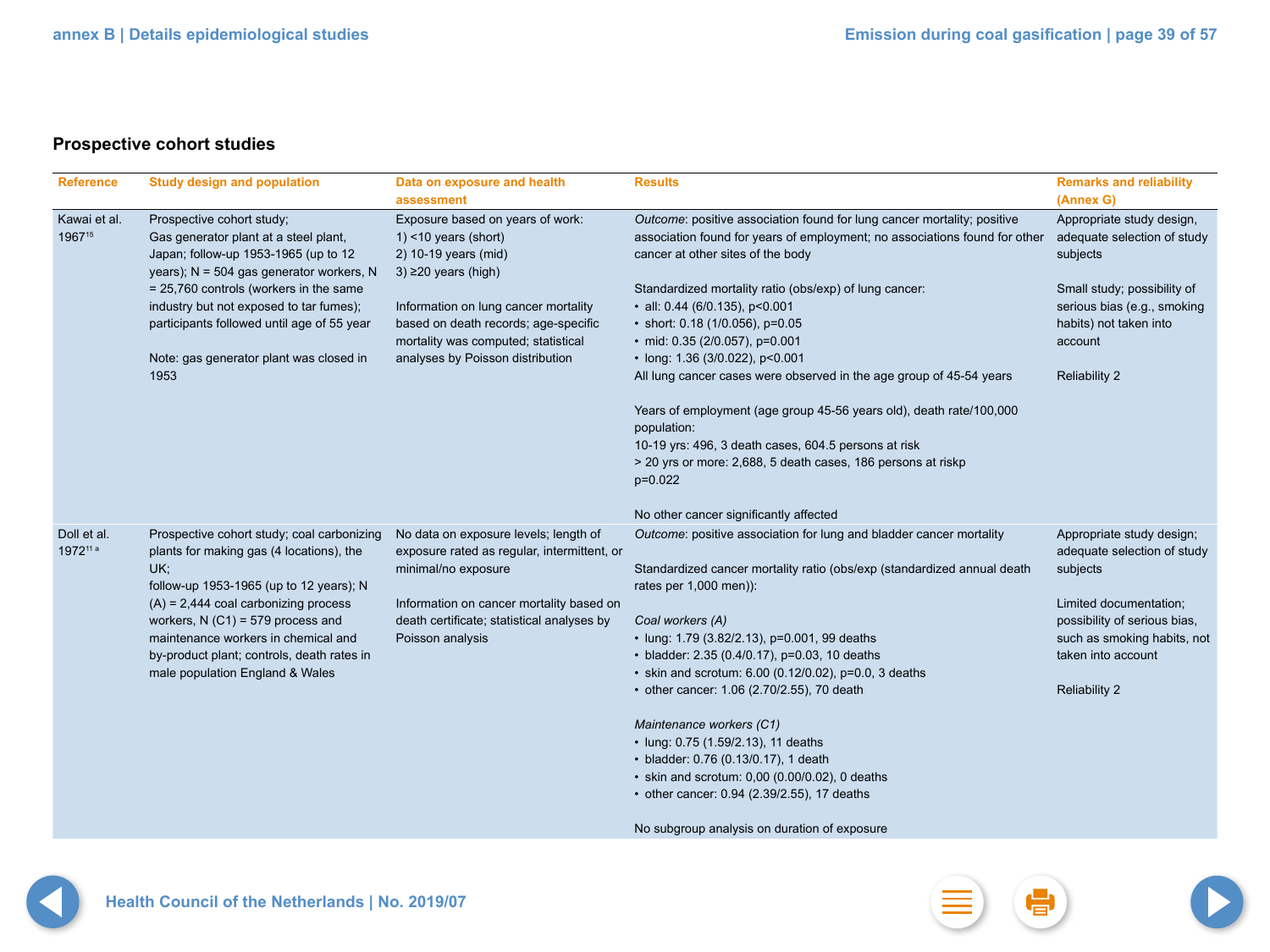| <b>Reference</b>                | <b>Study design and population</b>                                                                                                                     | Data on exposure and health<br>assessment                                          | <b>Results</b>                                                                                                                                                                                                                                      | <b>Remarks and reliability</b><br>(Annex G)                                                                                                                                        |
|---------------------------------|--------------------------------------------------------------------------------------------------------------------------------------------------------|------------------------------------------------------------------------------------|-----------------------------------------------------------------------------------------------------------------------------------------------------------------------------------------------------------------------------------------------------|------------------------------------------------------------------------------------------------------------------------------------------------------------------------------------|
| Christian<br>1962 <sup>21</sup> | Prospective cohort study; public utility, the<br>USA; follow-up 1946-1961 (15 years);<br>N=1,031 gas plant workers<br>$(tull cohort = 23,571 workers)$ | No data on exposure levels<br>Workers were observed for lung cancer<br>development | Outcome: data do not allow a conclusion<br>During follow-up, 125 lung cancer cases were observed, of which 123<br>cases were heavy smokers. This corresponds with 35.4 cases per year per<br>100,000 population (full cohort)<br>Gas plant workers: | No clear criteria in the<br>selection study subjects;<br>possibility of serious bias,<br>such as smoking habits not<br>taken into account; no<br>statistical analyses<br>performed |
|                                 |                                                                                                                                                        |                                                                                    | • 23 cases/1,031 workers<br>• 149 cases per 100,000 man-year observation<br>(no other data presented)                                                                                                                                               | <b>Reliability 3</b>                                                                                                                                                               |

 $^{\circ}$  Data of the study used in meta-analysis by Bosetti et al. (2006).<sup>9</sup>

### **Retrospective cohort studies**

| <b>Reference</b>        | <b>Study design and</b><br>population                                                      | Data on exposure and<br>health assessment                                               | <b>Results</b>                                                                                                                                          | <b>Remarks and reliability (Annex G)</b>                                                                                                                      |
|-------------------------|--------------------------------------------------------------------------------------------|-----------------------------------------------------------------------------------------|---------------------------------------------------------------------------------------------------------------------------------------------------------|---------------------------------------------------------------------------------------------------------------------------------------------------------------|
| Martin et al.<br>200016 | Case control survey nested<br>in a retrospective cohort<br>study; national electricity and | No data on exposure levels;<br>MATEX job exposure matrix<br>was used, which is based on | Outcome: only positive association found for lung cancer mortality in the<br>highest exposed group                                                      | Well-documented study; data were adjusted for<br>serious bias, such as socioeconomic situation, and<br>exposure to asbestos, PCBs, and polychlorinated        |
|                         | gas company, France; data<br>retrieved from 1978-1989;                                     | occupational groups. The<br>matrix includes quantitative                                | A total 310 lung cancer cases were registered (mean age at time of diagnosis<br>was 49.9 years, which was identical to that of the controls)            | biphenyls.                                                                                                                                                    |
|                         | 1,400,00 person-years based<br>on male workers employed<br>between 1978-1989 for at        | levels of exposure and<br>exposure times.                                               | Odds ratio (cases/controls, 95% confidence interval), coal gas production:                                                                              | Data on smoking habits were not available. Authors<br>remark that smoking habits often are related to<br>socioeconomic status, and therefore expect that this |
|                         | least one year; for each case<br>four age-matches controls                                 | Lung cancer mortality<br>identified by social security                                  | Overall (adjusted: no or yes):<br>• no: $1.89$ (26/12, 0.93-3.86)                                                                                       | confounding factor is weak or absent                                                                                                                          |
|                         | were randomly selected                                                                     | fund of company; for each<br>case of lung cancer                                        | • yes: $1.64$ (-/-, $0.80-3.40$ )                                                                                                                       | <b>Reliability 1</b>                                                                                                                                          |
|                         |                                                                                            | 4 age-matched controls from                                                             | Cumulative exposure (percentiles, adjusted):                                                                                                            |                                                                                                                                                               |
|                         |                                                                                            | cohort were randomly<br>selected;                                                       | • not exposed: $1.00$ $(1,176/291, -)$<br>$\cdot$ <25 <sup>th</sup> : 1.02 (7/2, 0.21-4.94)                                                             |                                                                                                                                                               |
|                         |                                                                                            | statistical analyses by                                                                 | • $25$ <sup>th</sup> -50 <sup>th</sup> : 1.59 (7/3, 0.39-6.49)                                                                                          |                                                                                                                                                               |
|                         |                                                                                            | conditional logistic<br>regression models, trend<br>odds ratio's                        | • $50^{\text{th}}$ -75 <sup>th</sup> : 0.55 (7/1, 0.07-4.57)<br>$\cdot$ ≥ 75 <sup>th</sup> : 3.87 (5/6, 1.15-12.9)<br>Trend odd ratio: 1.10 (1.01-1.21) |                                                                                                                                                               |
|                         |                                                                                            |                                                                                         |                                                                                                                                                         |                                                                                                                                                               |



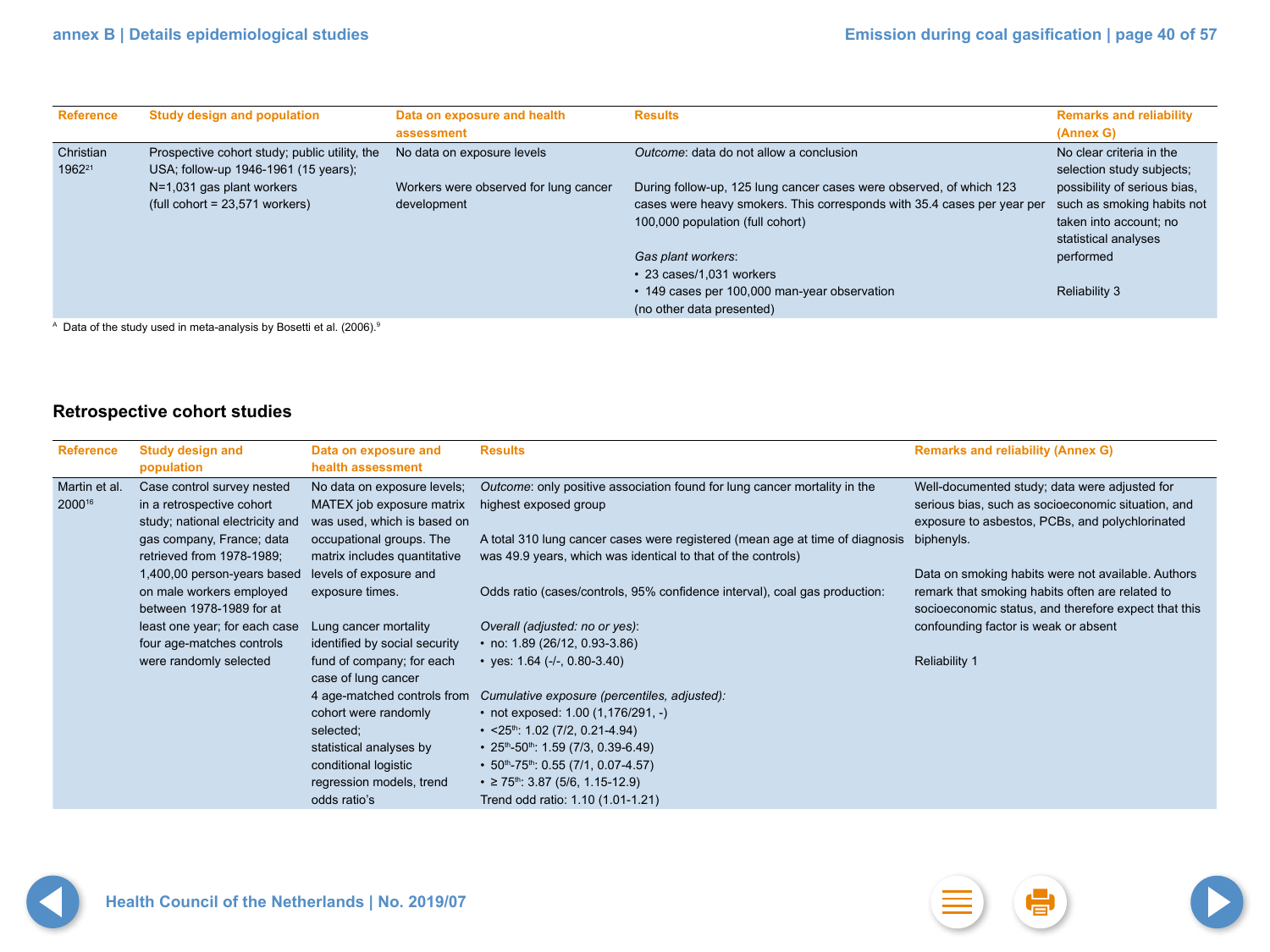Ð.

| <b>Reference</b>                | <b>Study design and</b>                                                                   | Data on exposure and                                                                                              | <b>Results</b>                                                                                                                                                                            | <b>Remarks and reliability (Annex G)</b>                                                                  |
|---------------------------------|-------------------------------------------------------------------------------------------|-------------------------------------------------------------------------------------------------------------------|-------------------------------------------------------------------------------------------------------------------------------------------------------------------------------------------|-----------------------------------------------------------------------------------------------------------|
| Gustavsson<br>and<br>Reuterwall | population<br>Retrospective cohort study;<br>coal gas production<br>company, Sweden; data | health assessment<br>Exposure to B[a]P (top oven,<br>area sampling) measured:<br>1964: 0.007-33 µg/m <sup>3</sup> | Outcome: no associations found<br>Standardized Mortality Ratio (exp/obs, 95% confidence interval), expected                                                                               | Well-documented study; study subjects adequately<br>selected                                              |
| 1990 <sup>12 a</sup>            | retrieved from 1966-1988<br>(mortality) and 1966-1983                                     | 1965: 0.021-1.29 µg/m <sup>3</sup>                                                                                | based on 'employed in Stockholm'                                                                                                                                                          | Limited number of participants; limited number of<br>cases; possibility of serious bias not taken into    |
|                                 | (cancer incidence); N=295<br>workers employed for at                                      | Workers were divided into<br>departments (coke ovens,                                                             | Overall:<br>• all malignant tumours: 1,14 (22 /19.3, 0.71-1.72)                                                                                                                           | account                                                                                                   |
|                                 | least one year between 1965<br>and June 1972, when the                                    | steam and generator central,<br>coke department, byproduct                                                        | • lung cancer: 0.82 (4/4.85, 0.22-2.11)                                                                                                                                                   | Authors report that the percentage daily smokers<br>among coal gas workers (52%) were comparable with     |
|                                 | coal gasification stopped;                                                                | workers, workshop and                                                                                             | Employment period (years):                                                                                                                                                                | daily smokers in large cities. Therefore, they stated                                                     |
|                                 | reference rates for mortality                                                             | maintenance workers,                                                                                              | All malignant tumours                                                                                                                                                                     | that excess of causes did not seem to be caused by                                                        |
|                                 | were based on mortality all<br>man in 'greater Stockholm' or                              | outside workers, sample<br>preparation), or by                                                                    | 1-29 y: 1.03 (17/16.6, 0.6-1.64)<br>$\geq$ 30 y: 1.43 (8/5.6, 0.62-2.82)                                                                                                                  | smoking habits.                                                                                           |
|                                 | 'employed in Stockholm'                                                                   | employment period                                                                                                 | Lung cancer<br>1-29 y: 0.00 (0/1.3, 0-2.79)                                                                                                                                               | <b>Reliability 2</b>                                                                                      |
|                                 |                                                                                           | based on                                                                                                          | Expected numbers of deaths $\geq 30$ y: 1.41 (2/1.4, 0.17-5.09)                                                                                                                           |                                                                                                           |
|                                 |                                                                                           | local death rates among                                                                                           | Department:                                                                                                                                                                               |                                                                                                           |
|                                 |                                                                                           | occupationally active men,                                                                                        | Coke oven department:                                                                                                                                                                     |                                                                                                           |
|                                 |                                                                                           | expected numbers of cancer<br>based on national statistics                                                        | • All malignant tumours: 1.43 (5/3.5)<br>• Lung cancer: 0 (0/0.9)                                                                                                                         |                                                                                                           |
|                                 |                                                                                           |                                                                                                                   | Steam and generator department:                                                                                                                                                           |                                                                                                           |
|                                 |                                                                                           |                                                                                                                   | • all malignant tumours: 2.22 (2/0.95)                                                                                                                                                    |                                                                                                           |
|                                 |                                                                                           |                                                                                                                   | $\cdot$ lung cancer: 0 (0/0.2)                                                                                                                                                            |                                                                                                           |
|                                 |                                                                                           |                                                                                                                   | Coke department:                                                                                                                                                                          |                                                                                                           |
|                                 |                                                                                           |                                                                                                                   | · malignant tumours: 2.11 (6/2.8)                                                                                                                                                         |                                                                                                           |
| <b>Berger</b><br>and Manz       | Retrospective cohort study;<br>Hamburg coke gas plant,                                    | No data on exposure levels                                                                                        | • lung cancer: 2.84 (2/0.7)<br>Outcome: positive association for cancer mortality (all cancers, lung cancer,<br>stomach cancer) in gas furnace workers; non-smokers had no excess risk in | Well-documented study; study subjects adequately<br>selected; serious possibility for bias was taken into |
| 1992 <sup>10 a</sup>            | Germany; data retrieved for<br>the period 1953-1989; $N =$                                | Subcohorts based on job<br>titles:                                                                                | stomach cancer mortality                                                                                                                                                                  | account (smoking habits and health worker effect)                                                         |
|                                 | 4,908 male workers<br>employed for $\geq 10$ years (in                                    | (I) gas furnace workers<br>(exposed to high                                                                       | Standardized mortality ratio (obs/exp, 95% confidence interval)                                                                                                                           | <b>Reliability 2</b>                                                                                      |
|                                 | the period 1900 to 1989)                                                                  | concentrations of coal tar                                                                                        | Subcohort I                                                                                                                                                                               |                                                                                                           |
|                                 |                                                                                           | gas, in particular PAH and                                                                                        | • all cancers: 1.86 (190/102.2, 1.61-2.14)                                                                                                                                                |                                                                                                           |
|                                 |                                                                                           | different heterocyclics; 789                                                                                      | • lung cancer: 2.88 (78/27.1, 2.28-3.59)                                                                                                                                                  |                                                                                                           |
|                                 |                                                                                           | workers)                                                                                                          | • stomach cancer: 1.77 (31/1.5, 1.20-2.51)                                                                                                                                                |                                                                                                           |
|                                 |                                                                                           |                                                                                                                   | • colon and rectum cancer: 1.84 (13/7.1, 0.98-3.15)                                                                                                                                       |                                                                                                           |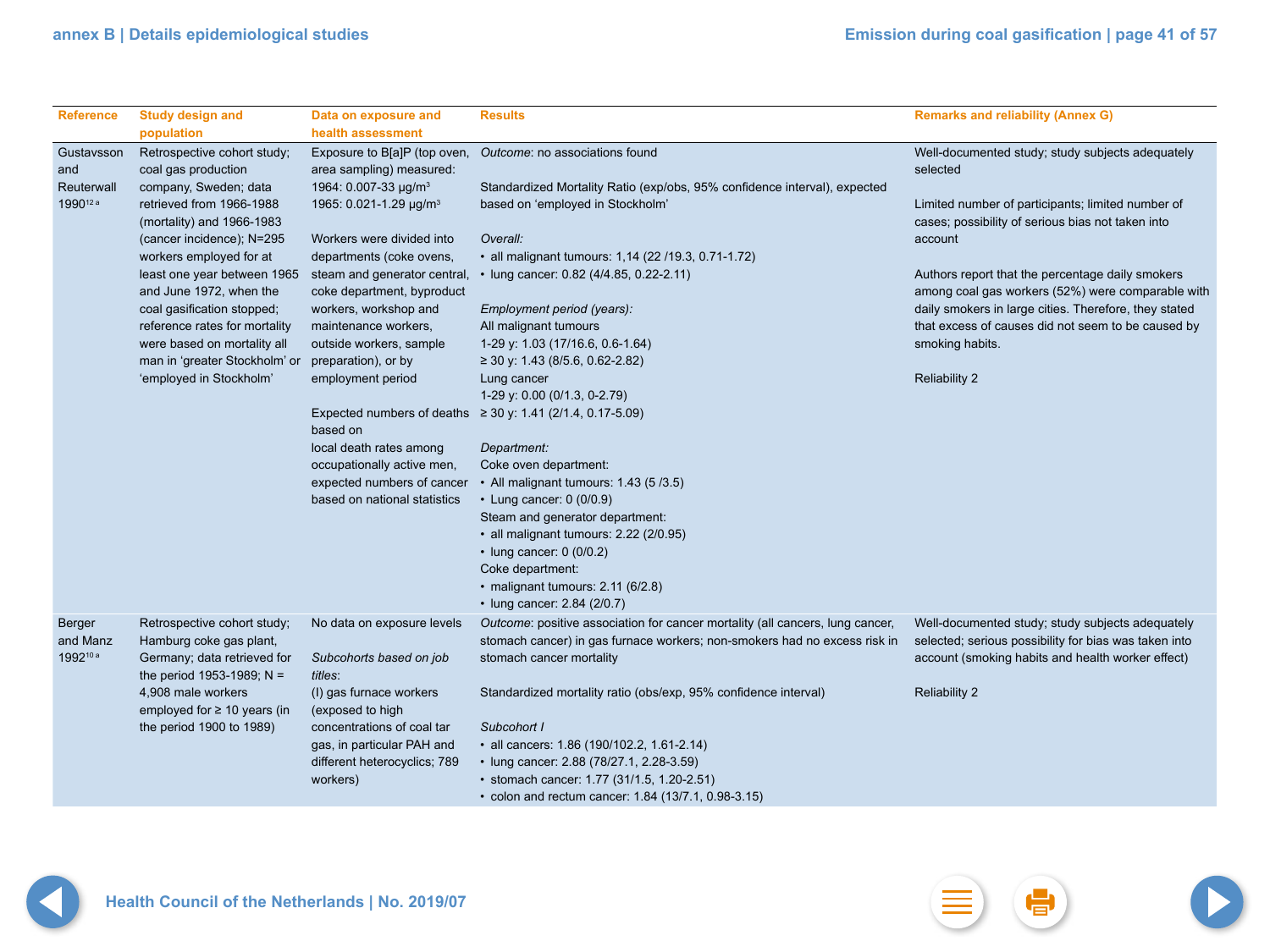| <b>Reference</b>           | <b>Study design and</b><br>population | Data on exposure and<br>health assessment | <b>Results</b>                                                               | <b>Remarks and reliability (Annex G)</b>       |
|----------------------------|---------------------------------------|-------------------------------------------|------------------------------------------------------------------------------|------------------------------------------------|
|                            |                                       | (II) workers in other parts of            | Subcohort II                                                                 |                                                |
|                            |                                       | the plant occasionally                    | • all cancers: 0.96 (384/399.6, 0.87-1.06)                                   |                                                |
|                            |                                       | exposed to several                        | • lung cancer: 0.96 (102/106.3, 0.78-1.17)                                   |                                                |
|                            |                                       | chemicals, 3,401 workers)                 | • stomach cancer: 1.13 (72/63.7, 0.88-1.42)                                  |                                                |
|                            |                                       | (III) white-collar workers (no            | • colon and rectum cancer: 1.70 (48/ 28.3, 1.25-2.25)                        |                                                |
|                            |                                       | exposure, 718 workers)                    |                                                                              |                                                |
|                            |                                       |                                           | Subcohort III                                                                |                                                |
|                            |                                       | Mortality and cause of death              | · all cancers: 0.56(59/104.9, 0.43-0.73)                                     |                                                |
|                            |                                       | from company and personal                 | • lung cancer: 0.45 (12/26.2, 0.23-0.79)                                     |                                                |
|                            |                                       | medical records; Internal                 | • stomach cancer: 0.57 (10/17.5, 0.27-1.05)                                  |                                                |
|                            |                                       | control = white-collar                    | • colon and rectum cancer: 0.92 (7/7.6, 0.37-1.90)                           |                                                |
|                            |                                       | workers, external controls =              |                                                                              |                                                |
|                            |                                       | calendar period-, age-, and               | Smoking in subcohort I                                                       |                                                |
|                            |                                       | cause-specific death rates of             | · stomach cancer:                                                            |                                                |
|                            |                                       | males for Germany (from                   | no: 1.40 (3/2.15, 0.29-4.09), N=103                                          |                                                |
|                            |                                       | 1952-1989); statistical                   | yes: 2.56 (22/8.61, 1.60-3.87, N=546                                         |                                                |
|                            |                                       | analyses by likelihood-ratio-             | • colon and rectum cancer:                                                   |                                                |
|                            |                                       | test, chi-square test for                 | no: 4.35 (4/0.92, 1.18-1,11), N=103                                          |                                                |
|                            |                                       | homogeneity, confidence                   | yes: 1.68 (8/4.76, 0.73-3.31), N=546                                         |                                                |
|                            |                                       | intervals by Poisson                      |                                                                              |                                                |
|                            |                                       | distribution; smoking habits              |                                                                              |                                                |
|                            |                                       | taken into account                        |                                                                              |                                                |
| Hansen et                  | Cohort; Denmark; 47 male              | No data on exposure levels                | Outcome: positive association for lung cancer and general cancer mortality;  | Small study, appropriate design                |
| al. (1986) <sup>13 a</sup> | workers employed >1 year              |                                           | no association with year of employment or latency                            |                                                |
|                            | any time between 1911-                | Mortality all causes, all                 |                                                                              | No data on smoking habits or other confounding |
|                            | 1970; 141 non-exposed                 | cancers, and lung cancer                  | Standardized mortality ratio (SMR) (95% confidence interval), cases/controls | factors                                        |
|                            | age-matched controls,                 |                                           |                                                                              |                                                |
|                            | selected from population              |                                           | Lung cancer                                                                  | <b>Reliability 2</b>                           |
|                            | registers; period of follow-up,       |                                           | SMR 8.9 (-), 7/6                                                             |                                                |
|                            | no data                               |                                           | Odds ratio 3.94, p=0.01                                                      |                                                |
|                            |                                       |                                           | Other cancers                                                                |                                                |
|                            |                                       |                                           | SMR - (-), 7/8                                                               |                                                |
|                            |                                       |                                           | Odds ratio, 2.91, p=0.02                                                     |                                                |

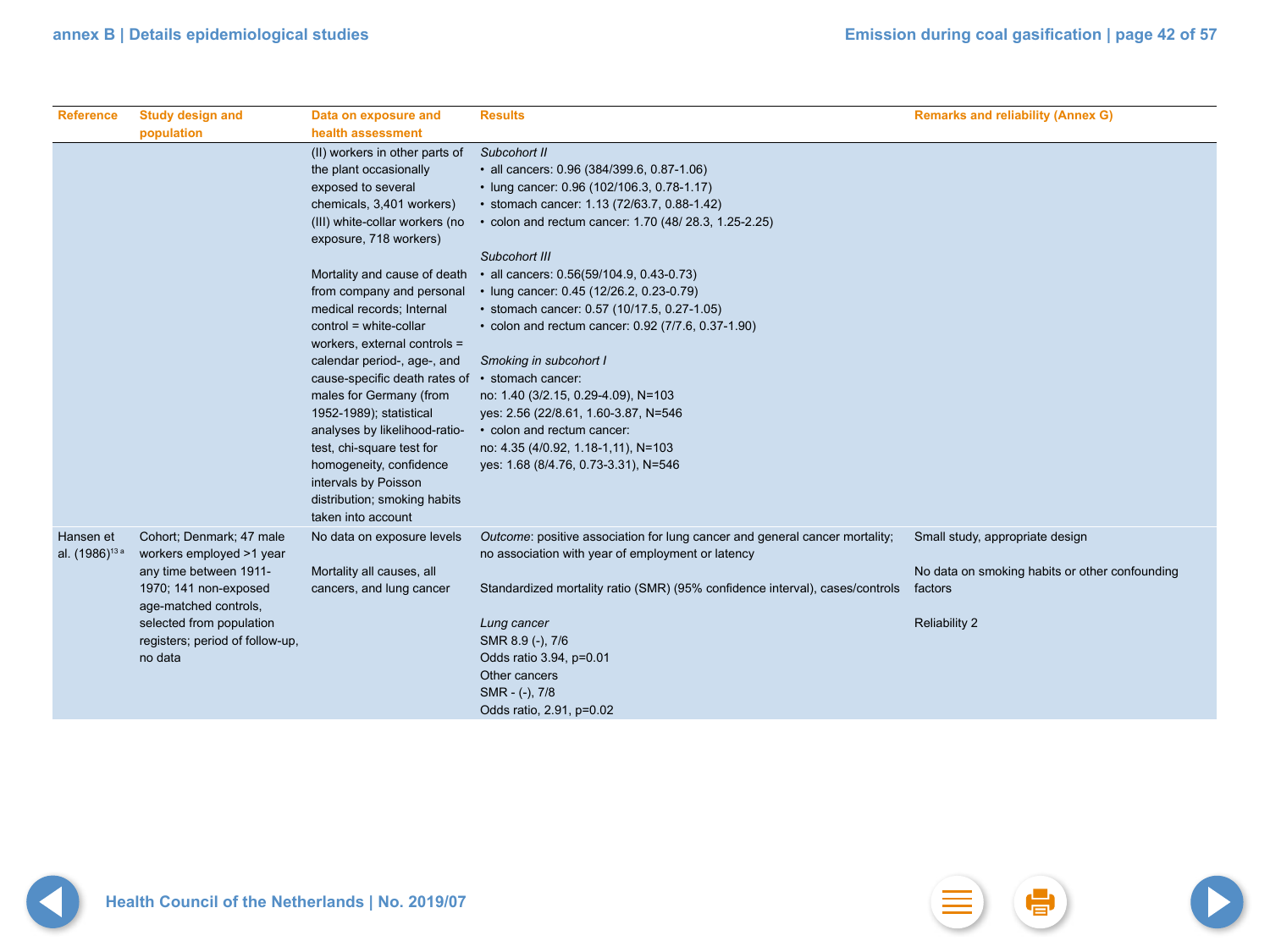| <b>Reference</b>                     | <b>Study design and</b><br>population                                                              | Data on exposure and<br>health assessment                                                                                                                                                                                                                                                      | <b>Results</b>                                                                                              | <b>Remarks and reliability (Annex G)</b>                                                                                                         |
|--------------------------------------|----------------------------------------------------------------------------------------------------|------------------------------------------------------------------------------------------------------------------------------------------------------------------------------------------------------------------------------------------------------------------------------------------------|-------------------------------------------------------------------------------------------------------------|--------------------------------------------------------------------------------------------------------------------------------------------------|
| Begraca et<br>al. 1991 <sup>17</sup> | Retrospective cohort study;<br>Coal gasification plant,<br>Kosovo; data retrieved from             | Exposure data collected<br>several days between<br>1981-1985:                                                                                                                                                                                                                                  | Outcome: data do not allow a conclusion<br>Incidence of skin cancer (rate, age adjusted):                   | Limited documented study; small study; limited data<br>on statistical methodology                                                                |
|                                      | 1971-1986; study performed<br>in 1986; N=622 male workers<br>(ever been employed<br>through 1980); | • area exposure was highly<br>variable (range coal tar<br>pitch volatile, 1.2-22,480<br>$mg/m^3$ )                                                                                                                                                                                             | • gas workers: 1.9/1,000 (13 cases)<br>• reference population: 1.5/1,000 (7 cases)                          | Data on smoking habits reported (28% in workers,<br>31% in reference group), but unclear whether these<br>are taken into account in the analysis |
|                                      | N=442 reference population<br>(open-pit lignite miners)                                            | • mean personal exposure<br>(mg/m <sup>3</sup> , range): benzene,<br>$0.16$ (< $0.02-20.0$ ); total<br>hydrocarbons, 0.42<br>$($ < 0.02-43.0); PAH, 0.03<br>(<0.002-0.62); total<br>particles, 0.22<br>$($ <0.01-10.0)<br>• there was extensive<br>surface contamination (no<br>details given) |                                                                                                             | <b>Reliability 3</b>                                                                                                                             |
|                                      |                                                                                                    | Data based on employment<br>and medical records of<br>periodical occupational<br>medical checks; only skin<br>cancer was addressed;                                                                                                                                                            |                                                                                                             |                                                                                                                                                  |
|                                      |                                                                                                    | Average age: 34.2 years;<br>average duration of<br>experience: 10 years                                                                                                                                                                                                                        |                                                                                                             |                                                                                                                                                  |
| Kennaway<br>and<br>Kennaway          | Retrospective mortality<br>study;<br>gas industry, the UK;                                         | No data on exposure levels;<br>job history was based on<br>death certificates                                                                                                                                                                                                                  | Outcome: data do not allow a conclusion<br>Gas stokers and coke-oven chargers (estimated population 12,818) | Appropriate study design, but limited reporting and<br>analyses                                                                                  |
| 1936 <sup>22</sup>                   | N=18,275 death certificates<br>from England and Wales<br>analysed for the years                    | Death certificates revealed<br>8,808 cases of lung cancer                                                                                                                                                                                                                                      | Standardized cancer mortality ratio (obs/exp):<br>• lung: $3,42$ (37/10.8)                                  | No statistical analyses performed; no data on<br>smoking habits or other possible confounders                                                    |
|                                      | 1921-1932; annual total data<br>for cases in women used for<br>comparison                          | mortality and 9,472 cases of<br>larynx cancer mortality                                                                                                                                                                                                                                        | · larynx: 1,86 (20/10.7)                                                                                    | <b>Reliability 3</b>                                                                                                                             |

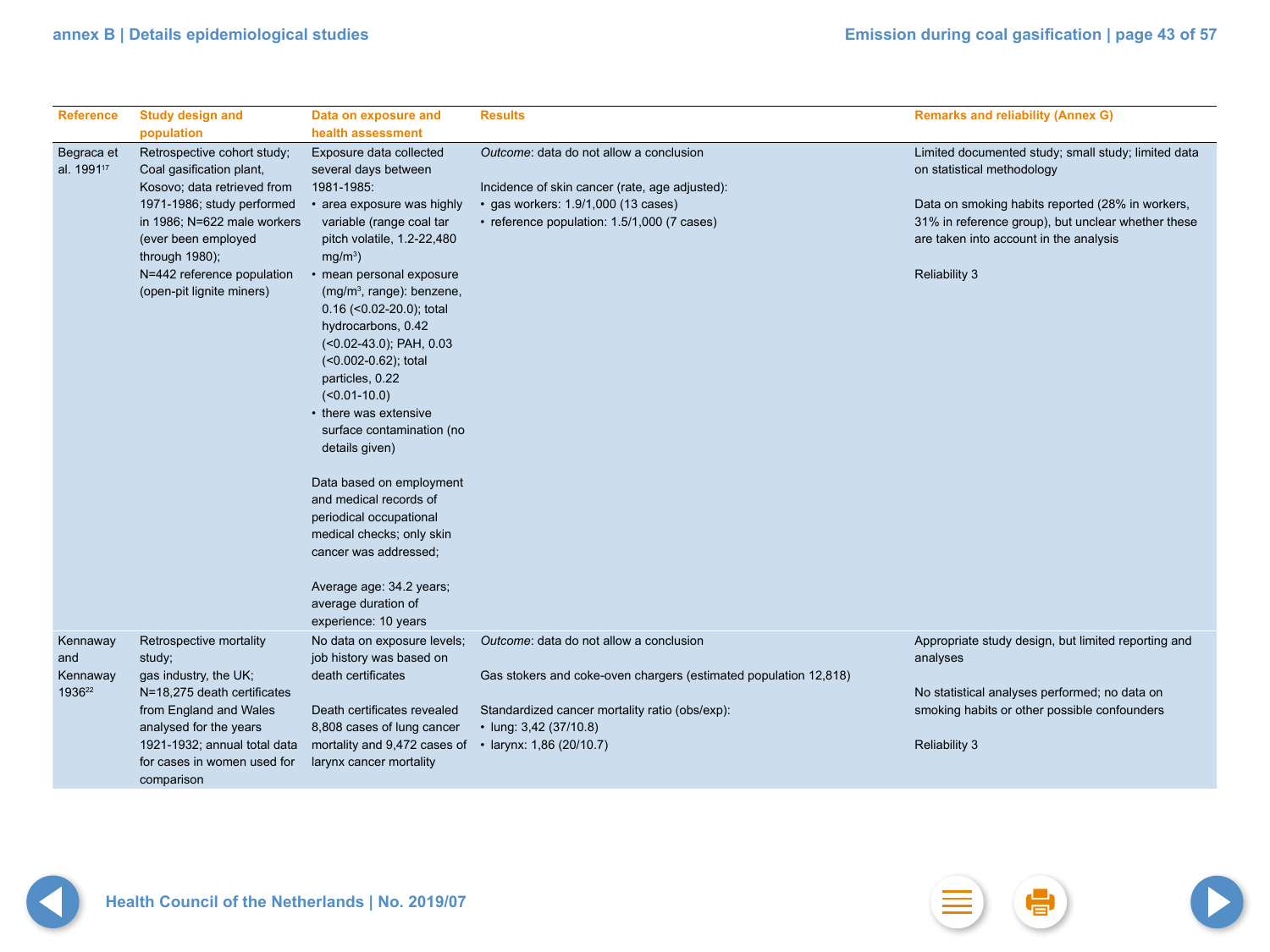| <b>Reference</b>        | <b>Study design and</b><br>population                                                   | Data on exposure and<br>health assessment            | <b>Results</b>                                                                             | <b>Remarks and reliability (Annex G)</b>                                           |
|-------------------------|-----------------------------------------------------------------------------------------|------------------------------------------------------|--------------------------------------------------------------------------------------------|------------------------------------------------------------------------------------|
| Wu et al.<br>198823     | Retrospective cohort study;<br>six coal gas plants, China;<br>data retrieved from 1971- | No data on exposure levels<br>Death cases identified | Outcome: data do not allow a conclusion<br>Standardized Risk Ratios (confidence interval): | Data from secondary source, and listed as short<br>summary: IARC 2012 <sup>3</sup> |
|                         | 1981; N=3,107 workers;<br>reference population were                                     | among workers who were<br>employed in 1971, and who  | • all causes: 1.29 (1.16-1.44), 234 deaths<br>• all cancer: 1.73 (1.46-2.02), 109 deaths   | No other data available                                                            |
|                         | workers in a steel rolling mill                                                         | died during the next 10<br>years                     | • lung cancer: 3.66 (2.36-5.43)                                                            | <b>Reliability 4</b>                                                               |
| Manz<br>$(1980)^{14}$ a | Cohort; Germany; 5.405<br>workers in one company;                                       | No data on exposure levels                           | Outcome: data do not allow a conclusion                                                    | Data obtained from secondary source: Bosetti et al.<br>$(2006)^9$                  |
|                         | period of employment:<br>1953-1977; period of                                           | Mortality                                            | Standardized mortality ratio (SMR) (95% confidence interval)                               | No other data available                                                            |
|                         | follow-up: no data                                                                      |                                                      | <b>Respiratory tract cancer</b><br>SMR 3.7, 63 death cases                                 | <b>Reliability 4</b>                                                               |
|                         |                                                                                         |                                                      | Urinary tract cancer<br>SMR 6.1, 6 death cases                                             |                                                                                    |

<sup>a</sup> Data of the study used in meta-analysis by Bosetti et al. (2006).<sup>9</sup>

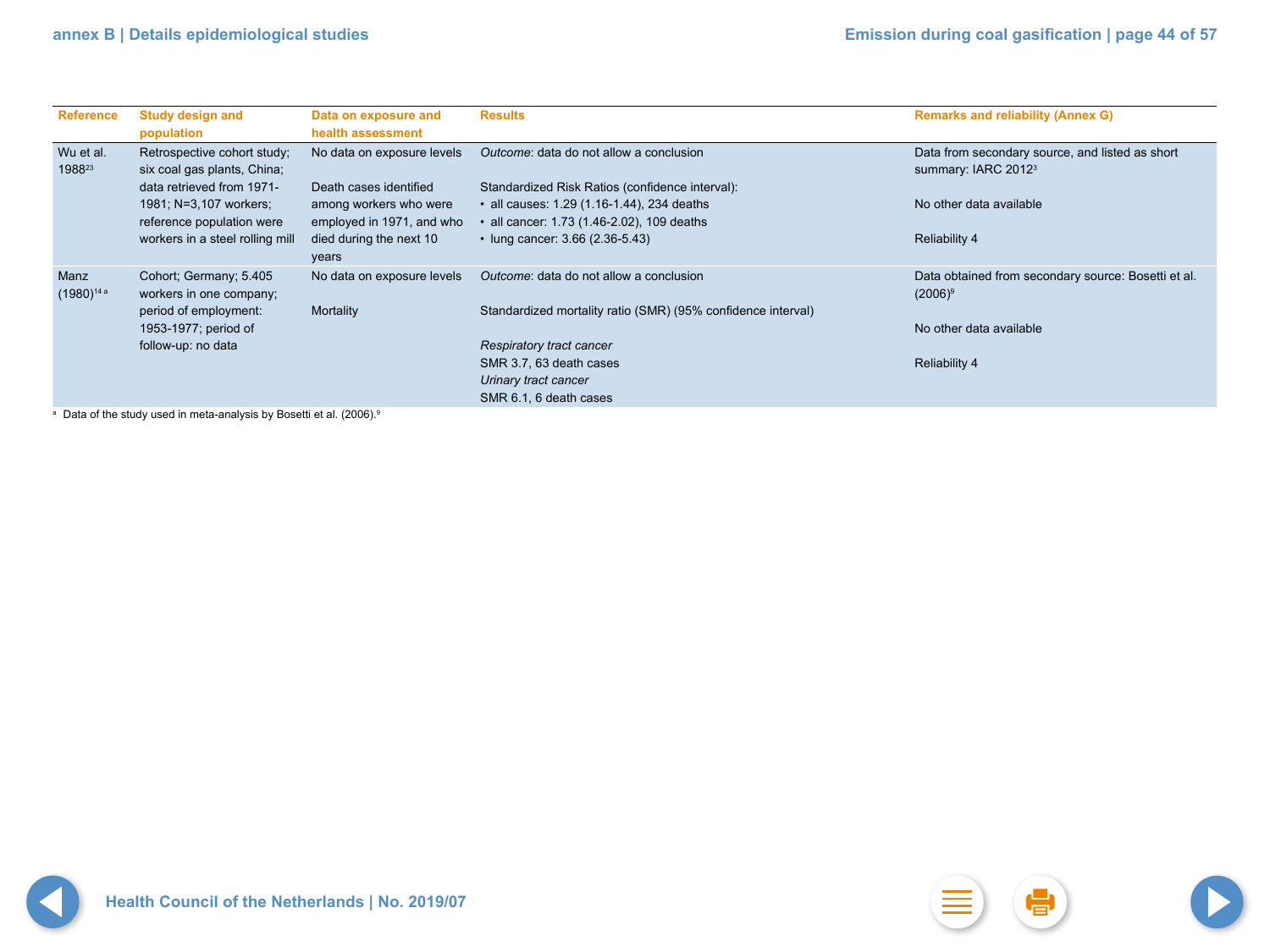## <span id="page-44-0"></span>C details animal carcinogenicity studies

Cancer development in animals, which are exposed to waste products of the coal gasification process.

### **Inhalation studies**

| <b>Reference</b>                          | <b>Animal species</b>                            | Data on exposure and effect endpoints<br>Xpo = exposure period; Xpe = exposure +<br>observation period                                                                                           | <b>Results</b>                                                                                                                                                                                                                                                | <b>Remarks and reliability</b><br>(Annex F)                                                                                                                        |
|-------------------------------------------|--------------------------------------------------|--------------------------------------------------------------------------------------------------------------------------------------------------------------------------------------------------|---------------------------------------------------------------------------------------------------------------------------------------------------------------------------------------------------------------------------------------------------------------|--------------------------------------------------------------------------------------------------------------------------------------------------------------------|
| Rittinghausen et al.<br>199718<br>Germany | Female Crl:[WI]<br>BR Wistar rats;<br>N=72/group | Tar/pitch condensation aerosol (source unknown) of<br>several B[a]P concentrations: 0 (clean air), 20 µg B[a]P /m <sup>3</sup> ,<br>50 µg B[a]P /m <sup>3</sup> , or 125 µg B[a]P/m <sup>3</sup> | Number of tumour bearing animals<br>(in order of increasing exposure)                                                                                                                                                                                         | Sufficient number of animals;<br>sufficient duration of exposure                                                                                                   |
|                                           |                                                  | Exposure scenario 1:<br>17 h/day, 5 days/week for 30 months; Xpo=10 months;<br>Xpe=30 months                                                                                                     | Exposure scenario 1:<br>• Pulmonary cystic keratinizing squamous cell carcinoma: 0/72,<br>$0/72$ , $23/72$ <sup>*</sup> , $38/72$ <sup>*</sup><br>• Pulmonary keratinizing squamous cell carcinoma: 0/72, 1/72,<br>4/72, 3/72                                 | Histopathological examination<br>limited to the lungs; no data on:<br>non-carcinogenic effects, number<br>of tumours per anima; early<br>mortality, trends in food |
|                                           |                                                  | Exposure scenario 2:<br>Exposure: 18 h/day, 5 days/week for 30 months; Xpo=20<br>months; Xpe=30 months                                                                                           | • Total number of pulmonary squamous cell carcinomas: 0, 1/72,<br>27/72*, 41/72*<br>Exposure scenario 2:                                                                                                                                                      | consumption and body weight<br><b>Reliability 2</b>                                                                                                                |
|                                           |                                                  | Histopathological examination on lung lesions                                                                                                                                                    | · Pulmonary cystic keratinizing squamous cell carcinoma: 0/72,<br>19/72*, 63/72*, 62/72*<br>• Pulmonary keratinizing squamous cell carcinoma: 0/72, 4/72,<br>5/72, 4/72<br>• Total number of pulmonary squamous cell carcinomas: 0, 23/72*,<br>68/72*, 66/72* |                                                                                                                                                                    |
|                                           |                                                  |                                                                                                                                                                                                  | * statistically different from control, p<0.001                                                                                                                                                                                                               |                                                                                                                                                                    |

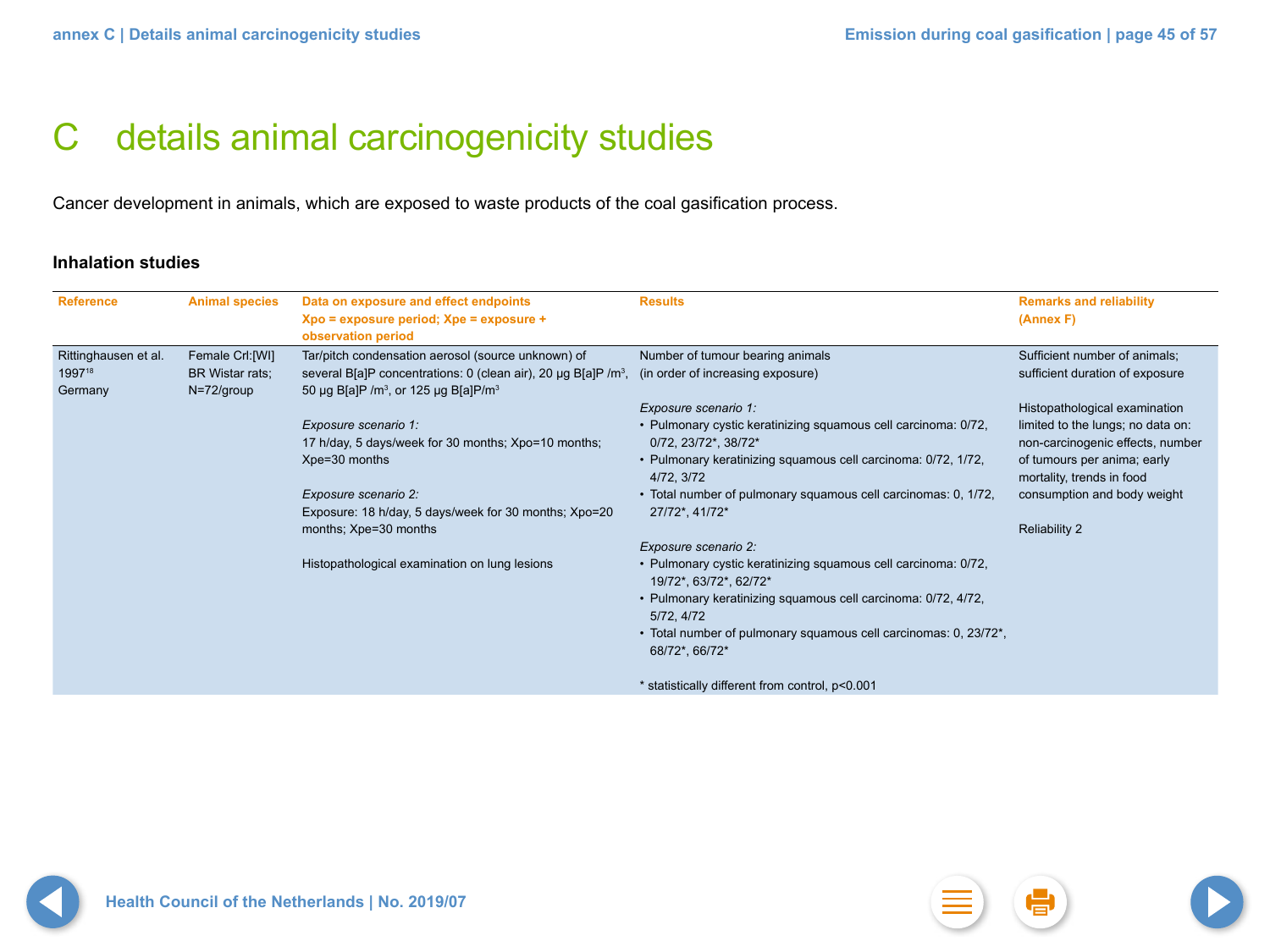### **Oral administration**

| <b>Reference</b>                          | <b>Animal species</b>             | Data on exposure and effect endpoints<br>Xpo = exposure period; Xpe = exposure +<br>observation period                                                                                                                                                     | <b>Results</b>                                                                                                                                                                                                                                                      | <b>Remarks and reliability</b><br>(Annex F)                                                                                                                      |
|-------------------------------------------|-----------------------------------|------------------------------------------------------------------------------------------------------------------------------------------------------------------------------------------------------------------------------------------------------------|---------------------------------------------------------------------------------------------------------------------------------------------------------------------------------------------------------------------------------------------------------------------|------------------------------------------------------------------------------------------------------------------------------------------------------------------|
| Culp et al. 1998 <sup>19</sup><br>The USA | Female B6C3F1 mice;<br>N=48/group | Coal tar (from coal gasification plant waste<br>sites) added to the diet:<br>• Mixture 1: composite of coal tar from seven<br>sites (0.1% in diet corresponds with 2.2<br>ppm B[a]P); 0 (solvent, control), 0.01, 0.03,<br>0.1, 0.3, 0.6 and 1.0% in diet* | Percentage survival whole treatment period (in order of increasing exposure):<br>Mixture 1: 65, 71, 69, 63, 21, 0, 0<br>Mixture 2: 65, 65, 65, 15<br>In highest dose groups significant decrease in food consumption. Also lower<br>body and organ weight reported. | Well-documented study; data<br>included food consumption, body<br>weight, organ weights and<br>percentage of survival; sufficient<br>number of animals per group |
|                                           |                                   | • Mixture 2: composite of coal tar from two of<br>the seven sites + one site with known high<br>level of B[a]P content in coal tar (0.1% in                                                                                                                | Number of tumour bearing animals<br>(in order of increasing exposure; $*$ p< 0.05)                                                                                                                                                                                  | No data on general toxicity; no<br>data on coal tar consumption<br>expressed as mg/kg bw/day; only                                                               |
|                                           |                                   | diet corresponds with 3.7 ppm B[a]P): 0<br>(solvent, control), 0.03, 0.1 and 0.3% in diet                                                                                                                                                                  | Mixture 1 (all exposure levels):<br>• Liver hepatocellular adenomas and/or carcinomas: 0/47, 4/48, 2/46, 3/48,                                                                                                                                                      | female mice tested                                                                                                                                               |
|                                           |                                   | • - Positive control: B[a]P only<br>* Food intake is estimated at 0.35 g/day;                                                                                                                                                                              | 14/45*, 1/42, 5/43<br>• Lung (alveolar/bronchiolar) adenomas and/or carcinomas: 2/47, 3/48, 4/48,<br>4/48, 27/47, 25/47*, 21/45*                                                                                                                                    | <b>Reliability 2</b>                                                                                                                                             |
|                                           |                                   | average body weigt estimated to be 25 gram.<br>Doses in diet correspond to approximately                                                                                                                                                                   | • Forestomach papillomas and/or carcinomas: 0/47, 2/47, 6/45, 3/47, 14/46*,<br>15/45*, 6/41                                                                                                                                                                         |                                                                                                                                                                  |
|                                           |                                   | 1.4, 4.2, 14, 42, 84 and 420 mg B[a]P/kg bw/<br>day                                                                                                                                                                                                        | · Small intestine adenocarcinomas: 0/47, 0/46, 0/45, 0/47, 0/42, 22/36*,<br>36/41*<br>• Haemangiosarcomas: 1/48, 0/48, 1/48, 1/48, 11/48*, 17/48*, 1/45                                                                                                             |                                                                                                                                                                  |
|                                           |                                   | Exposure on daily basis for 2 years; Xpe=2<br>years, Xpo=2 years                                                                                                                                                                                           | · Histiocytic sarcomas: 1/48, 0/48, 0/48, 1/48, 7/48, 5/48, 0/45<br>· Sarcomas: 1/48, 4/48, 3/48, 2/48, 7/48, 1/48, 2/45<br>For all tumour types a dose significant trend was observed                                                                              |                                                                                                                                                                  |
|                                           |                                   | Gross pathology and histopathology<br>performed on the liver, lungs, small intestines,                                                                                                                                                                     | $(p = 0.003 - 0.00001)$                                                                                                                                                                                                                                             |                                                                                                                                                                  |
|                                           |                                   | stomach, tongue and esophagus<br>Full histopathology performed (except in<br>mixture 1 group, 0.03%)                                                                                                                                                       | Mixture 2 (0.03%, 0.3% and 0.6%):<br>• Liver hepatocellular adenomas and/or carcinomas: 7/47, 4/47, 10/45*<br>• Lung (alveolar/bronchiolar) adenomas and/or carcinomas: 4/48, 10/48*,<br>23/47*                                                                     |                                                                                                                                                                  |
|                                           |                                   |                                                                                                                                                                                                                                                            | • Forestomach papillomas and/or carcinomas: 3/47, 2/47, 13/44*<br>· Small intestine adenocarcinomas: 0/47, 0/47, 1/37<br>· Haemangiosarcomas: 1/48, 4/48, 17/48*                                                                                                    |                                                                                                                                                                  |
|                                           |                                   |                                                                                                                                                                                                                                                            | · Histiocytic sarcomas: 3/48, 2/48, 11/48*<br>· Sarcomas: 0/48, 4/48, 5/48<br>Not tested for dose related trends                                                                                                                                                    |                                                                                                                                                                  |

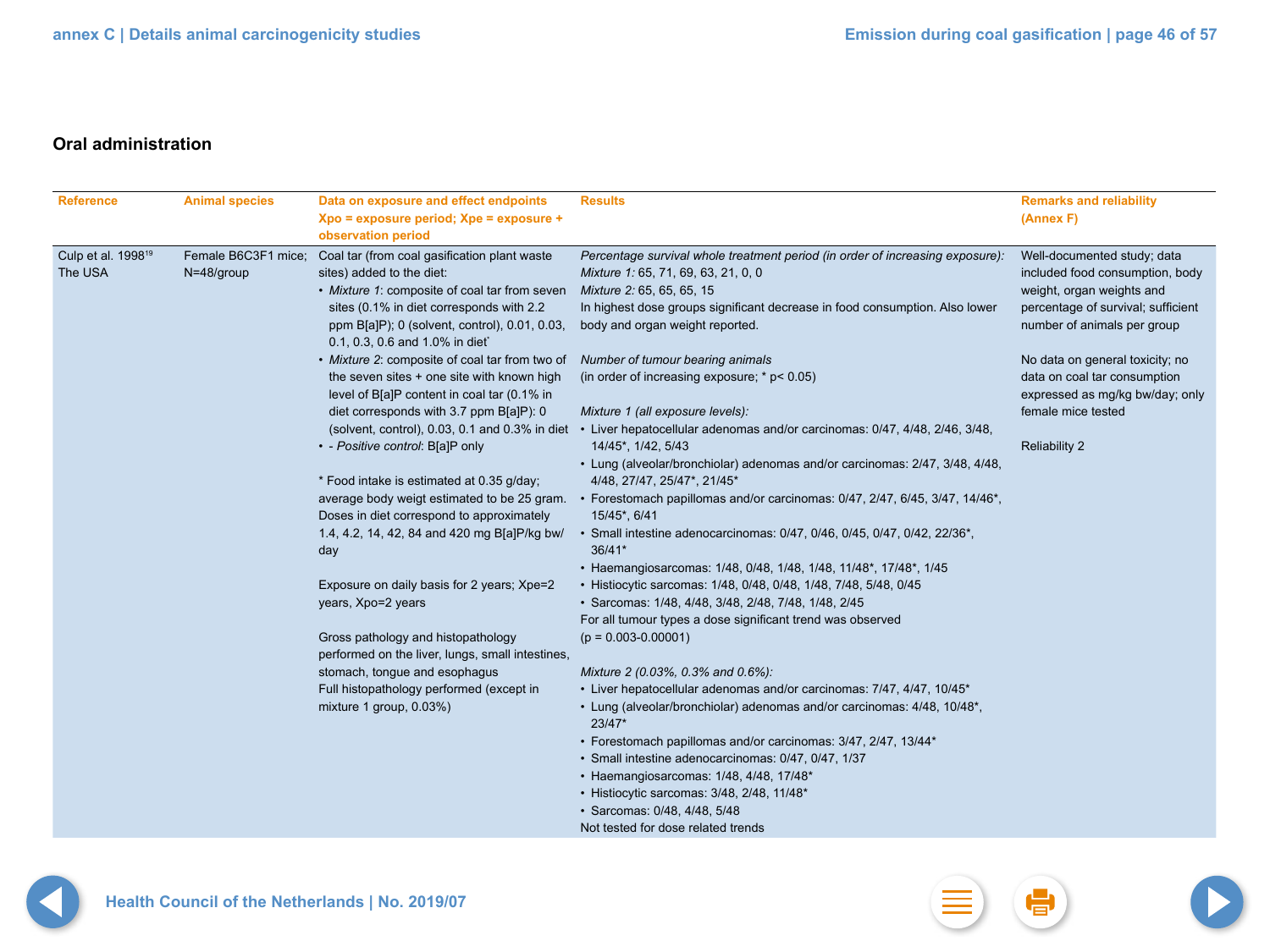| <b>Reference</b>                           | <b>Animal species</b>                             | Data on exposure and effect endpoints<br>Xpo = exposure period; Xpe = exposure +<br>observation period                                                                                                                                                                                                                                                                                                                                     | <b>Results</b>                                                                                                                                                                                                                                                                                                                                                                                                                                                       | <b>Remarks and reliability</b><br>(Annex F)                                                                                                                                              |
|--------------------------------------------|---------------------------------------------------|--------------------------------------------------------------------------------------------------------------------------------------------------------------------------------------------------------------------------------------------------------------------------------------------------------------------------------------------------------------------------------------------------------------------------------------------|----------------------------------------------------------------------------------------------------------------------------------------------------------------------------------------------------------------------------------------------------------------------------------------------------------------------------------------------------------------------------------------------------------------------------------------------------------------------|------------------------------------------------------------------------------------------------------------------------------------------------------------------------------------------|
| Weyand et al. 1994 <sup>6</sup><br>The USA | Male and female<br>B6C3F1 mice;<br>N=12/sex/group | 0.0% (control) or 0.5% MGP* residue in basal<br>gel diet; 0.005% B[a]P in diet served as<br>positive control<br>* Intake of 0.5% MGP: B[a]P content in<br>diet=1,560 mg/kg bw; food intake=5.7<br>g/d/mouse (females). Based on average body<br>weight of 25g during the study, MGP intake is<br>estimated at 1,140 mg B[a]P/kg bw/day (for<br>males: 1,480 mg/kg bw/day)<br>Exposure on daily base for 185 days; Xpo<br>and Xpe=185 days; | No signs of acute toxicity or early mortality. Mean body weight in highest<br>dosed group was lower compared to non-exposed animals.<br>Number of tumour bearing animals (in order of negative control, positive<br>control and 0.5% MGP):<br>· Forestomach, squamous-cell carcinoma: Male, 0/10, 0/10, 1/10; Female, no<br>data;<br>No correlation with exposure to MG<br>Preneoplastic lesions: low and sporadic incidence, no correlation with<br>exposure to MGP | Number of animals too low for<br>statistical robustness of the<br>outcome; exposure duration too<br>short for tumour development;<br>only one dose of MGP tested<br><b>Reliability 3</b> |
|                                            |                                                   | All organs histopathologicaly examined for<br>gross lesions                                                                                                                                                                                                                                                                                                                                                                                |                                                                                                                                                                                                                                                                                                                                                                                                                                                                      |                                                                                                                                                                                          |
| Weyand et al. 19957<br>The USA             | Female A/J mice;<br>N=30/group                    | 0.0% (control), 0.10% or 0.25% MGP*<br>residue in basal gel diet;<br>11 and 67 mg B[a]P per mouse served as<br>positive control (administered by a single<br>intraperitoneal injection)                                                                                                                                                                                                                                                    | Mice fed gel diet without MGP (control group) consumed less food and had<br>lower body weights (authors did not have an explanation for this observation)<br>Mortality rates ranged from 3 to 30% in control, MGP fed, and B[a]P exposed<br>animal groups.                                                                                                                                                                                                           | Duration of study too short for<br>maximum tumour development;<br>limited histopathologival<br>examination; tumour types not<br>specified; in negative control                           |
|                                            |                                                   | * Based on an average body weight of 25 g<br>during the study, the exposures correlate to 0,<br>100 and 236 mg B[a]P/kg bw/day                                                                                                                                                                                                                                                                                                             | Number of tumour bearing animals (in order of increasing exposure):<br>lung tumours: 4/21, 19/27*, 29/29* (B[a]P: 14/27*), * p<0.05<br>forestomach tumours: 0/21, 0/27, 0/29 (B[a]P: 27/27*), * p<0.05                                                                                                                                                                                                                                                               | group early mortality was noted<br>Study not reliable<br><b>Reliability 3</b>                                                                                                            |
|                                            |                                                   | Exposure on daily base for 260 days; Xpo<br>and $Xpe = 260$ days                                                                                                                                                                                                                                                                                                                                                                           | Number of tumours per mouse (multiplicity; in order of increasing exposure):<br>lung tumours: 0.19±0.09, 1.19±0.21*, 12.17±0.14* (B[a]P: 0.59±0.12), *<br>p<0.05<br>forestomach tumours: 0, 0, 0 (B[a]P: 4.22±0.41*), * p<0.05                                                                                                                                                                                                                                       |                                                                                                                                                                                          |
|                                            |                                                   | Histopatholic examination of the lungs and<br>stomach on tumour development                                                                                                                                                                                                                                                                                                                                                                |                                                                                                                                                                                                                                                                                                                                                                                                                                                                      |                                                                                                                                                                                          |

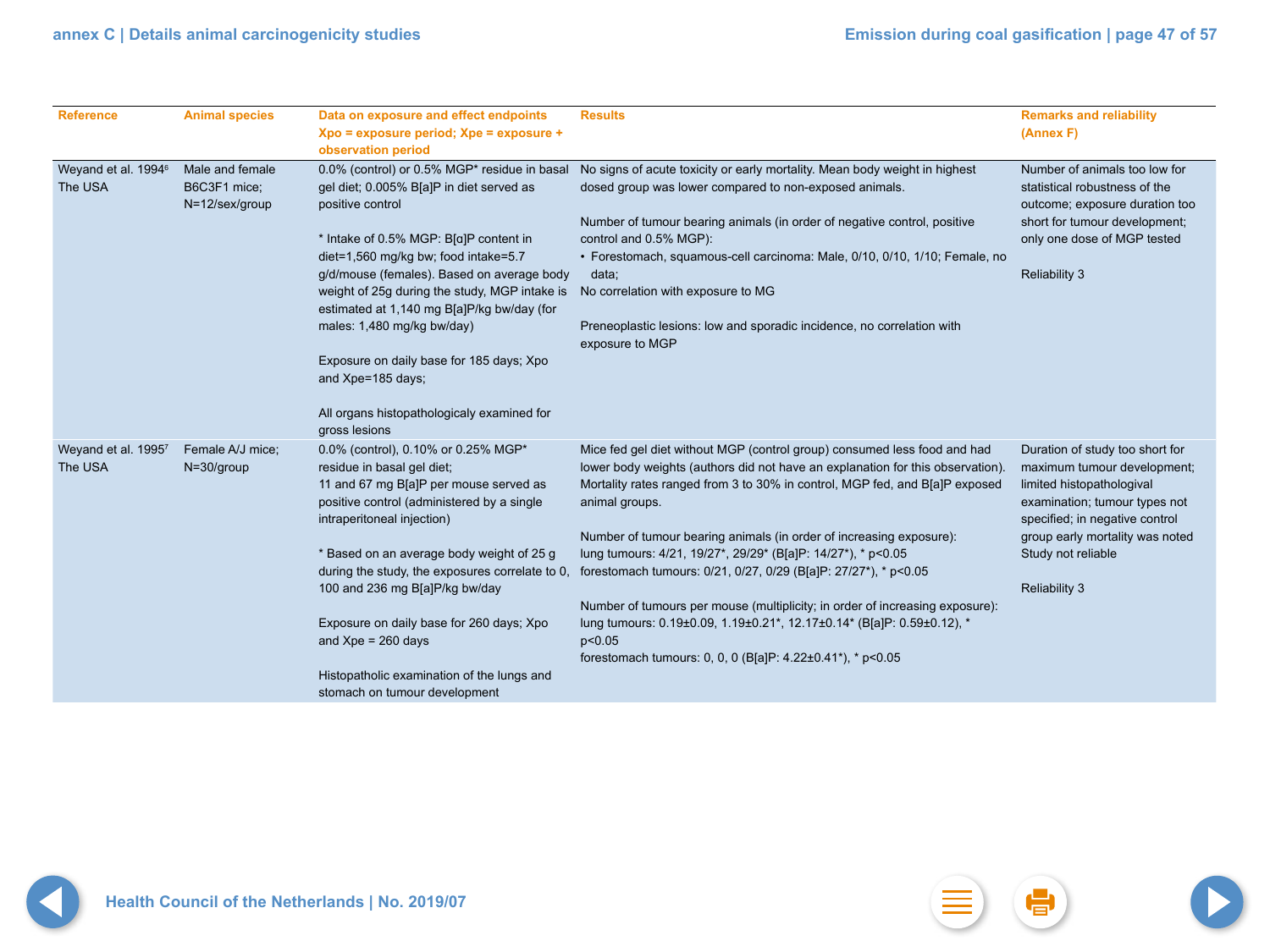### **Dermal application**

| <b>Reference</b>                             | <b>Animal species</b>           | Data on exposure and effect endpoints<br>Xpo = exposure period; Xpe = exposure + observation period                                                                                                                                                                                                                                 | <b>Results</b>                                                                    | <b>Remarks and reliability (Annex F)</b>                                                                                                      |
|----------------------------------------------|---------------------------------|-------------------------------------------------------------------------------------------------------------------------------------------------------------------------------------------------------------------------------------------------------------------------------------------------------------------------------------|-----------------------------------------------------------------------------------|-----------------------------------------------------------------------------------------------------------------------------------------------|
| Brandon et al. 2009 <sup>24</sup><br>The USA | Male Syrian hamsters; N=4/group | MGP residue applied at doses of 50% and 100% solution in mineral<br>oil; mineral oil served as negative control;<br>2% B[a]P and 0.5% DMBA served as positive controls (applied in<br>mineral oil)<br>200 µL applied topically into the right cheek pouch<br>Exposure 3 times per week: Xpo and Xpe 12, 16, 20, 28 and 32<br>weeks; | No tumours in cheek pouch<br>(only diffuse epithelial<br>hyperplasia at 32 weeks) | Limited experimental set-up: only<br>cheek pouch examined; small<br>number of animals; no data on<br>general toxicity<br><b>Reliability 3</b> |
|                                              |                                 | Histopathologic examination of the right cheek pouch                                                                                                                                                                                                                                                                                |                                                                                   |                                                                                                                                               |

## **Intraperitoneal injection**

| <b>Reference</b>                               | <b>Animal species</b>                                                                         | Data on exposure and effect endpoints<br>Xpo = exposure period; Xpe = exposure +<br>observation period                           | <b>Results</b>                                                                                                                                                                            | <b>Remarks and reliability (Annex F)</b>                                                                                                                         |
|------------------------------------------------|-----------------------------------------------------------------------------------------------|----------------------------------------------------------------------------------------------------------------------------------|-------------------------------------------------------------------------------------------------------------------------------------------------------------------------------------------|------------------------------------------------------------------------------------------------------------------------------------------------------------------|
| Rodriguez et al. 1997 <sup>20</sup><br>The USA | Male and female $B_{\alpha}C_{\alpha}F_{\alpha}$<br>mice (infant, 15 days<br>old); N=30/group | Single injection of:<br>• MGP-4*, 1,140 mg/kg bw<br>• MGP-M7*, 285, 570 and 1,140 mg/kg bw<br>• B[a]P served as positive control | No forestomach tumour found in any group. Few<br>pulmonary tumours were observed, but no correlation<br>with exposure to MGP.<br>Liver tumours (data presented are from week 52; in order | Irrelevant route of exposure for<br>humans; no statistical analyses<br>performed; no whole body<br>histopathological examination; no<br>data on general toxicity |
|                                                |                                                                                               | * MGP-4 represents coal tar from a single site, MGP-M7<br>is a residue composite of 7 sites                                      | of corn oil only (control), MGP-4, MGP-M7 low, medium<br>and high, B[a]P):<br>Number of tumour bearing animals:                                                                           | <b>Reliability 3</b>                                                                                                                                             |
|                                                |                                                                                               | Xpo: 26, 39 and 52 weeks                                                                                                         | Males: 3/63, 12/28, 4/34, 8/32, 17/29, 19/24<br>Females: no treatment related tumours                                                                                                     |                                                                                                                                                                  |
|                                                |                                                                                               | Histopathologic examination on the lung, liver and<br>forestomach tissues                                                        | Number of tumours per mouse:<br>Males: 1.0, 1.7, 1.2, 1.4, 1.8, 2.5<br>Females: no treatment related tumours                                                                              |                                                                                                                                                                  |

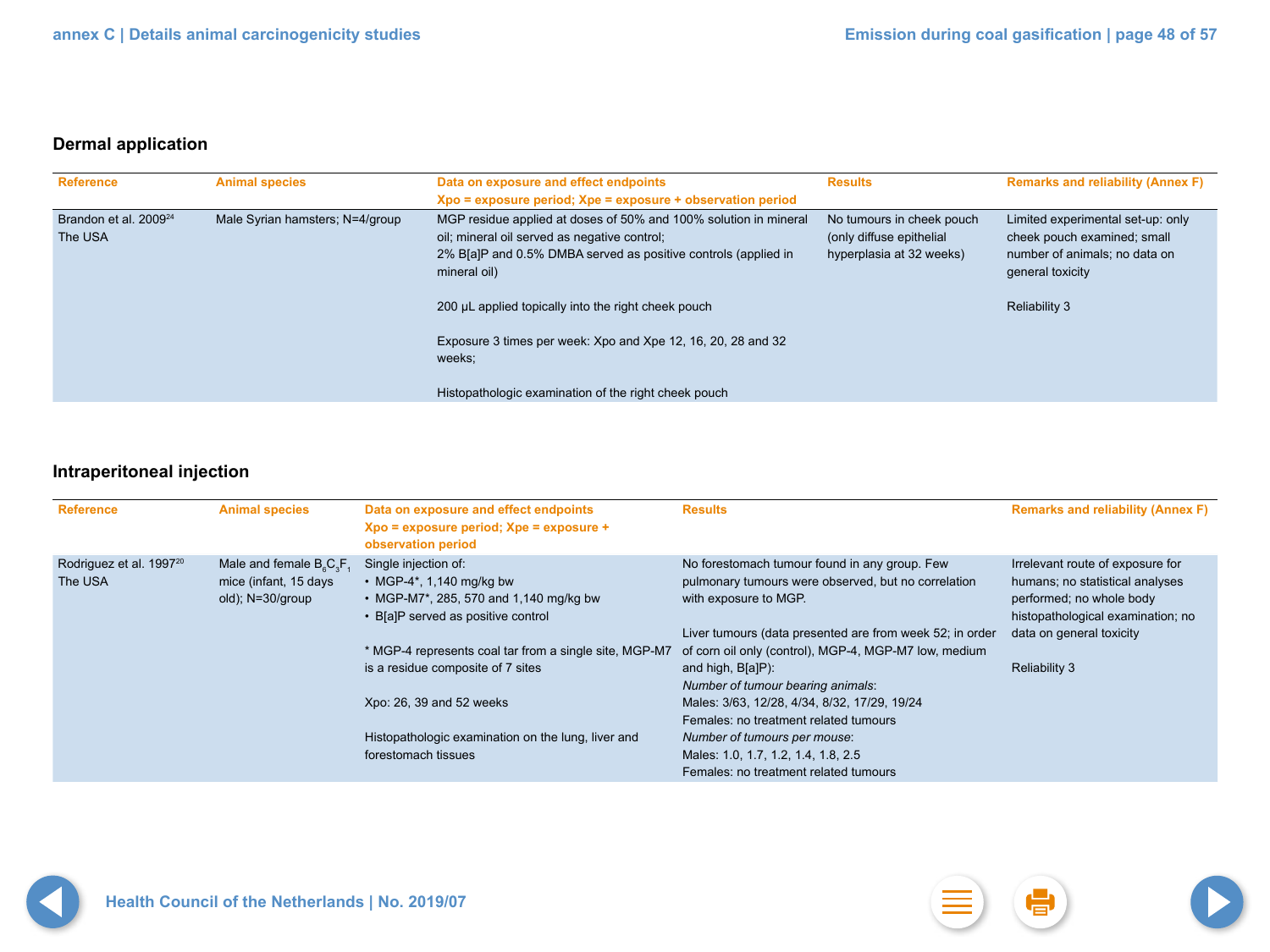## <span id="page-48-0"></span>D EU Classification criteria on germ cell mutagenicity

*Source*: Regulation (EC No. 1272/2008) of the European Parliament and of the Council of 10 August 2009 on classification, labelling and packaging (CLP) of substances, Annex I "Classification and labelling requirements for hazardous substances and mixtures", Section 3.5.25

### **3.5 Germ cell mutagenicity**

### **3.5.1. Definitions and general considerations**

*3.5.1.1. A mutation means a permanent change in the amount or structure of the genetic material in a cell. The term 'mutation' applies both to heritable genetic changes that may be manifested at the phenotypic level and to the underlying DNA modifications when known (including specific base pair changes and chromosomal translocations). The term 'mutagenic' and 'mutagen' will be used for agents giving rise to an increased occurrence of mutations in populations of cells and/or organisms.*

*3.5.1.2. The more general terms 'genotoxic' and 'genotoxicity' apply to agents or processes which alter the structure, information content, or segregation of DNA, including those which cause DNA damage by interfering with normal replication processes, or which in a non-physiological manner (temporarily) alter its replication. Genotoxicity test results are usually taken as indicators for mutagenic effects.*

### **3.5.2. Classification criteria for substances**

*3.5.2.1. This hazard class is primarily concerned with substances that may cause mutations in the germ cells of humans that can be transmitted to the progeny. However, the results from mutagenicity or genotoxicity tests in vitro and in mammalian*  *somatic and germ cells in vivo are also considered in classifying substances and mixtures within this hazard class.*

*3.5.2.2. For the purpose of classification for germ cell mutagenicity, substances are allocated to one of two categories as shown in Table 3.5.1*

*3.5.2.3 Specific considerations for classification of substances as germ cell mutagens*

*3.5.2.3.1. To arrive at a classification, test results are considered from experiments determining mutagenic and/or genotoxic effects in germ and/or somatic cells of exposed animals. Mutagenic and/or genotoxic effects determined in in vitro tests shall also be considered.*

*3.5.2.3.2. The system is hazard based, classifying substances on the basis of their intrinsic ability to induce mutations in germ cells. The scheme is, therefore, not meant for the (quantitative) risk assessment of substances.*

*Table 3.5.1. Hazard categories for germ cell mutagens*

| Categories   | Criteria                                                                                      |
|--------------|-----------------------------------------------------------------------------------------------|
| CATEGORY 1:  | Substances known to induce heritable mutations or to be regarded as if they induce            |
|              | heritable mutations in the germ cells of humans.                                              |
|              | Substances known to induce heritable mutations in the germ cells of humans.                   |
| Category 1A: | The classification in Category 1A is based on positive evidence from human epidemio-          |
|              | logical studies. Substances to be regarded as if they induce heritable mutations in the       |
|              | germ cells of humans.                                                                         |
| Category 1B: | The classification in Category 1B is based on:                                                |
|              |                                                                                               |
|              | - positive result(s) from in vivo heritable germ cell mutagenicity tests in mammals; or       |
|              |                                                                                               |
|              | - positive result(s) from in vivo somatic cell mutagenicity tests in mammals, in com-         |
|              | bination with some evidence that the substance has potential to cause mutations to            |
|              | germ cells. It is possible to derive this supporting evidence from mutagenicity/ geno-        |
|              | toxicity tests in germ cells in vivo, or by demonstrating the ability of the substance or its |
|              | metabolite(s) to interact with the genetic material of germ cells; or                         |
|              |                                                                                               |
|              | - positive results from tests showing mutagenic effects in the germ cells of humans,          |
|              | without demonstration of transmission to progeny; for example, an increase in the fre-        |
|              | quency of aneuploidy in sperm cells of exposed people.                                        |





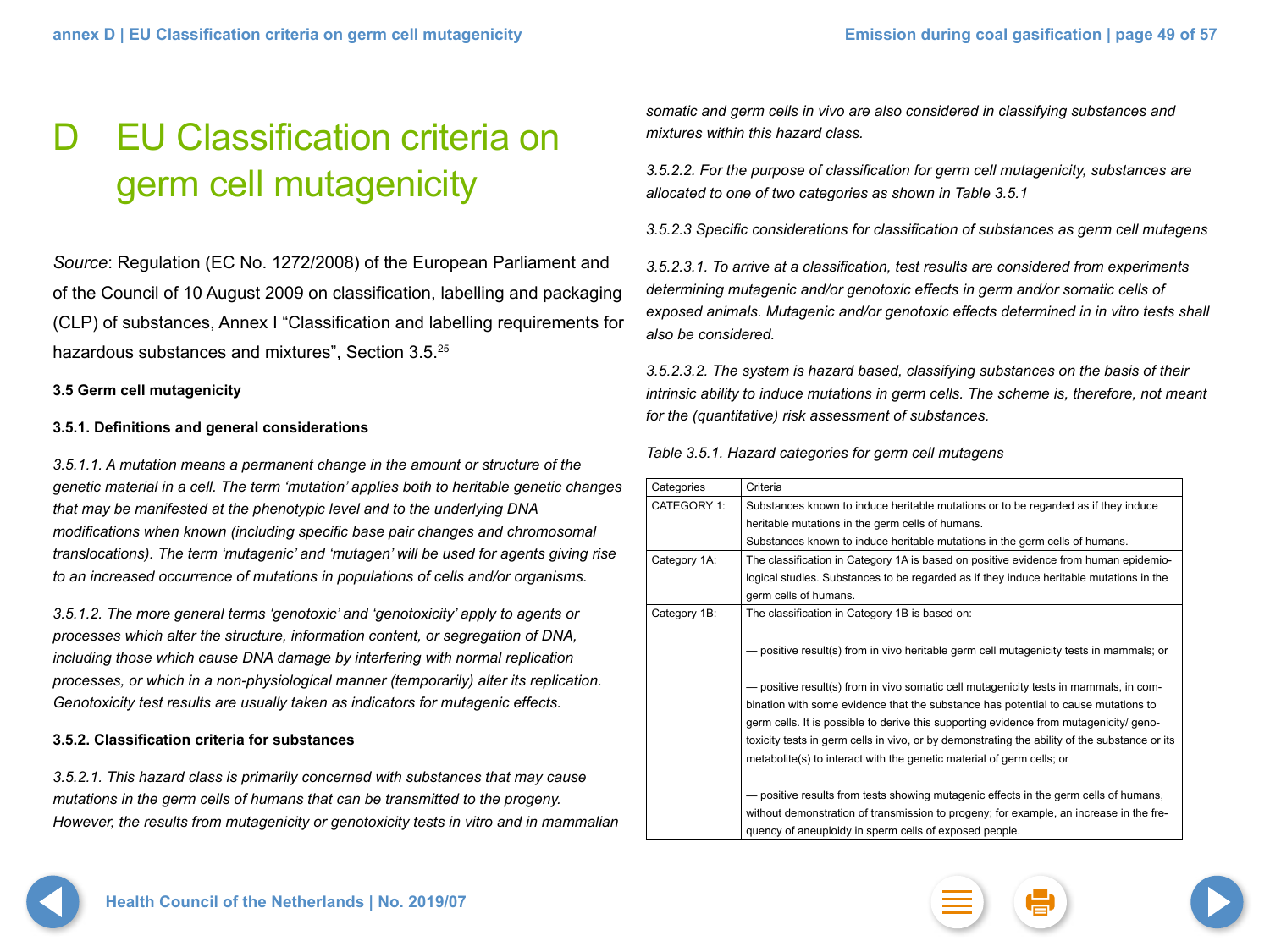| CATEGORY 2: | Substances which cause concern for humans owing to the possibility that they may<br>induce heritable mutations in the germ cells of humans. The classification in Category 2<br>is based on:                                                         |
|-------------|------------------------------------------------------------------------------------------------------------------------------------------------------------------------------------------------------------------------------------------------------|
|             | - positive evidence obtained from experiments in mammals and/or in some cases<br>from in vitro experiments, obtained from:                                                                                                                           |
|             | - somatic cell mutagenicity tests in vivo, in mammals; or                                                                                                                                                                                            |
|             | — other in vivo somatic cell genotoxicity tests which are supported by positive<br>results from in vitro mutagenicity assays.                                                                                                                        |
|             | <i>Note:</i> Substances which are positive in in vitro mammalian mutagenicity assays, and<br>which also show chemical structure activity relationship to known germ cell mutagens,<br>shall be considered for classification as Category 2 mutagens. |

*3.5.2.3.3. Classification for heritable effects in human germ cells is made on the basis of well conducted, sufficiently validated tests, preferably as described in Regulation (EC) No 440/2008 adopted in accordance with Article 13(3) of Regulation (EC) No 1907/2006 ('Test Method Regulation') such as those listed in the following paragraphs. Evaluation of the test results shall be done using expert judgement and all the available evidence shall be weighed in arriving at a classification.*

*3.5.2.3.4. In vivo heritable germ cell mutagenicity tests, such as:*

- *rodent dominant lethal mutation test;*
- *mouse heritable translocation assay.*
- *3.5.2.3.5. In vivo somatic cell mutagenicity tests, such as:*
- *mammalian bone marrow chromosome aberration test;*
- *mammalian erythrocyte micronucleus test.*
- *3.5.2.3.6. Mutagenicity/genotoxicity tests in germ cells, such as: (a) mutagenicity tests:*
- *mammalian spermatogonial chromosome aberration test;*
- *spermatid micronucleus assay;*
- *(b) Genotoxicity tests:*
- *sister chromatid exchange analysis in spermatogonia;*
- *unscheduled DNA synthesis test (UDS) in testicular cells.*
- *3.5.2.3.7. Genotoxicity tests in somatic cells such as:*
- *liver Unscheduled synthesis test (UDS) in vivo;*
- *mammalian bone marrow Sister Chromatid Exchanges (SCE);*
- *3.5.2.3.8. In vitro mutagenicity tests such as:*
- *in vitro mammalian chromosome aberration test;*
- *in vitro mammalian cell gene mutation test;*
- *bacterial reverse mutation tests.*

*3.5.2.3.9. The classification of individual substances shall be based on the total weight of evidence available, using expert judgement (See 1.1.1). In those instances where a single well-conducted test is used for classification, it shall provide clear and unambiguously positive results. If new, well validated, tests arise these may also be used in the total weight of evidence to be considered. The relevance of the route of exposure used in the study of the substance compared to the route of human exposure shall also be taken into account.*

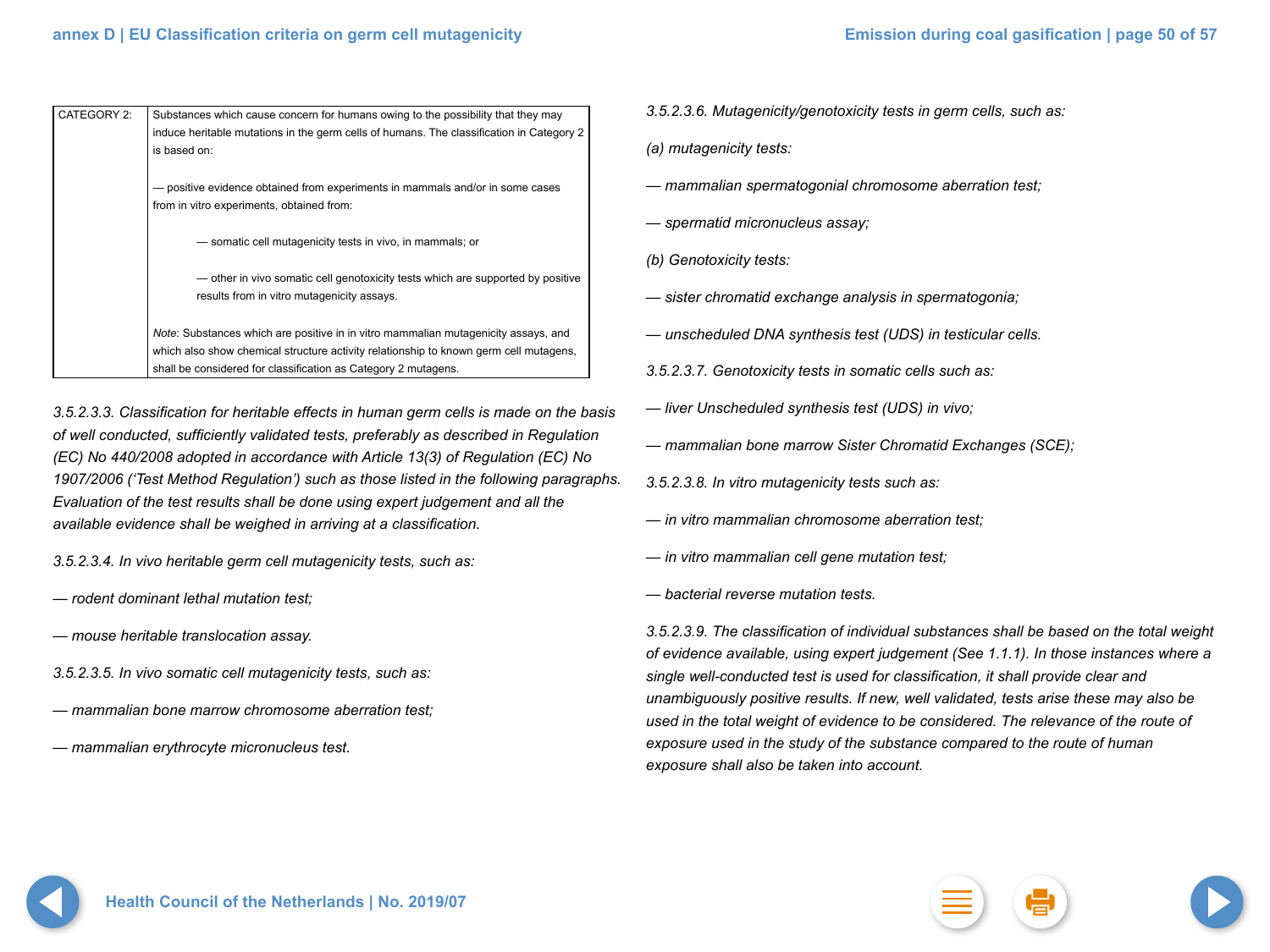#### **3.5.3 Classification criteria for mixtures**

*3.5.3.1. Classification of mixtures when data are available for all ingredients or only for some ingredients of the mixture*

*3.5.3.1.1. The mixture shall be classified as a mutagen when at least one ingredient has been classified as a Category 1A, Category 1B or Category 2 mutagen and is present at or above the appropriate generic concentration limit as shown in Table 3.5.2 for Category 1A, Category 1B and Category 2 respectively.*

*Table 3.5.2. Generic concentration limits of ingredients of a mixture classified as germ cell mutagens that trigger classification of the mixture*

| Concentration limits triggering classification of a mixture as: |                     |                     |                          |
|-----------------------------------------------------------------|---------------------|---------------------|--------------------------|
|                                                                 | Category 1A mutagen | Category 1B mutagen | Category 2 mutagen       |
| Ingredient classified as:                                       |                     |                     |                          |
| Category 1A mutagen                                             | $\geq 0.1 \%$       |                     | -                        |
| Category 1B mutagen                                             | -                   | $\geq 0.1 \%$       | $\overline{\phantom{0}}$ |
| Category 2 mutagen                                              |                     |                     | $\geq 1.0 \%$            |

*Note. The concentration limits in the table above apply to solids and liquids (w/w units) as well as gases (v/v units).*

*3.5.3.2. Classification of mixtures when data are available for the complete mixture*

*3.5.3.2.1. Classification of mixtures will be based on the available test data for the individual ingredients of the mixture using concentration limits for the ingredients classified as germ cell mutagens. On a case-by-case basis, test data on mixtures may be used for classification when demonstrating effects that have not been established from the evaluation based on the individual ingredients. In such cases, the test results for the mixture as a whole must be shown to be conclusive taking into account dose and other factors such as duration, observations, sensitivity and statistical analysis of germ cell mutagenicity test systems. Adequate documentation supporting the classification shall be retained and made available for review upon request.*

*3.5.3.3 Classification of mixtures when data are not available for the complete mixture: bridging principles*

*3.5.3.3.1. Where the mixture itself has not been tested to determine its germ cell mutagenicity hazard, but there are sufficient data on the individual ingredients and similar tested mixtures (subject to paragraph 3.5.3.2.1), to adequately characterise the hazards of the mixture, these data shall be used in accordance with the applicable bridging rules set out in section 1.1.3.*

#### **3.5.4. Hazard communication**

*3.5.4.1. Label elements shall be used in accordance with Table 3.5.3, for substances or mixtures meeting the criteria for classification in this hazard class.*

#### *Table 3.5.3. Label elements of germ cell mutagenicity*

| Classification                            | Category 1A or Category 1B                                                                                                                          | Category 2                                                                                                                                                        |
|-------------------------------------------|-----------------------------------------------------------------------------------------------------------------------------------------------------|-------------------------------------------------------------------------------------------------------------------------------------------------------------------|
| <b>GHS Pictograms</b>                     |                                                                                                                                                     |                                                                                                                                                                   |
| Signal word                               | Danger                                                                                                                                              | Warning                                                                                                                                                           |
| <b>Hazard Statement</b>                   | H340: May cause genetic defects<br>(state route of exposure if it is conclu-<br>sively proven that no other routes of<br>exposure cause the hazard) | H341: Suspected of causing<br>genetic defects (state route of ex-<br>posure if it is conclusively proven<br>that no other routes of exposure<br>cause the hazard) |
| <b>Precautionary Statement Prevention</b> | P201, P202, P281                                                                                                                                    | P201, P202, P281                                                                                                                                                  |
| <b>Precautionary Statement Response</b>   | $P308 + P313$                                                                                                                                       | $P308 + P313$                                                                                                                                                     |
| Precautionary Statement Storage           | P405                                                                                                                                                | P405                                                                                                                                                              |
| Precautionary Statement Disposal          | P <sub>501</sub>                                                                                                                                    | P <sub>501</sub>                                                                                                                                                  |

#### *3.5.5. Additional classification considerations*

*It is increasingly accepted that the process of chemical-induced tumorigenesis in humans and animals involves genetic changes for example in proto-oncogenes and/or tumour suppresser genes of somatic cells. Therefore, the demonstration of mutagenic properties of substances in somatic and/or germ cells of mammals in vivo may have implications for the potential classification of these substances as carcinogens (see also Carcinogenicity, section 3.6, paragraph 3.6.2.2.6).* 



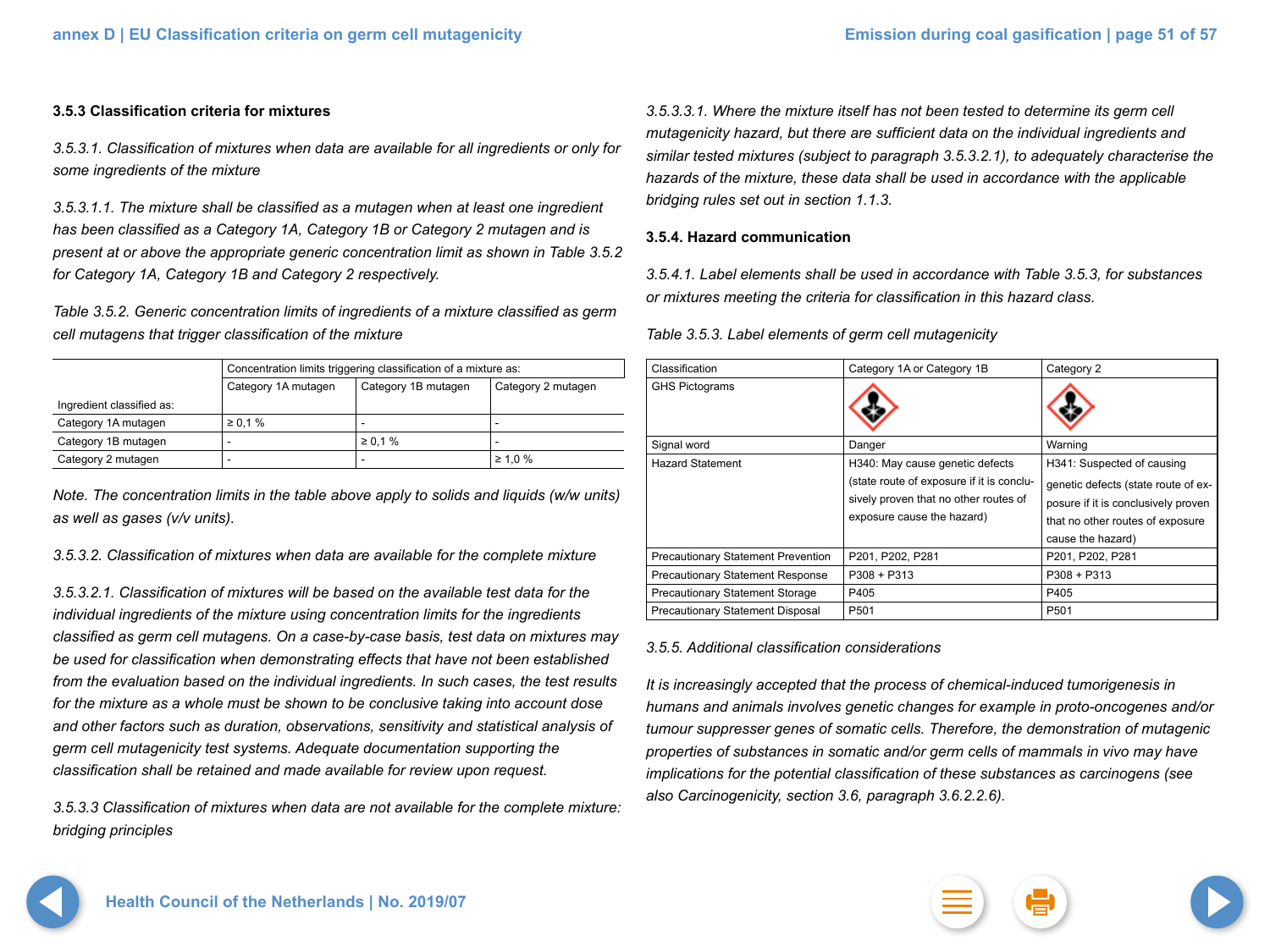## <span id="page-51-0"></span>E classification system on carcinogenicity

In 2010, the Committee published a guideline for classifying substances in terms of their carcinogenic properties, and for assessing their genotoxicity.26 The classification on carcinogenic properties is based on the Globally Harmonized System, which is also used by the European Union for the classification, labelling and packaging of substances and mixtures (Regulation EC 1272/2008, Section 3.6 Carcinogenicity).<sup>25</sup>

The Committee expresses its conclusions in standard phrases:

| Category       | <b>Judgement by the Committee</b>                                                                                                                                                                                                                                                                                                                       | <b>Comparable with EU</b><br><b>Category</b> |
|----------------|---------------------------------------------------------------------------------------------------------------------------------------------------------------------------------------------------------------------------------------------------------------------------------------------------------------------------------------------------------|----------------------------------------------|
| 1A             | The compound is known to be carcinogenic to humans.<br>• It acts by a stochastic genotoxic mechanism.<br>• It acts by a non-stochastic genotoxic mechanism.<br>• It acts by a non-genotoxic mechanism.<br>• Its potential genotoxicity has been insufficiently<br>investigated. Therefore, it is unclear whether the<br>compound is genotoxic.          | 1A                                           |
| 1B             | The compound is presumed to be as carcinogenic to<br>humans.<br>• It acts by a stochastic genotoxic mechanism.<br>• It acts by a non-stochastic genotoxic mechanism.<br>• It acts by a non-genotoxic mechanism.<br>• Its potential genotoxicity has been insufficiently<br>investigated. Therefore, it is unclear whether the<br>compound is genotoxic. | 1B                                           |
| $\overline{2}$ | The compound is suspected to be carcinogenic to man.                                                                                                                                                                                                                                                                                                    | $\overline{2}$                               |
| (3)            | The available data are insufficient to evaluate the<br>carcinogenic properties of the compound.                                                                                                                                                                                                                                                         | not applicable                               |
| (4)            | The compound is probably not carcinogenic to man.                                                                                                                                                                                                                                                                                                       | not applicable                               |

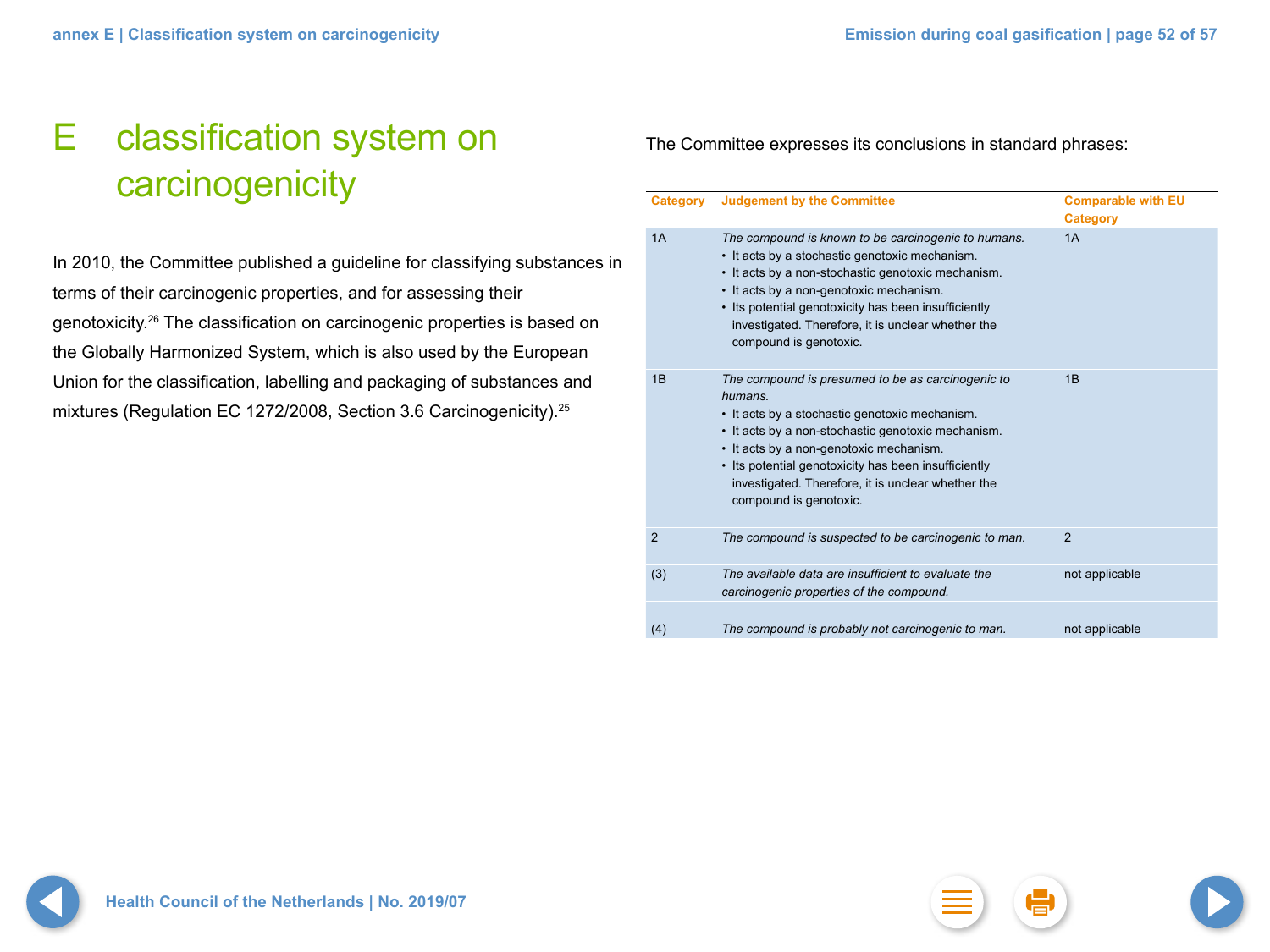## <span id="page-52-0"></span>F reliability testing of animal and in vitro studies

To assess the reliability of animal and in vitro studies, the Committee uses the criteria set by Klimisch et al. 1997.<sup>27</sup> A summary of the criteria of the reliability scores is given below. Only studies with a reliability score of 1 or 2 are considered in assessing genotoxicity and carcinogenicity.

### **Reliability 1 (reliable without restriction)**

For example, guideline study (OECD, etc.); comparable to guideline study; test procedure according to national standards (DIN, etc.).

### **Reliability 2 (reliable with restrictions)**

For example, acceptable, well-documented publication/study report which meets basic scientific principles; basic data given: comparable to guidelines/standards; comparable to guideline study with acceptable restrictions.

### **Reliability 3 (not reliable)**

For example, method not validated; documentation insufficient for assessment; does not meet important criteria of today standard methods; relevant methodological deficiencies; unsuitable test system.

### **Reliability 4 (not assignable)**

For example, only short abstract available; only secondary literature (review, tables, books, etc.).

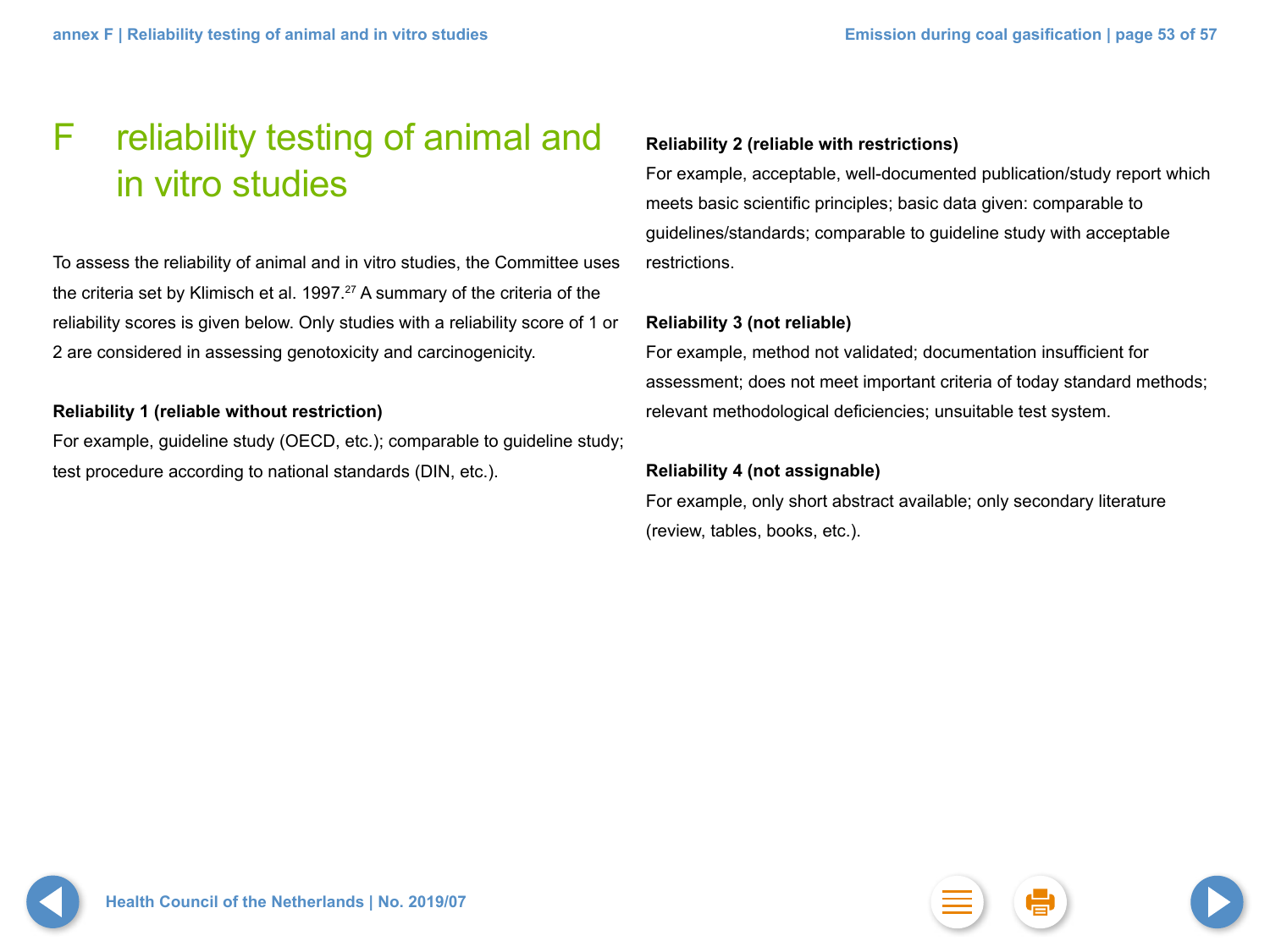## <span id="page-53-0"></span>G reliability testing of epidemiological studies

To assess the reliability of epidemiological studies, the Committee uses the criteria set by Money et al. $(2013).^{28}$  A summary of the reliability categories set by Money et al. (2013) is given below. Only studies with a reliability score of 1 or 2 are considered in assessing genotoxicity and carcinogenicity.

### **Reliability 1 (reliable without restriction)**

### *Chronic, non-specific outcomes*

Appropriate study design to research question.

(1) Selected subjects or persons at risk represent appropriate exposure distributions. Adequate procedures of follow-up and reduction of loss to follow up were performed.

(2) Exposure assessment was made independent of outcome with validated methods, preferentially with individual exposure data.

(3) Effect data were collected independently from exposure status, using standardized data collection procedures/registries.

(4) The possibility of serious bias has been reduced by design, controlled through statistical adjustment, and/or quantified through sensitivity analyses.

(5) The sample/exposure range was sufficient to study the question under investigation, so that effects estimates are not constrained by high imprecision.

(6) The data were analysed using appropriate statistical techniques to address the research questions and model assumptions.

(7) The methodology and results were comprehensively and transparently reported according to relevant guidelines (*e.g*., the STROBE guidelines for observational data, Von Elm et al. 2007).29

### *Acute or specific outcomes*

The same principles should be applied as for chronic, non-specific outcomes. The focus lies more with how well exposure has been characterised, and the disease outcome is defined.

### **Reliability 2 (reliable with restrictions)**

### *Chronic, non-specific outcomes*

Applies to studies which possess most of the qualities of studies with reliability 1. The overall quality is comprised due to minor, but obvious, methodological limitations. Examples include well-designed and conducted studies, but with limited measurement data, possibility of some residual confounding, some imprecision due to small sample size or low exposure range.

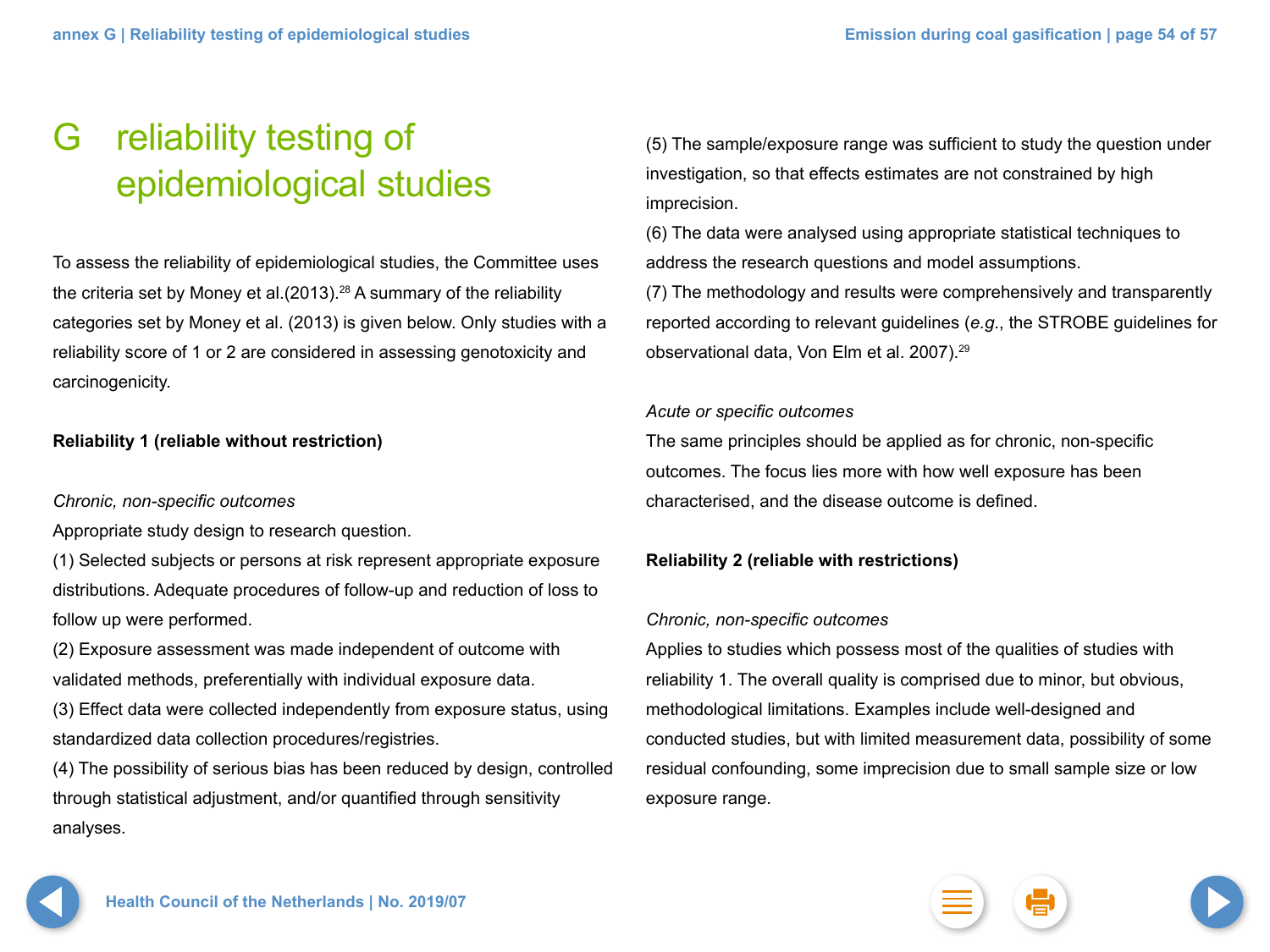### *Acute or specific outcomes*

The same principles should be applied as for chronic, non-specific outcomes. Examples of shortcomings may include a lack of individual exposure data, and effects derived from self-reported outcomes.

Note: some studies with serious methodological limitations may provide reliable information for an acute or specific outcome.

### **Reliability 3 (not reliable)**

The studies fail to meet one or more of the most basic standards necessary to interpret epidemiologic research, such as appropriate study

design to the research question. Shortcomings may include using census job titles as a surrogate for exposure.

### **Reliability 4 (not assignable)**

This includes studies or data which do not give sufficient details about methodology used, or which are short listed in abstracts or secondary literature.

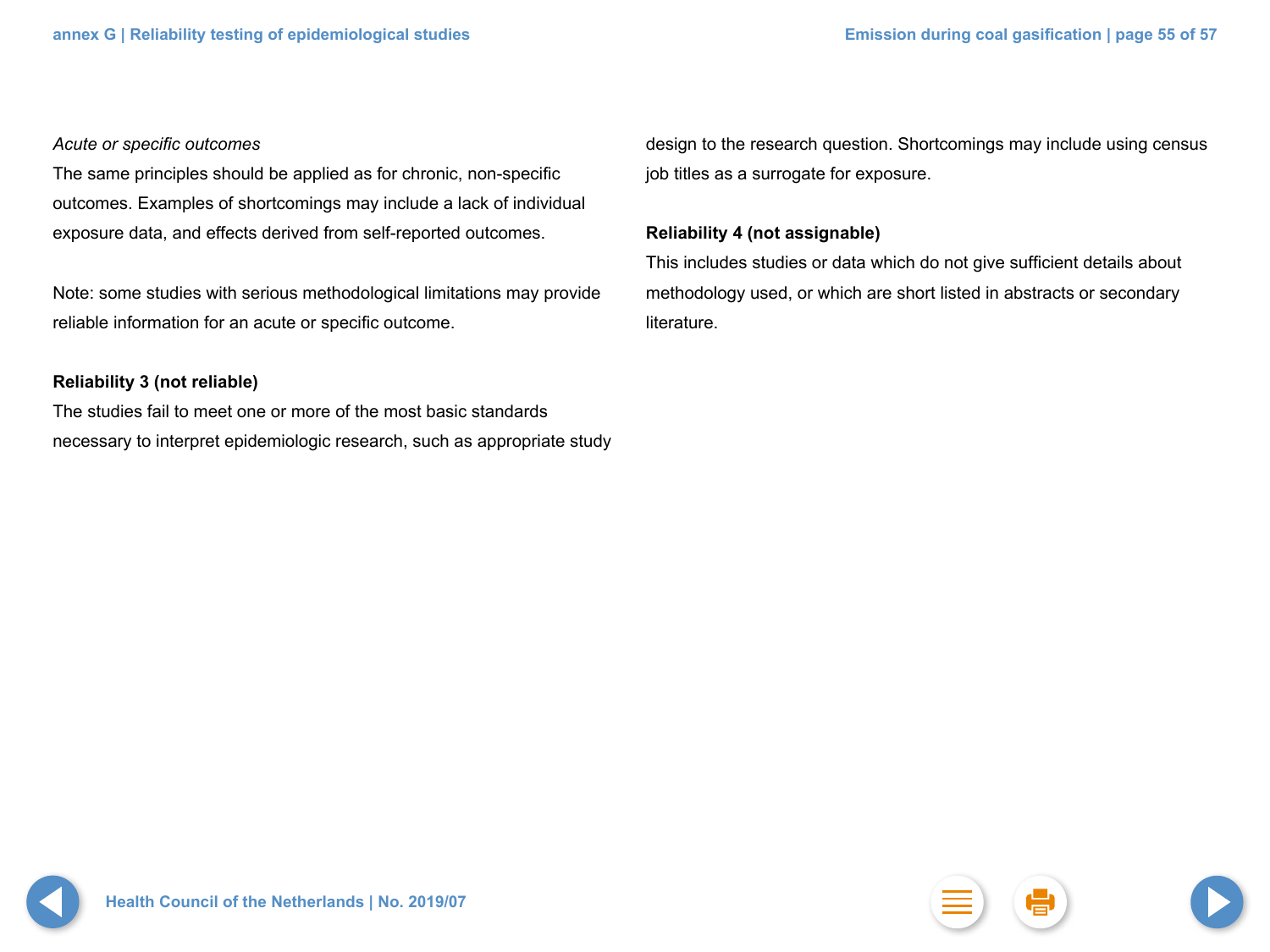### **Committee**

The membership of the Subcommittee on Classifying Carcinogenic Substances for the evaluation of the genotoxicity and carcinogenicity of occupational exposure during coal gasification:

- H.P.J. te Riele, Professor of molecular biology, VU University Amsterdam, and Netherlands Cancer Institute, Amsterdam, *chairman*
- P.J. Boogaard, Professor of environmental health and human biomonitoring, Wageningen University and Research Centre, and toxicologist, SHELL International BV, The Hague
- M.J.M. Nivard, Molecular biologist and genetic toxicologist, Leiden University Medical Center, Leiden
- E. de Rijk, Toxicologic pathologist, Charles River Laboratories, 's Hertogenbosch
- J.J. Vlaanderen, Epidemiologist, Institute for Risk Assessment Sciences, Utrecht
- J. van Benthem, Genetic toxicologist, RIVM, Bilthoven, *structurally consulted expert*

#### **Observer**

• M. Woutersen, Bureau REACH, RIVM, Bilthoven

#### **Scientific secretary**

• J.M. Rijnkels, The Health Council of the Netherlands, The Hague